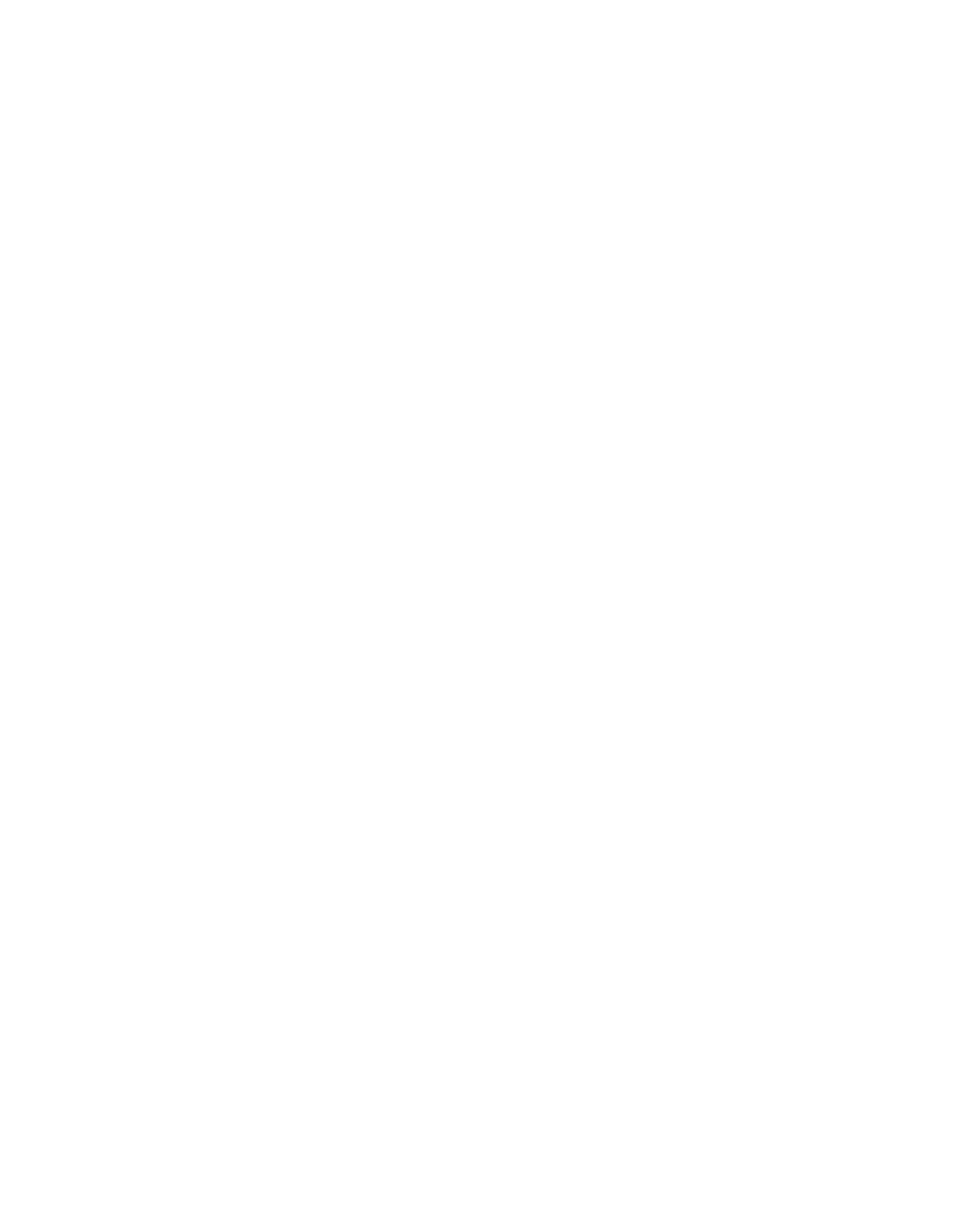# **CONTENTS**

| I.            |                  |                                                    |  |  |
|---------------|------------------|----------------------------------------------------|--|--|
| A.            |                  |                                                    |  |  |
| <b>B.</b>     |                  |                                                    |  |  |
| $C_{\bullet}$ |                  |                                                    |  |  |
| D.            |                  |                                                    |  |  |
| II.           |                  | FACTS FOUND DURING THE VISIT AND ACTION PROPOSED11 |  |  |
| A.            |                  |                                                    |  |  |
|               | 1.               |                                                    |  |  |
|               | 2.               |                                                    |  |  |
|               | 3.               |                                                    |  |  |
|               | 4.               |                                                    |  |  |
|               |                  | a.                                                 |  |  |
|               |                  | b.                                                 |  |  |
|               |                  | C <sub>1</sub>                                     |  |  |
|               |                  | d.                                                 |  |  |
|               | 5.               |                                                    |  |  |
| <b>B.</b>     |                  |                                                    |  |  |
|               | 1.               |                                                    |  |  |
|               | 2.               |                                                    |  |  |
|               | 3.               |                                                    |  |  |
|               | $\overline{4}$ . |                                                    |  |  |
|               | 5.               |                                                    |  |  |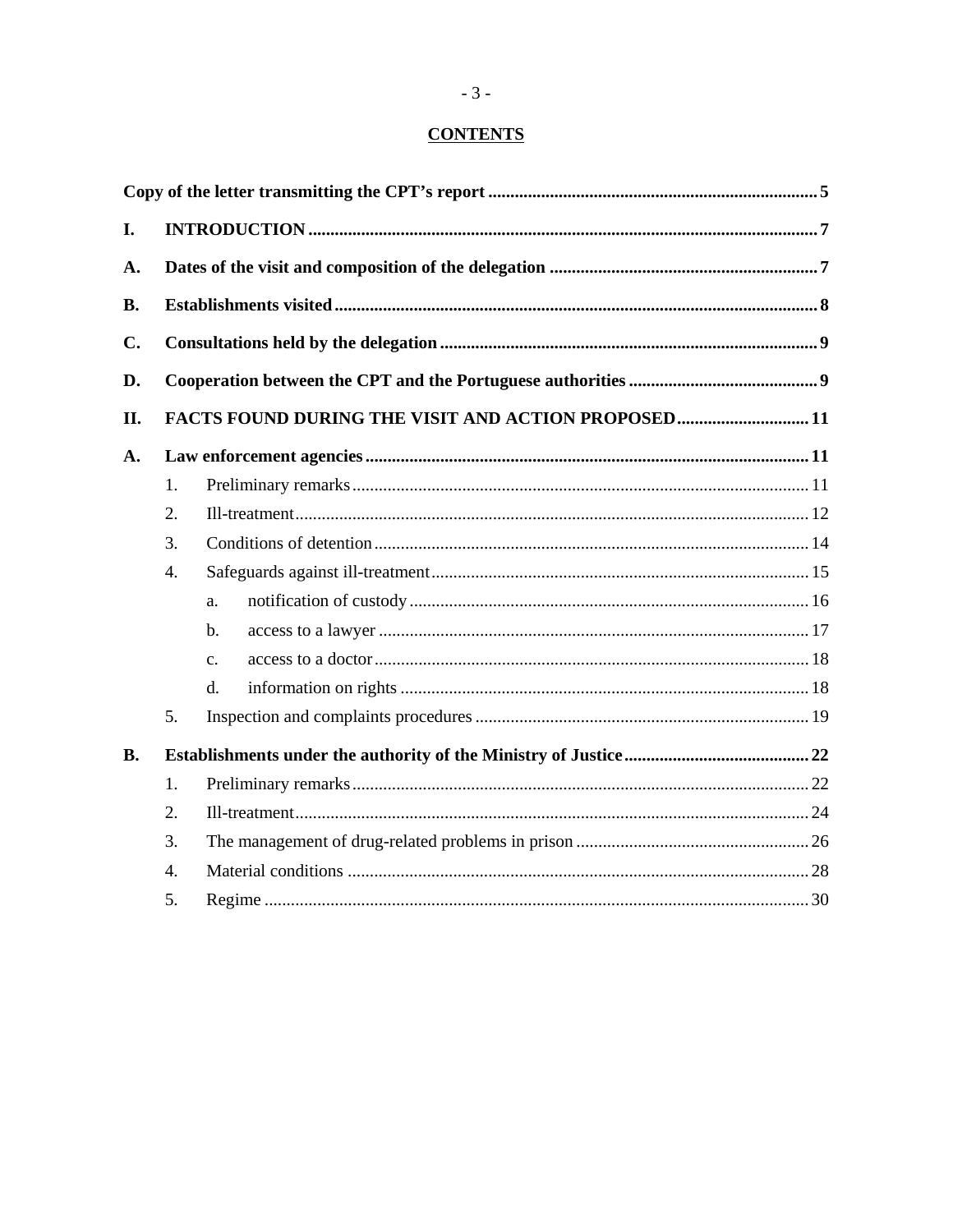|               | 6.                 |                                                                                                             |  |
|---------------|--------------------|-------------------------------------------------------------------------------------------------------------|--|
|               |                    | a.                                                                                                          |  |
|               |                    | psychiatric and psychological care provided in the prisons visited34<br>$b$ .                               |  |
|               |                    | medical screening on admission and recording of injuries sustained in prison 34<br>c.                       |  |
|               |                    | d.                                                                                                          |  |
|               |                    | e.                                                                                                          |  |
|               | 7.                 |                                                                                                             |  |
|               |                    | a.                                                                                                          |  |
|               |                    | b.                                                                                                          |  |
|               |                    | $\mathbf{c}$ .                                                                                              |  |
|               |                    | d.                                                                                                          |  |
|               |                    | e.                                                                                                          |  |
|               |                    | f.                                                                                                          |  |
|               |                    | g.                                                                                                          |  |
| $C_{\bullet}$ |                    |                                                                                                             |  |
|               | 1.                 |                                                                                                             |  |
|               | 2.                 |                                                                                                             |  |
|               | 3.                 |                                                                                                             |  |
|               | $\overline{4}$ .   |                                                                                                             |  |
|               | 5.                 |                                                                                                             |  |
|               |                    | a.                                                                                                          |  |
|               |                    | $\mathbf b$ .                                                                                               |  |
|               |                    | $\mathbf{c}$ .                                                                                              |  |
|               | 6.                 |                                                                                                             |  |
|               | 7.                 |                                                                                                             |  |
|               | <b>APPENDIX I:</b> |                                                                                                             |  |
|               |                    | LIST OF THE CPT'S RECOMMENDATIONS, COMMENTS                                                                 |  |
|               |                    |                                                                                                             |  |
|               |                    | <b>APPENDIX II:</b>                                                                                         |  |
|               |                    | LIST OF THE NATIONAL AUTHORITIES AND NON-GOVERNMENTAL<br>ORGANISATIONS WITH WHICH THE CPT'S DELEGATION HELD |  |
|               |                    |                                                                                                             |  |

 $-4-$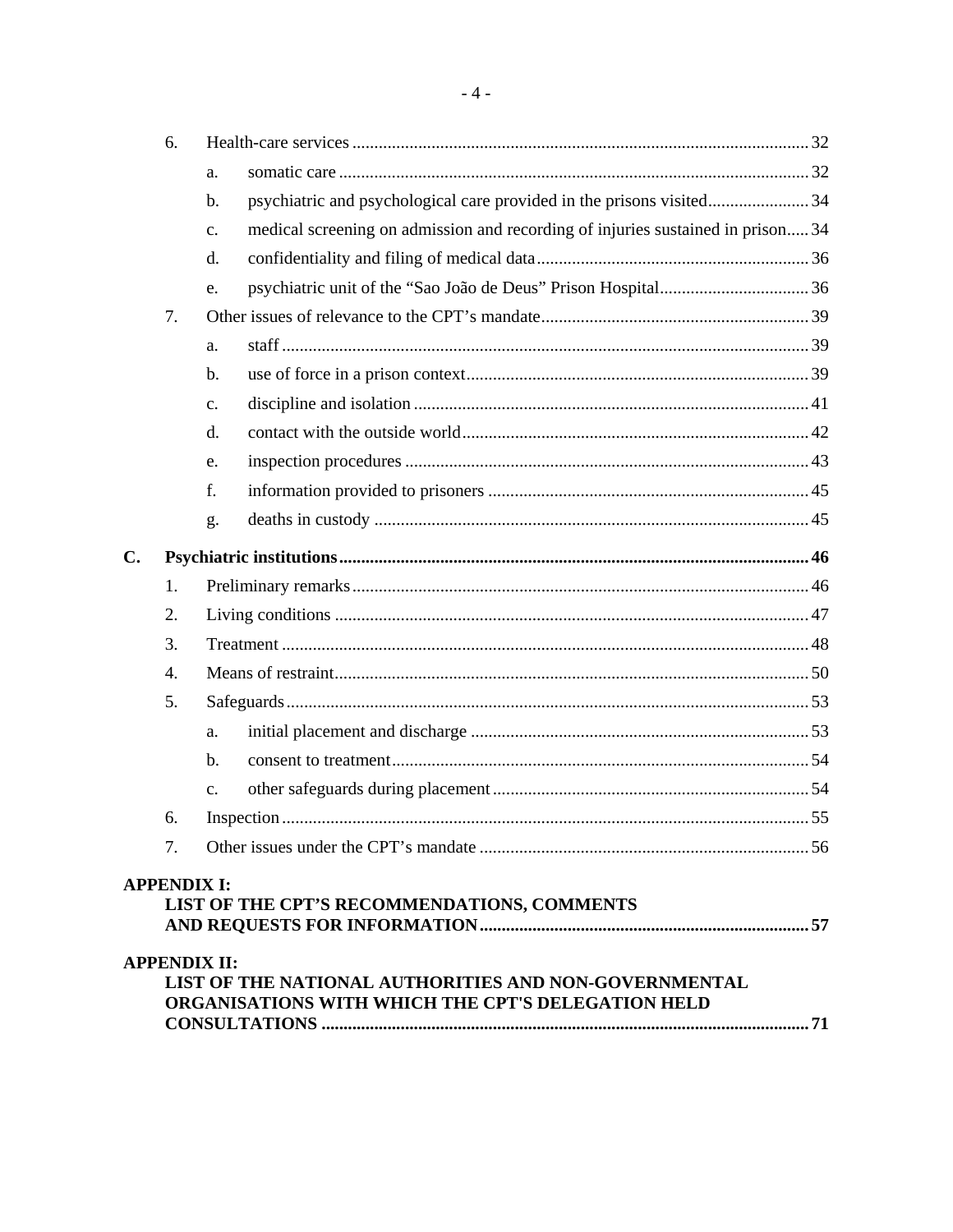Ms Susana VAZ PATTO Head of the Human Rights Unit Directorate of International Organisations Ministry of Foreign Affairs Largo do Rilvas PT-1354 LISBOA Codex

Strasbourg, 24 July 2008

Dear Madam

In pursuance of Article 10, paragraph 1, of the European Convention for the Prevention of Torture and Inhuman or Degrading Treatment or Punishment, I have the honour to enclose herewith the report drawn up by the European Committee for the Prevention of Torture and Inhuman or Degrading Treatment or Punishment (CPT) following its visit to Portugal from 14 to 25 January 2008. The report was adopted by the CPT at its 66th meeting, held from 7 to 11 July 2008.

The various recommendations, comments and requests for information formulated by the CPT are listed in Appendix I of the report. As regards more particularly the CPT's recommendations, having regard to Article 10 of the Convention, the Committee requests the Portuguese authorities to provide within **six months** a response giving a full account of action taken to implement them. The CPT trusts that it will also be possible for the Portuguese authorities to provide, in the above-mentioned response, reactions to the comments formulated in this report which are summarised in Appendix I as well as replies to the requests for information made.

The CPT would ask, in the event of the response being forwarded in Portuguese, that it be accompanied by an English or French translation. It would also be most helpful if the Portuguese authorities could provide a copy of the response in a computer-readable form.

I am at your entire disposal if you have any questions concerning either the CPT's report or the future procedure.

Yours faithfully

Mauro PALMA President of the European Committee for the Prevention of Torture and Inhuman or Degrading Treatment or Punishment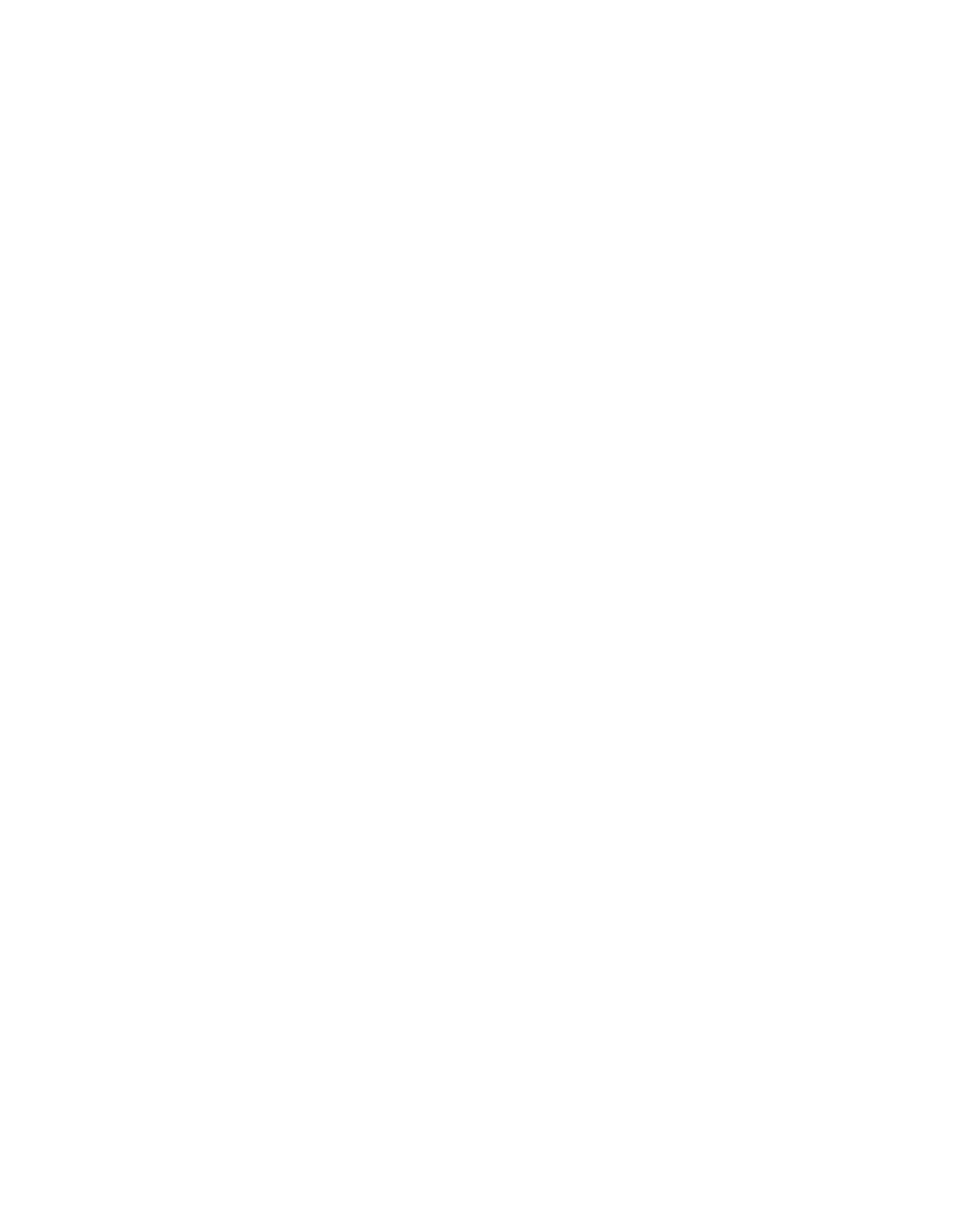# **I. INTRODUCTION**

### **A. Dates of the visit and composition of the delegation**

1. In pursuance of Article 7 of the European Convention for the Prevention of Torture and Inhuman or Degrading Treatment or Punishment (hereinafter referred to as "the Convention"), a delegation of the CPT carried out a visit to Portugal from 14 to 25 January 2008. The visit formed part of the CPT's programme of periodic visits for 2008 and was the Committee's fifth periodic visit to Portugal.

- 2. The visit was carried out by the following members of the CPT:
	- Jean-Pierre RESTELLINI (Head of the delegation)
	- Tim DALTON
	- Anna GAVRILOVA-ANCHEVA
	- Emilio GINES SANTIDRIÁN
	- Andres LEHTMETS.

They were supported by Caterina BOLOGNESE and Marco LEIDEKKER of the CPT's Secretariat, and assisted by:

- Haritini DIPLA, professor of international law at the University of Athens, Greece (expert)
- Cyrille ORIZET, psychiatrist, Georges Pompidou European Hospital in Paris, France (expert)
- Laurence CORREARD (interpreter)
- Lara DUARTE (interpreter)
- Sophie ENDERLIN (interpreter)
- Louis KEIL (interpreter)
- Manuel SANT'IAGO RIBEIRO (interpreter).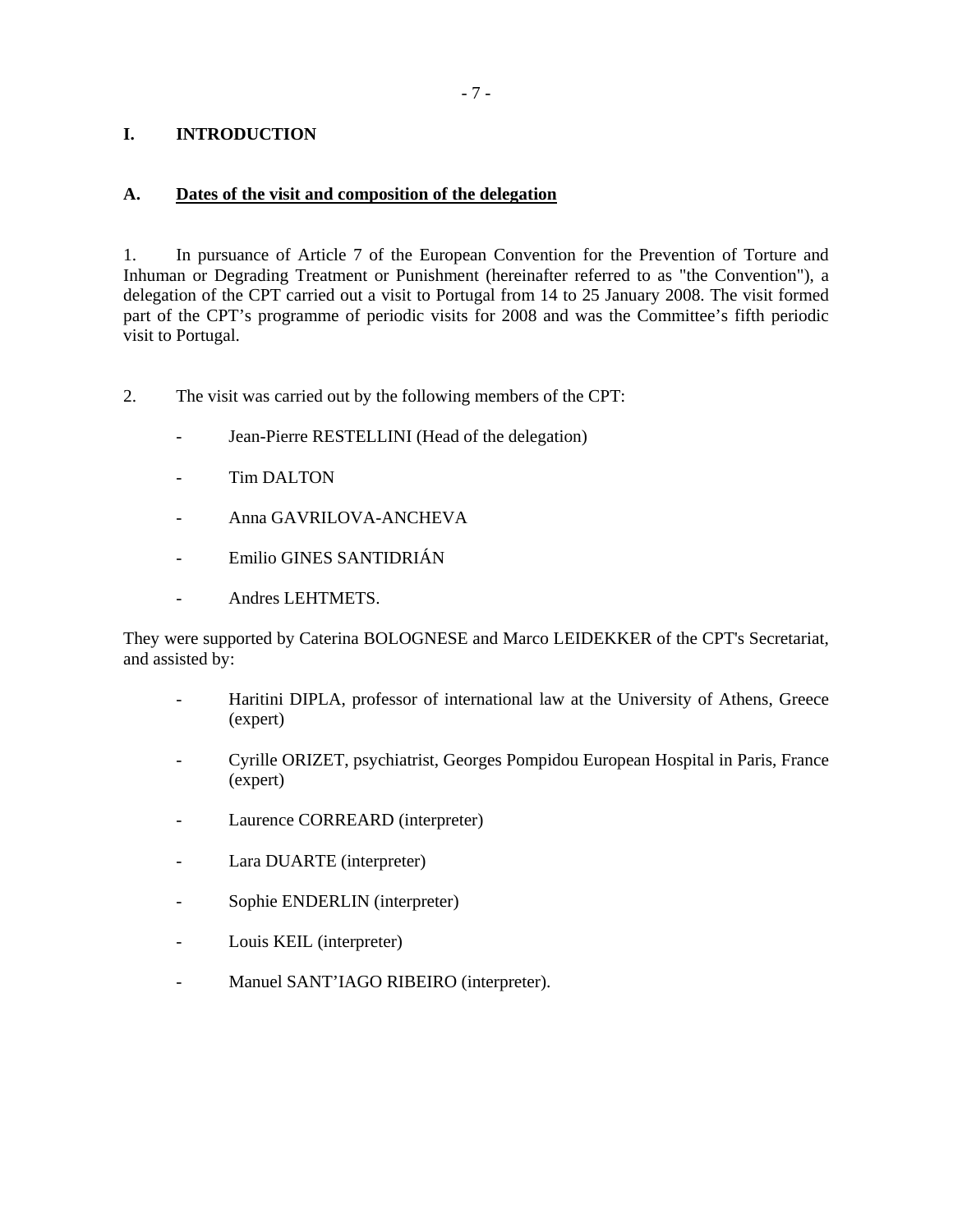# **B. Establishments visited**

3. The delegation visited the following places of detention:

# **Establishments under the authority of the Ministry of Interior**

### *Public Security Police:*

Coimbra

- District Headquarters, Avenida Elísio de Moura, Coimbra Lisbon Area
	- Estrada da Brandoa Police Station, Amadora
	- Rua André Resende Police Station, Benfica
	- Avenida Doutor Nuno Alvares Pereira Police Station, Cacém
	- Avenida Coronel Eduardo Galhardo Police Station, Lisbon
	- Rua Capelo Holding facilities, Lisbon

Madeira

- Câmara de Lobos Police Station
- Funchal Divisional Police Station
- Ribeira Brava Police Station

Oporto

- Bela Vista Holding facilities

# *National Republican Guard:*

- Headquarters, Rua de Sá, Aveiro
- Headquarters, Avenida Dias da Silva, Coimbra
- Headquarters, Condeixa-a-Nova

### **Establishments under the authority of the Ministry of Justice**

- Judicial Police Criminal Investigation Department (DIC), Rua do Largo de Santo António, Aveiro
- Judicial Police Headquarters, Rua Assis Vaz, Oporto
- Coimbra Central Prison
- Coimbra Regional Prison, including the Judicial Police detention facility
- Funchal Central Prison
- Funchal Regional Prison
- Judicial Police Prison, Oporto
- Monsanto High Security Prison, Lisbon
- Oporto Central Prison
- São João de Deus Prison Hospital, Caxias
- Holding cells of the Courthouse at Rua Gomes Freire, Lisbon

The delegation also interviewed remand prisoners at Lisbon Central Prison and the Judicial Police Prison in Lisbon.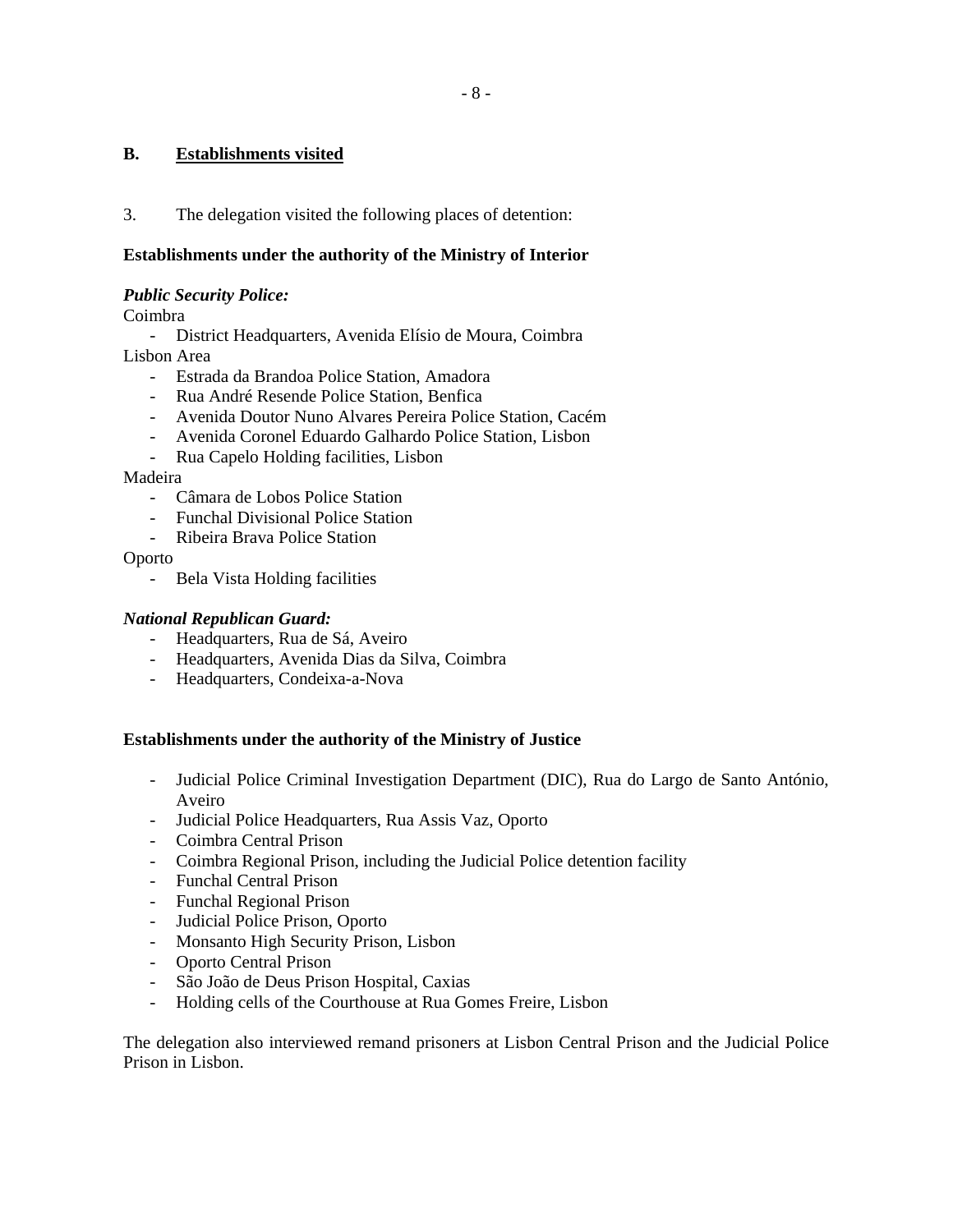### **Establishments under the Ministry of Health**

- Miguel Bombarda Psychiatric Hospital, Lisbon
- Psychiatric Unit at the Emergency Department, Curry Cabral Hospital, Lisbon
- Casa de Saúde de São João de Deus, Funchal

### **C. Consultations held by the delegation**

4. In the course of the visit to Portugal, the delegation had discussions with José CONDE RODRIGUES, Deputy Minister of Justice, José MAGALHÃES, Deputy Minister of the Interior, Maria do CÉU SOARES MACHADO, High Commissioner for Health, and Rui SÁ GOMES, Head of the Portuguese Prison Service, as well as with other senior officials from the relevant ministries. It also met Jorge NORONHA e SILVEIRA, Deputy Ombudsman, António CLEMENTE LIMA, Inspector-General of the Inspectorate General of Internal Affairs (IGAI), Américo BRÁS CARLOS, Inspector-General of the Inspectorate General of Judicial Services (IGSJ), and representatives of non-governmental organisations active in areas of concern to the CPT.

 A list of the national authorities and non-governmental organisations with which the delegation held consultations is set out in Appendix II.

### **D. Cooperation between the CPT and the Portuguese authorities**

5. The degree of cooperation received by the CPT's delegation from the Portuguese authorities was on the whole very good. The delegation was granted rapid access to the establishments it wished to visit and to the persons whom it wanted to interview, and most of the information it wanted to consult was provided promptly. In particular, the delegation would like to thank the CPT's liaison officers for the assistance provided before and during the visit.

 However, an exception to the otherwise satisfactory level of cooperation was the denial of access to medical files, for more than a day, during the visit to the privately run Casa da Saúde São João de Deus in Funchal. The delayed access seriously impeded the visit to this establishment. Further, the CPT was not provided with a complete list of all the places where persons may be deprived of their liberty (e.g. private psychiatric hospitals and holding cells in court premises). In this respect, the CPT wishes to recall that States Parties to the Convention are under an obligation to provide full information on all places where persons deprived of their liberty are being held. As long as the deprivation of liberty takes place as a result of action by a public authority, it is not material whether the establishment in question has a private or a public status; nor is the length of stay relevant.

 **The CPT trusts that the Portuguese authorities will take the appropriate steps to ensure that, in future, effective access to medical files is guaranteed in all institutions the Committee visits, and that visiting delegations are provided with full information on all places where persons may be deprived of their liberty (including private psychiatric hospitals, holdings cells in court premises, etc.) prior to the commencement of a visit.**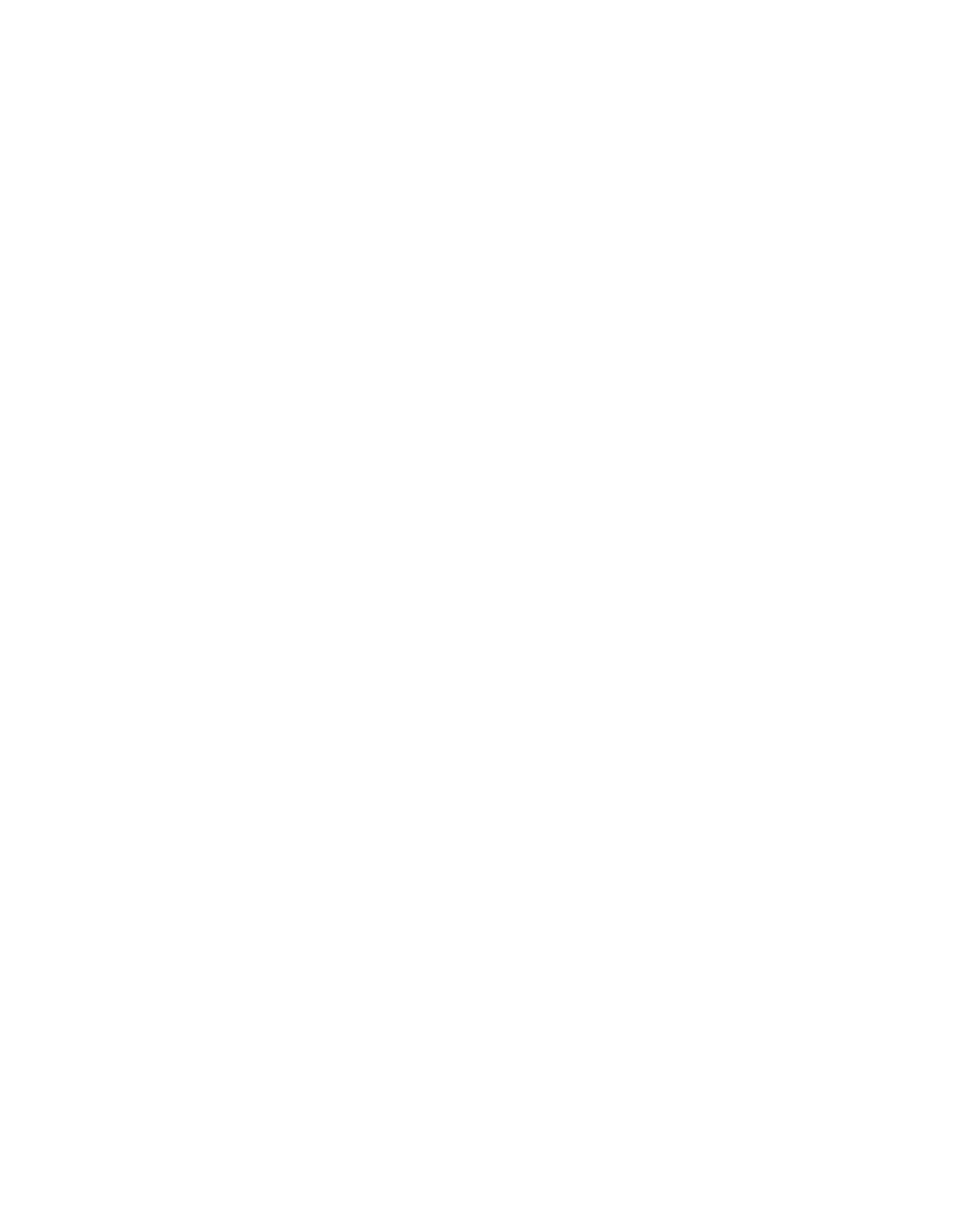# **II. FACTS FOUND DURING THE VISIT AND ACTION PROPOSED**

# **A. Law enforcement agencies**

# **1. Preliminary remarks**

6. In the course of the 2008 visit, the CPT's delegation focused its attention on the Public Security Police (PSP) and National Republican Guard (GNR), both of which are under the Ministry of Interior, and on the Police Judiciária (PJ), which is subordinated to the Ministry of Justice. In addition, the Courthouse holding cells at Rua Gomes Freire in Lisbon were visited.

7. The legal framework governing the deprivation of liberty by law enforcement officials remains essentially the same since the CPT's first periodic visit in 1992. In brief, a person suspected of a criminal offence may be detained in a law enforcement establishment for up to 48 hours<sup>1</sup>.

 Further, the police are still able to hold a person for up to six hours for the purpose of establishing his or her identity (Article 250 Code of Criminal Procedure). As long ago as 1997, the General Inspectorate of the Ministry of Interior<sup>2</sup> (IGAI) had recommended that this period be reduced to two hours maximum. The Portuguese authorities themselves informed the CPT, in their responses to the reports on the 1999 and the 2003 visits, that they intended to comply with the recommendation and were studying the most appropriate means to effect the change. However, despite the extensive revision in 2007 of the Code of Criminal Procedure (CCP), the six-hour period was retained. **The CPT would like to receive the observations of the Portuguese authorities on this question.**

8. Since the CPT's last visit to Portugal in 2003, significant changes have been made to the legal framework governing the work of law enforcement agencies. Some of the new legislation is not of direct relevance in the context of the CPT's mandate<sup>3</sup>. However, the changes to the CCP, which entered into force on 15 September 2007, have a profound impact on the use of detention by law enforcement officials. For instance, amendments to Article  $202<sup>4</sup>$  have limited the offences for which a person may be detained outside '*flagrante delito*' 5 .

 $\frac{1}{1}$ See Appendix 2 CPT/ Inf (94) 9.

<sup>2</sup> Inspecção Geral da Administração Interna.

<sup>3</sup> For instance, the revisions of the organic laws on the PSP (Lei nr 53/2007), and GNR (Lei nr 63/2007) and the proposed amendments to the organic law of the JP (Proposta de Lei N. 143/X) under discussion in parliament at the time of the visit.

See paragraph 41.

<sup>5</sup> See Article 257 CCP.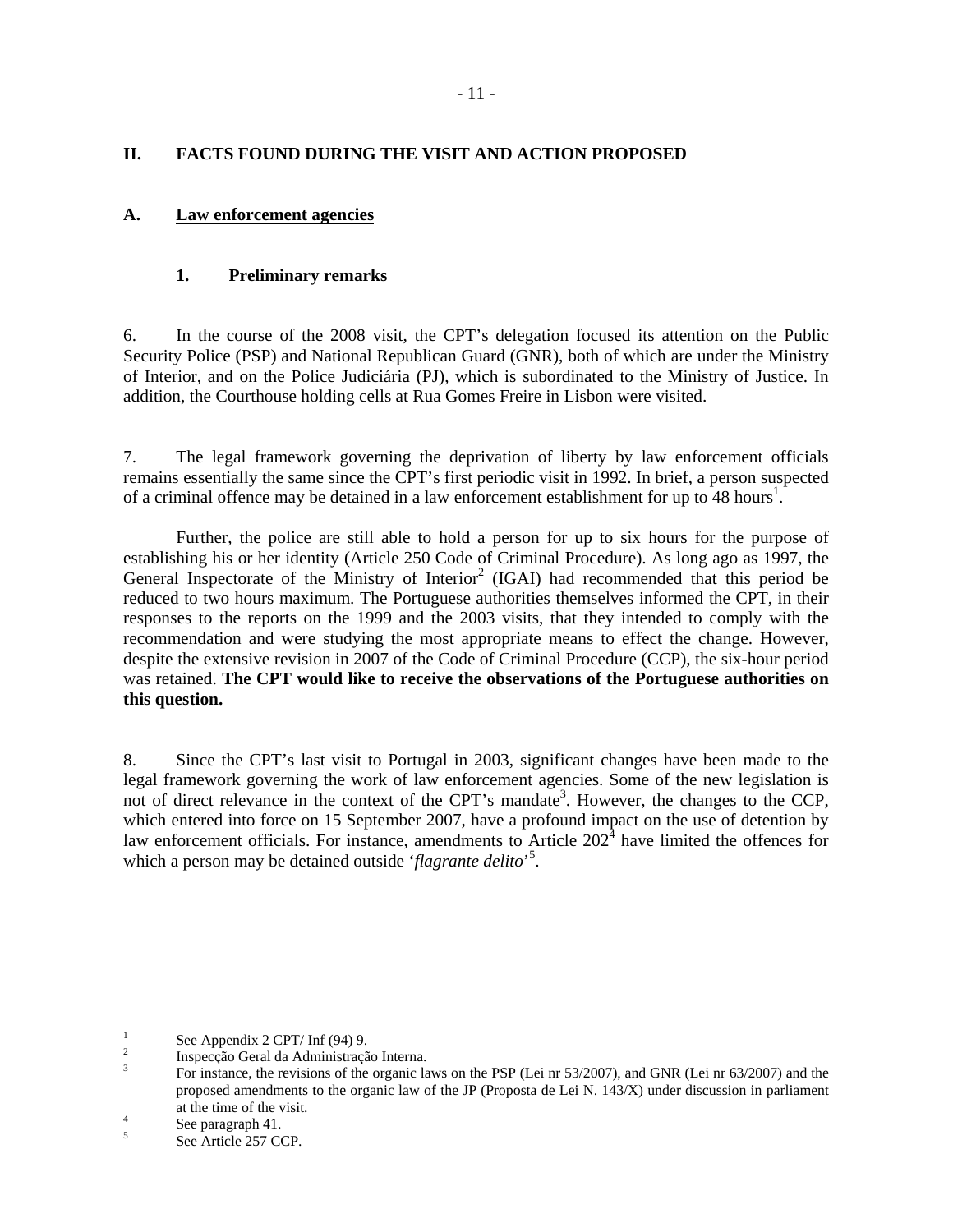Further, an overarching legal framework (Law No. 276/2007) for the various Portuguese Inspection Services, including the above-mentioned IGAI and the Inspectorate-General for Judicial Services (IGSJ), which inspects Prison Service and Judicial Police establishments, entered into force on 31 July 2007. The new legislation describes in detail the different duties and responsibilities of these inspectorates as well as measures to ensure their independence from the central Portuguese administration<sup>6</sup>.

# **2. Ill-treatment**

9. In the course of the 2008 visit, the CPT's delegation heard numerous allegations of illtreatment by law enforcement officials; in other words, the positive trend noted by the CPT after the 1999 and 2003 visits, when a declining number of allegations of ill-treatment were received by its delegations, has apparently not been maintained. The allegations received during the 2008 visit mainly concerned slaps, punches and blows with various objects such as batons and telephone books; allegations of verbal intimidation and of a specific threat made with a firearm were also received.

 Nevertheless, it should be added that the CPT's delegation also met persons who stated that they had been correctly treated by law enforcement officials during their period of detention.

10. The CPT wishes to highlight one particular case of alleged ill-treatment encountered when visiting the PSP station in Cacém. In the cell block, the delegation met two foreign nationals who said they had been punched and beaten with a baton whilst on the police station's parking lot; one of them displayed a small lacerate wound (of about 3 mm in size) and a swelling on his right eyebrow with traces of blood. Despite this person having being detained for at least several hours, no doctor had been called. The other person did not bear visible signs of ill-treatment.

 It should also be noted that the competent court was only notified of the detention of the person with visible injuries after the CPT's delegation had begun its visit to the police establishment; the detention of the other person had, according to the relevant documents, been notified some four hours earlier<sup>7</sup>. The detained persons themselves claimed that they had stayed overnight in a cell in that police station.

 The CPT brought the above-mentioned case to the attention of the Portuguese authorities, and the Committee understands that the IGAI is currently investigating the above allegations; **it would like to be informed about the outcome of the investigation as soon as possible.**

 In the course of the visit to the GNR Headquarters in Aveiro, the CPT's delegation was made aware of an IGAI investigation into allegations of ill-treatment of teenagers in Aveiro in 2007 by four GNR officers. **The CPT would also like to be informed about the outcome of this IGAI investigation.** 

11. The CPT's delegation found a large number of non-standard and unlabelled objects, such as

 6 See also paragraph 28.

<sup>7</sup> According to Article 259 of the Code of Criminal Procedure (CCP), a detention by law enforcement officials should be notified 'immediately' to either the competent court or the public prosecutor.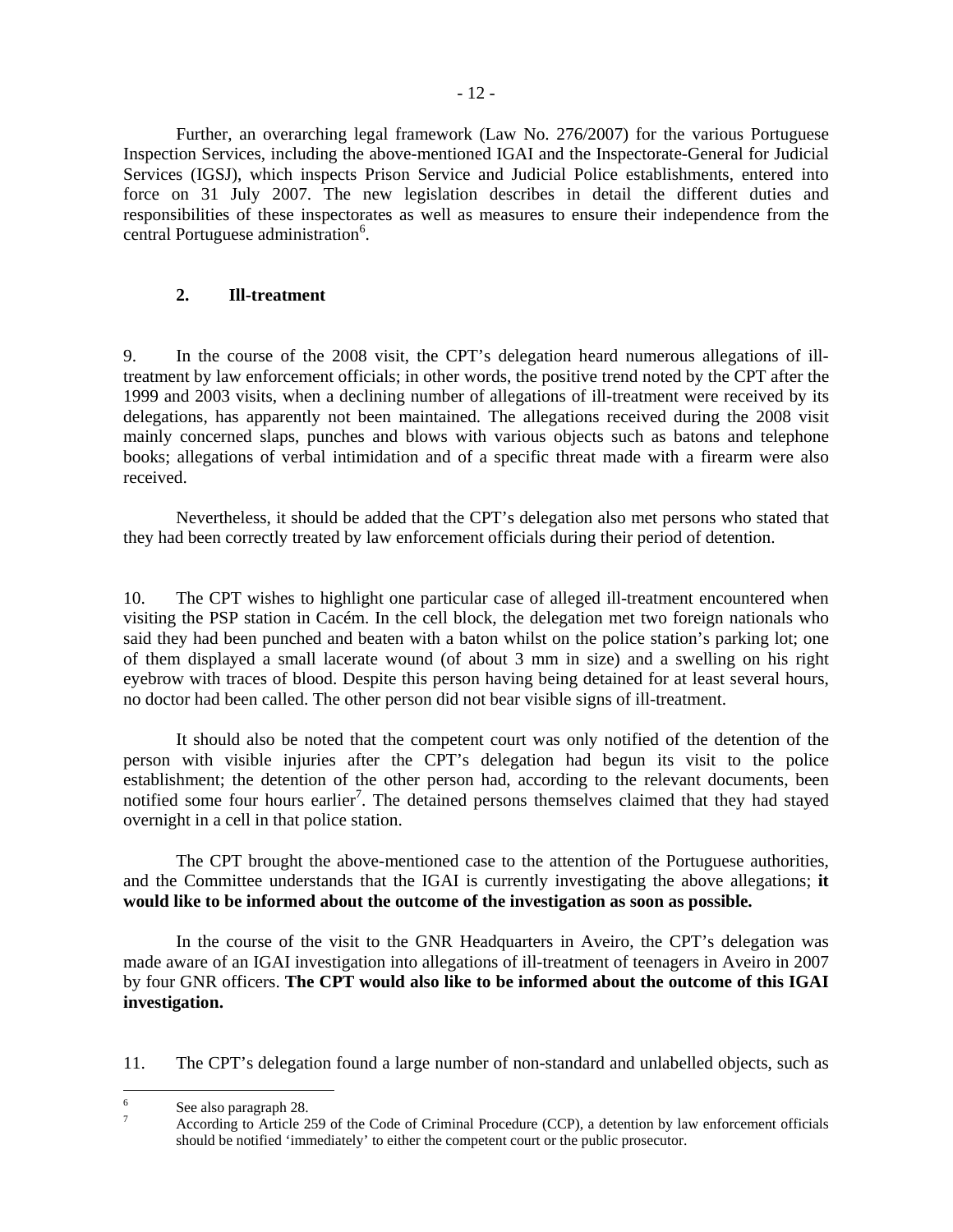baseball bats, a plastic pistol, telescopic batons and cudgels in the interview rooms of the two Judicial Police stations visited. There is no legitimate reason for such objects to be kept in rooms used for interviewing suspects. Apart from inviting speculation about improper conduct on the part of police officers, objects of this kind are a potential source of danger to staff and criminal suspects alike. All items seized for the purpose of being used as evidence should always be properly labelled, recorded and kept in a dedicated property store, as indicated by the relevant regulation.

 On 19 February 2008, the Portuguese authorities informed the CPT by email that the Minister of Justice had ordered the storing and labelling of all unauthorised objects in every Judicial Police station within one month. On 24 April 2008, the CPT received confirmation that the order had been followed up and executed by the Judicial Police. Similar instructions have been issued for the Public Security Police. There was no information available concerning the National Republican Guard.

# The CPT welcomes the above instructions and **trusts that the Portuguese authorities will ensure that they are strictly adhered to. Further, the Committee would like to be informed whether similar instructions have been issued in respect of the GNR.**

12. In response to previous CPT findings, the Portuguese authorities have suggested that illtreatment by law enforcement officials is on the decline (1999) and that the instances of illtreatment described in CPT reports are "isolated cases" (2003). To support these claims, statistics collected by the IGAI and the IGSJ were presented. While fully recognising the importance of the work of these inspectorates, the CPT wishes to stress that these statistics do not encompass all complaints of ill-treatment in Portugal; many investigations are carried out by internal investigation departments of local police services and not reported to the IGAI or the IGSJ. For instance, in 2006 the internal investigation department of the Madeira Public Security Police registered 50 complaints by civilians of police violence and, in total, only two of those complaints were transferred to the IGAI.

 The CPT considers that the apparent discontinuation of the positive trend observed during previous visits is important enough to merit in-depth and independent research into the prevalence and causes of ill-treatment by law enforcement officials. Such research could indicate whether or not ill-treatment is indeed on the rise and help to identify counter-measures that should be taken. **The CPT recommends that a thorough, comprehensive and independent study into the prevalence of ill-treatment by law enforcement officials be carried out.**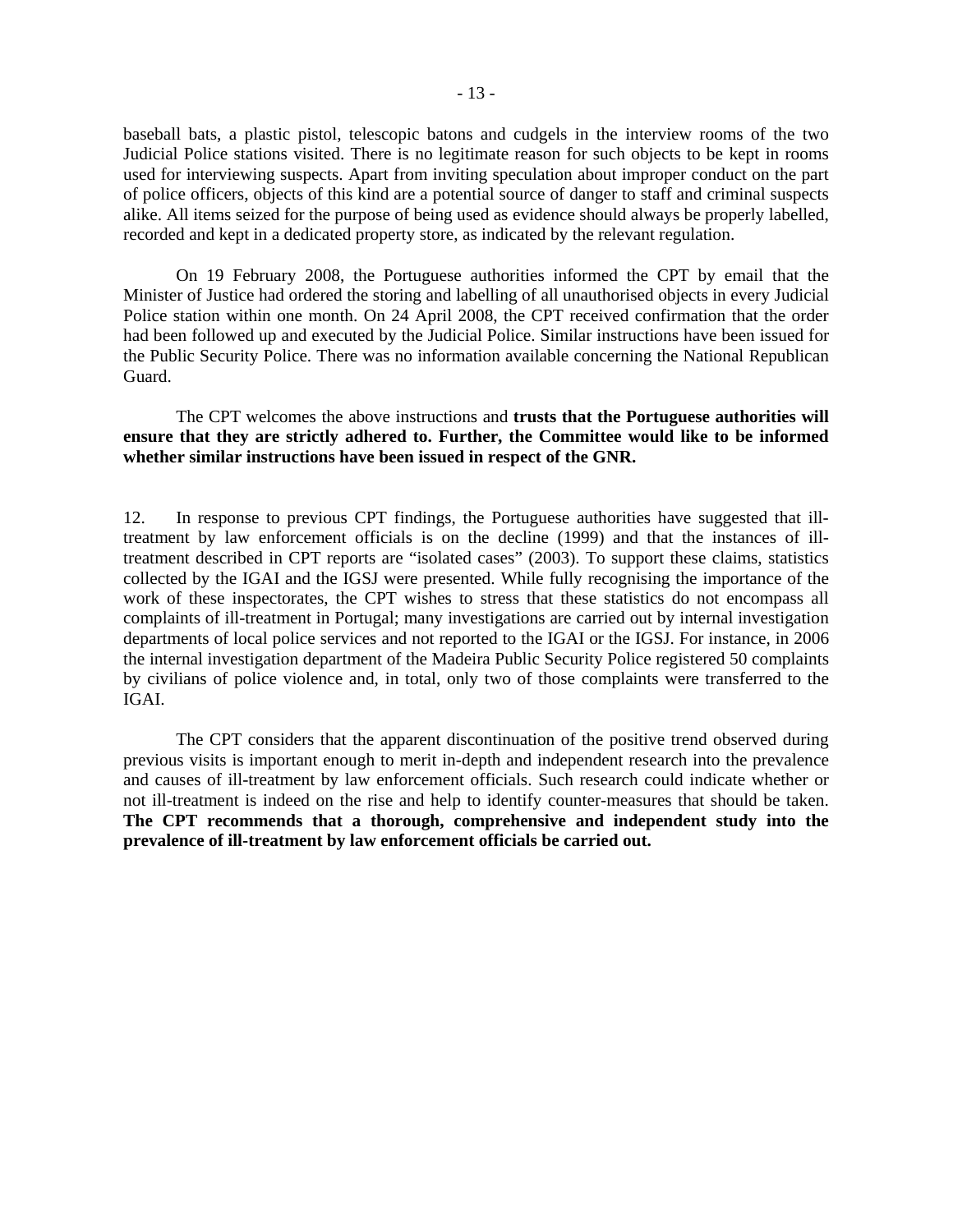13. In any event, the CPT's findings highlight the need for the Portuguese authorities to step up their vigilance as regards the manner in which law enforcement officials treat persons in their custody. In addition to the various initiatives already taken, the Portuguese authorities should consider new measures such as the installation of closed-circuit television (CCTV) in the public areas and interrogation rooms of police stations<sup>8</sup>. Such cameras may also be installed in the cell blocks, provided that the persons deprived of their liberty are assured of their privacy when using the toilets, wash-basins and showers. At the same time, the introduction of CCTV should not be a substitute for direct contact with custodial staff, who should continue to regularly inspect cells in order to ensure the safety and well-being of detained persons. **The CPT recommends that the Portuguese authorities install CCTV in the public area, cell blocks and interrogation rooms of police stations.**

14. Further, the improvement of training given to law enforcement officials is also desirable. The CPT noted that human rights are an integral part of the curriculum for police officers of all ranks. However, the allegations of ill-treatment received by the CPT would suggest that the training is not adequately adapted to the daily reality of police officers; human rights concepts need to be integrated into the instruction given for dealing with high-risk situations such as the apprehension and questioning of suspects. A similar view was also expressed by the Inspector General of IGAI in a recent interview where he suggested that PSP and GNR officials require better training, "particularly in terms of citizens' rights" and that they appear to "have seen too many American films"<sup>9</sup> . **The CPT recommends that the Portuguese authorities review the training provided to law enforcement officials, in the light of the above remarks.** 

# **3. Conditions of detention**

15. The CPT visited a total of 15 PSP, GNR and PJ detention facilities. It was apparent from both interviews with staff and detained persons and a study of the registers, that overnight detention in police stations is a relatively rare phenomenon; in certain stations, the last overnight stay had been recorded some two months prior to the visit. In the Lisbon and Oporto areas, persons detained by the police continue to be transferred to the prisons of the Judicial Police and, in Lisbon, to the Rua Capelo PSP holding facility, after a short period.

 The CPT also visited for the first time the Courthouse holding cells at Rua Gomes Freire in Lisbon, which are used for inmates waiting to be presented to a judge; inmates stay no longer than a few hours in these cells.

 8 During the visit, the CPT's delegation was informed by the Portuguese authorities that they are currently carrying out a study into this matter.

SIC Online 24 November 2007.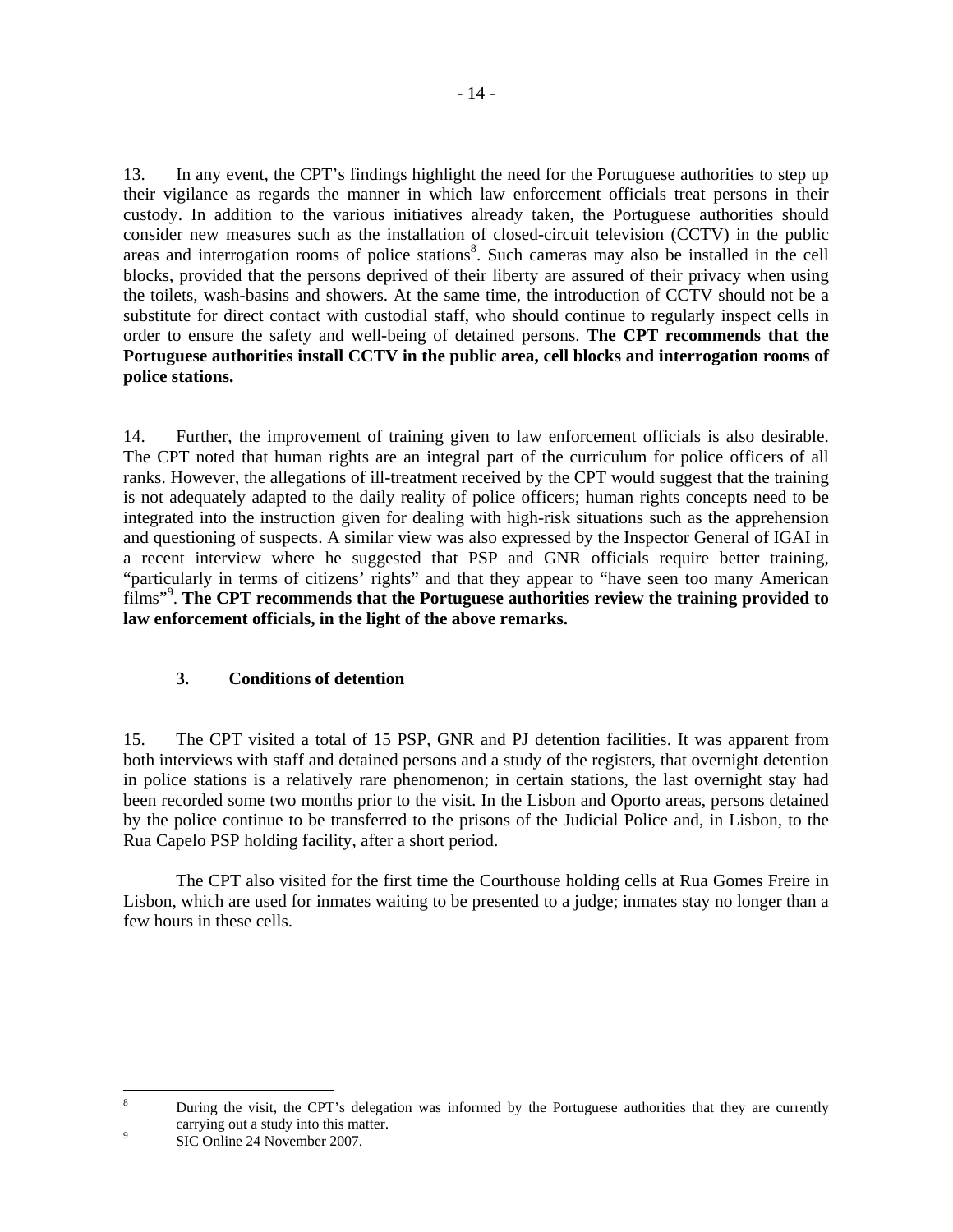16. The material conditions in cells belonging to PSP and GNR are governed by the 1999 Regulation 8684/99 of the Ministry of Interior<sup> $10$ </sup> and regularly inspected by the IGAI. The CPT's delegation was told that the detention facilities under the Judicial Police and the holding cells at criminal courts are not formally covered by these rules. However, it appeared that, in practice, similar standards are applied. Nevertheless, **the CPT recommends that a formal regulation be adopted governing conditions in detention facilities run by the Judicial Police and in holding facilities at criminal courts.** 

17. In general, the material conditions of the police cells visited were acceptable for stays of up to two days; the sizes of the single (around  $8m<sup>2</sup>$ ) and double-occupancy (around  $14m<sup>2</sup>$ ) cells were satisfactory. Most cells were equipped with a call-bell, a ground-level toilet and a plinth, or bed, with mattress and blanket. The cells visited were generally clean and had sufficient access to natural light and artificial lighting.

 However, some deficiencies were noted. For instance, **in the PSP station at Rua Brandoa in the Lisbon area, the artificial lighting was defective and there was no call-bell.** Also, none of the police stations visited had an outdoor exercise yard, **which would be problematic in the case of deprivation of liberty of longer than 24 hours**.

18. In the Rua Gomes Freire Courthouse, there were four cells of around 10m² equipped with a bench running the length of the cell. The cells were clean and although there was no call-bell, the staff office is in the direct vicinity of the cells and a video camera monitored the corridor connecting the cells. At the time of the visit, there were no persons being held in these cells.

# **4. Safeguards against ill-treatment**

 $10<sup>10</sup>$ 

19. The CPT places particular emphasis on three fundamental rights during custody by law enforcement agencies, namely the right of detained persons to inform a close relative or another third party of their choice of their situation, and the rights of access to a lawyer and to a doctor. These rights should apply from the very outset of the deprivation of liberty (i.e. from the moment when the persons concerned are obliged to remain with the police). It is equally fundamental that persons deprived of their liberty by the police be informed without delay of all their rights, including those mentioned above.

 The CPT is very concerned that the information gathered during the fifth periodic visit to Portugal indicates that the above-mentioned safeguards are still not guaranteed as from the outset of police custody. In particular, many persons detained by law enforcement agencies complained that they had not been allowed to contact their lawyer as from the outset of their deprivation of liberty or, in some cases, to contact a third party.

<sup>10</sup> The CPT already commended the Portuguese Authorities on the adoption of Regulation 8684/99 in its report on the 1999 visit to Portugal (CPT/ Inf (2001) 12, paragraph 17).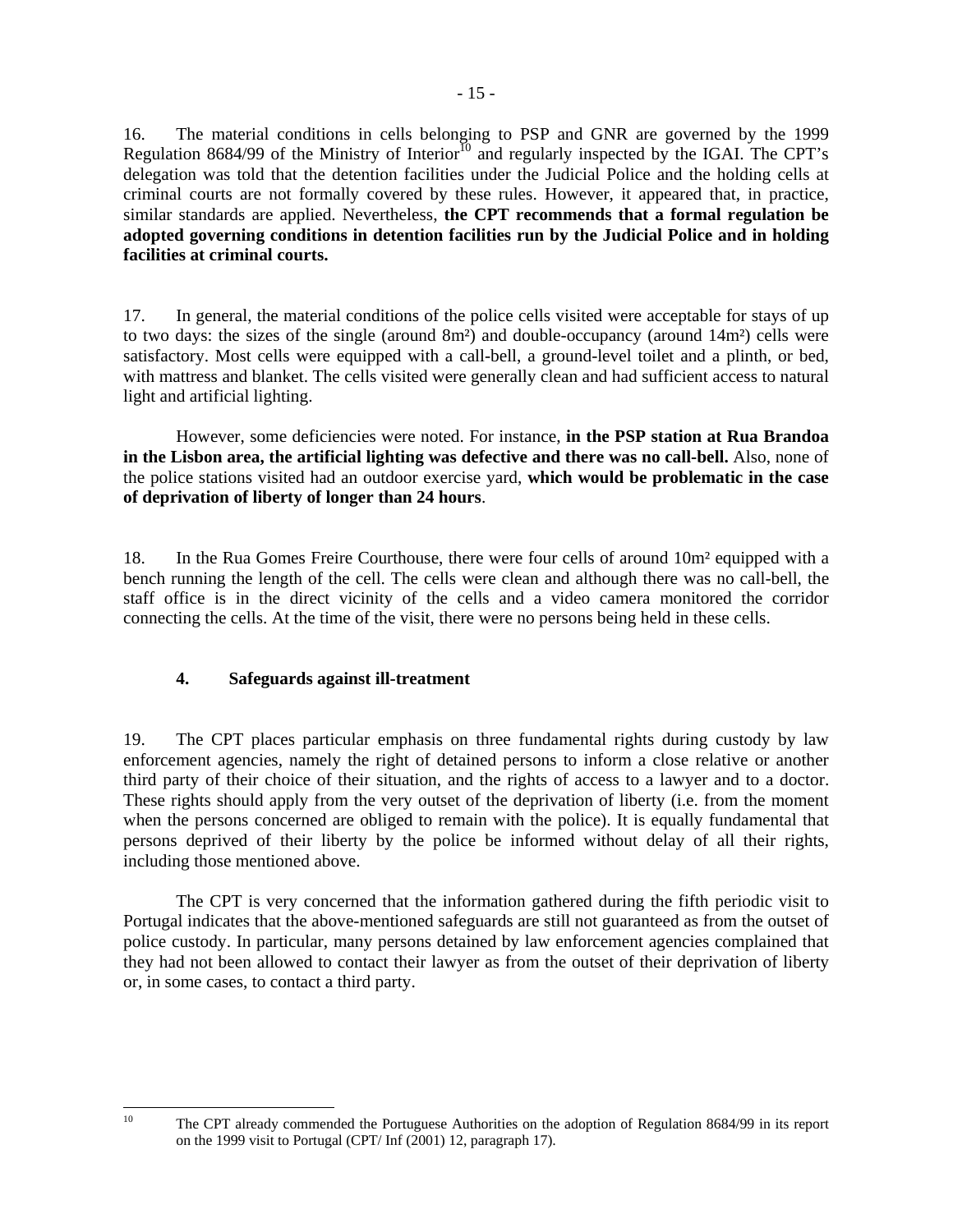20. In the past, the Portuguese authorities have contested the CPT's findings by contrasting them with IGAI-annual reports<sup>11</sup>. However, an examination of these reports shows that IGAI inspections focus on information about access to rights from the moment of the formal detention (i.e. once a person has been declared an *'arguido'*12). A number of the persons interviewed by the CPT complained that they had been arrested and interviewed by law enforcement officials in a police station prior to being declared an *'arguido'*. In some cases, the CPT's delegation was able to confirm this practice when it examined the relevant documentation. Moreover, representatives of the Portuguese Law Society informed the CPT's delegation that the practice of interviewing persons suspected of a criminal offence before officially declaring them an *'arguido'* is not uncommon.

 Further, a person can be obliged to remain in a police station for various other reasons, including for the purposes of identification (Article 250 CCP) and to be questioned as a witness (Article 132 (1)a CCP). As already indicated in previous CPT reports, these persons do not benefit fully from the above-mentioned fundamental safeguards.

a. notification of custody

21. The right to notify one's detention to a family member is included in Article 14 (4) of Regulation 8684/99 of the Ministry of Interior, and concerns all persons held against their will in a PSP or GNR station. In addition, Article 250 (9) of the Code of Criminal Procedure (CCP) states that persons held for identification purposes are entitled to contact a 'person of confidence'. Nevertheless, in the course of the 2008 visit the CPT's delegation met a number of persons who claimed they had not been allowed to notify anyone of their situation whilst in police custody. **The CPT recommends that the Portuguese authorities take appropriate steps to ensure that the right of persons deprived of their liberty by law enforcement officials to notify their detention to a third party is effective in practice.** 

 Regulation 8684/99 does not appear to apply to the Judicial Police. **The CPT would like to receive confirmation that persons held by the Judicial Police, for reasons other than identification purposes, are guaranteed the right to notify their detention to a third party, and to be informed of the relevant legal provisions. Further, the Committee would like to receive confirmation that persons detained by law enforcement officials may notify their detention to another third party if notification of a close family member is not appropriate or feasible.** 

22. The CPT recognises that the right to notify one's custody to a third party might have to be made subject to certain exceptions, in order to protect the legitimate interests of the police investigation. However, **such exceptions should be clearly defined and strictly limited in time, and resort to them should be accompanied by appropriate safeguards (e.g. any delay in notification of custody to be recorded in writing with the reasons therefor, and to require the approval of a senior police officer unconnected with the case or a prosecutor).** 

 $11$ <sup>11</sup> For instance, see CPT/Inf (2007) 14, pages 7-8.

As already indicated in the report on the 1999 visit (CPT/ Inf (2001) 12, paragraph 30), in Portuguese law only persons who have formally become the object of an investigation by law enforcement officials ('*arguido'),*  benefit in full from the three fundamental rights advocated by the CPT.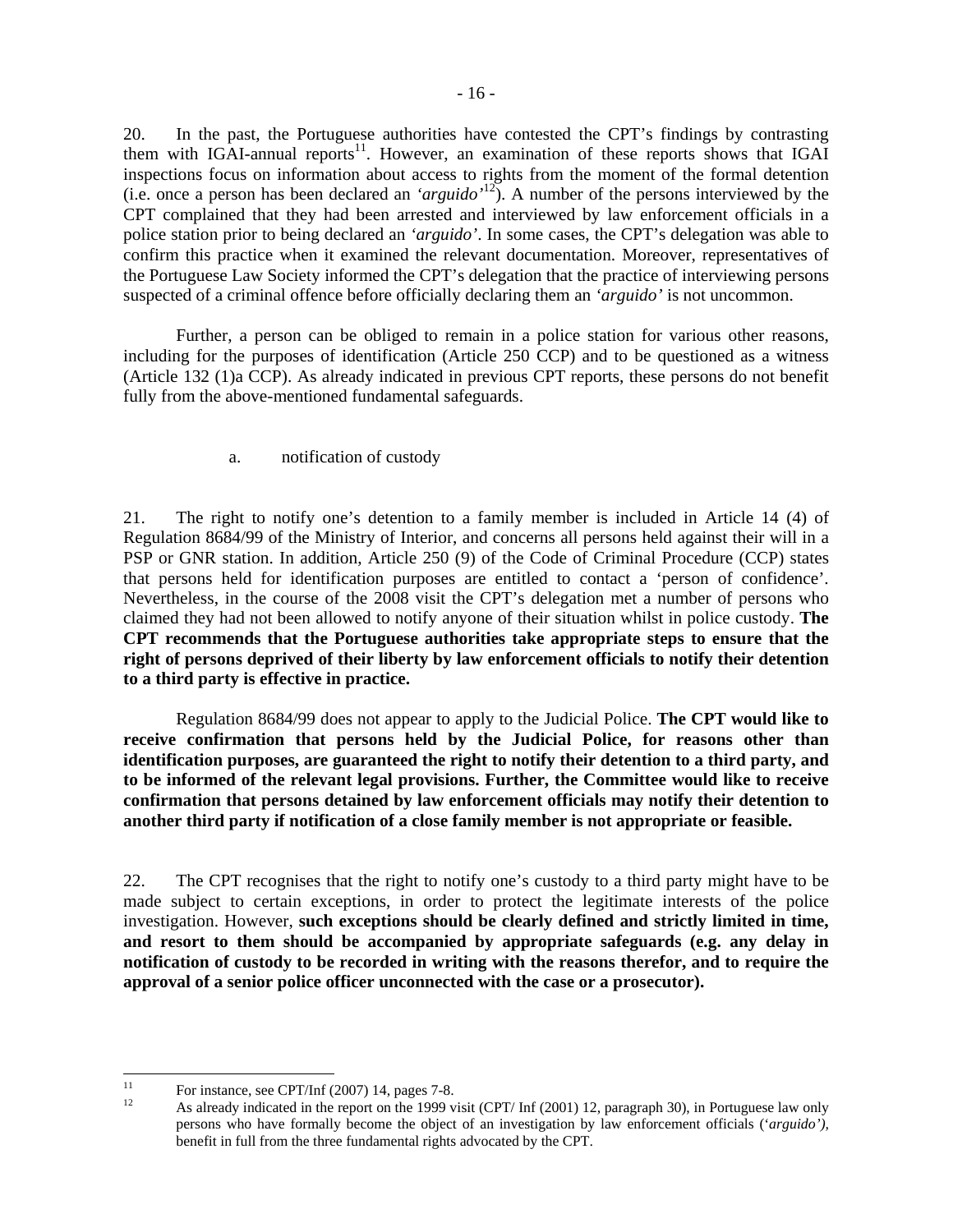b. access to a lawyer

23. The CPT has repeatedly recommended that persons held by the law enforcement agencies in Portugal be granted the right of access to a lawyer as from the outset of the deprivation of liberty. The right of access to a lawyer must include the possibility to meet with the lawyer in private and to have a lawyer present during any interrogation $13$ .

 In their response to the report on the CPT's 2003 visit, the Portuguese authorities stated that the legal basis regulating access to a lawyer had not evolved other than to reinforce the duty to inform accused persons of their right of access to a lawyer (Article 39 of Law 34/2004). Further, they pointed that there had been no complaints about a lack of access to a lawyer to either the Ombudsman or the IGAI.

 Nevertheless, the facts found during the visit in 2008 clearly indicate that few detained persons have an effective right of access to a lawyer during police custody.

24. An examination of the relevant legal provisions confirms that, for persons with '*arguido*' status, Article 64 of the CCP makes provision for the right of access to a lawyer, including a fullyfledged right to a private consultation. However, the Code of Criminal Procedure does not guarantee the right of access to a lawyer for persons arrested by the police who have not yet acquired that status, or for persons obliged to remain on police premises for identification purposes or as a witness.

 Article 132 (4) of the CCP does provide for the questioning of a witness in the presence of a lawyer. In addition, Article 15 of Regulation 8684/99 mentions the possibility for any person held in a PSP or GNR station to contact a lawyer by telephone. Nevertheless, in both of these cases, it would appear that the right of access to a lawyer is restricted. For instance, the CCP does not provide for the right of a witness to consult a lawyer in private, whereas such a right is explicitly mentioned with respect to an '*arguido*'; as for Article 15 of Regulation 8684/99, it does not provide for the physical presence of a lawyer.

 **The CPT calls upon the Portuguese authorities to ensure that the right of access to a lawyer, including the right to talk to the lawyer in private, is enjoyed by all persons obliged to remain with the police, as from the very outset of the deprivation of liberty.** 

 $13$ See CPT/Inf (2007) 13, paragraph 21.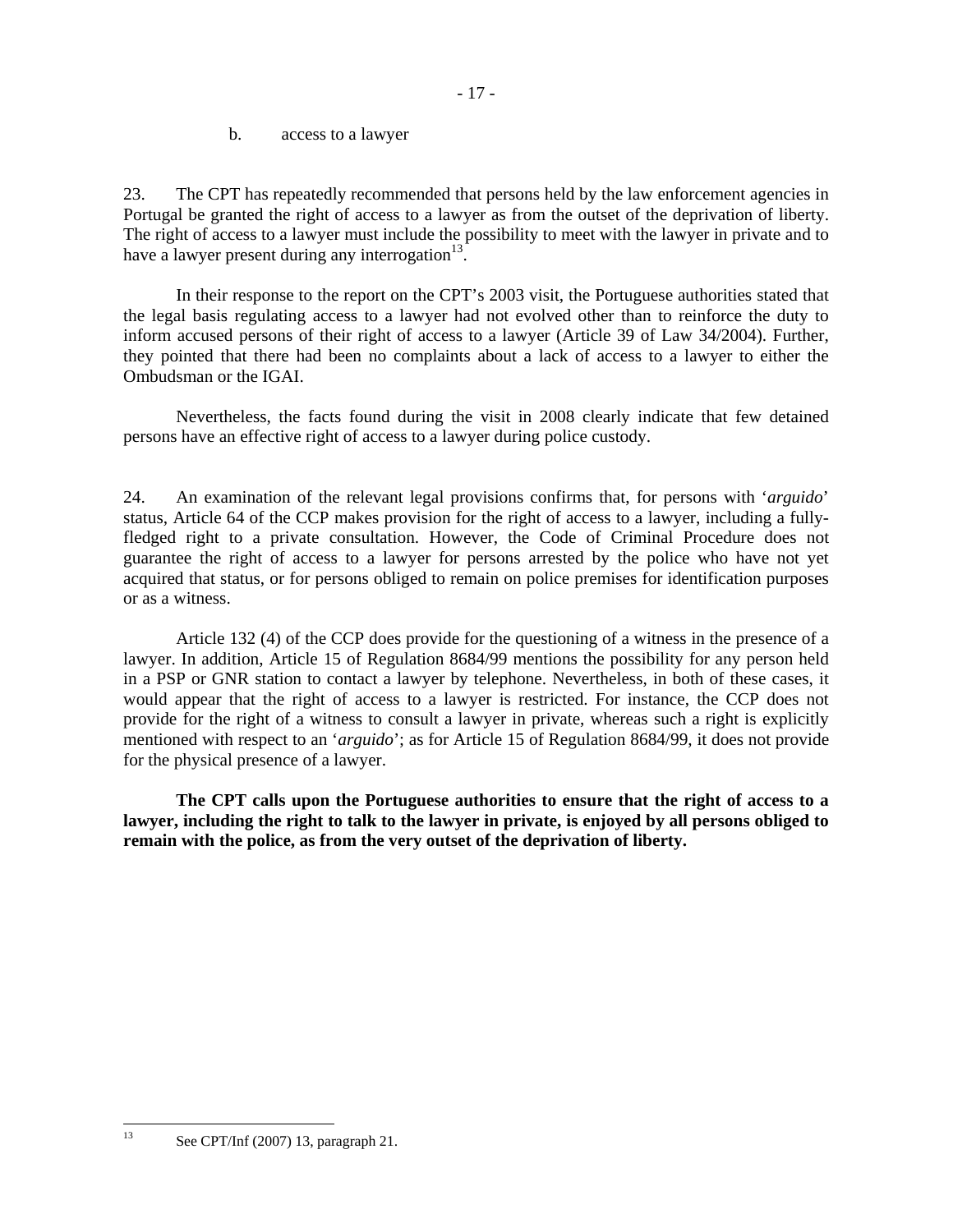#### c. access to a doctor

25. In the course of the 2008 visit, the CPT's delegation once again received complaints that requests to consult a doctor were, at times, ignored by law enforcement officials. In this respect, the CPT is aware that a qualified right of access to a doctor is included in Article 21 of Regulation 8684/99. At the same time, the Committee made clear in its report on the 2003 visit that in the framework of the prevention of ill-treatment, the right of access to a doctor should not be limited to persons with physical complaints, and that the Portuguese authorities should amend the Regulation accordingly.

 In their response, the authorities indicated that a lack of financial and other resources prevented this recommendation from being implemented. The CPT is not convinced by such a response; in the context of the prevention of ill-treatment, access to a doctor is too important a right to be restricted. **The CPT reiterates its recommendation that Regulation 8684/99 be amended so as to guarantee an unrestricted right of access to a doctor. Further, appropriate steps should be taken to ensure that this right is respected in practice. Law enforcement officials should be instructed that a doctor should always be called without delay if a detained person requests a medical examination; police officers should not seek to filter such requests.** 

 As regards persons detained by the Judicial Police, **the CPT wishes to be informed of the legal provisions guaranteeing such persons the right of access to a doctor.** 

d. information on rights

26. Law enforcement officials should be under a duty to inform all persons deprived of their liberty of their rights. The Code of Criminal Procedure does place an obligation on law enforcement officials to inform '*arguidos*' about their right of access to a lawyer and of other rights contained in Article 61 of the CCP; the CPT's delegation noted that such rights were printed on posters and that information leaflets in various languages were available in all the GNR and PSP stations visited.

 However, the CPT's delegation was told that such an obligation to provide information on rights does not exist vis-à-vis other persons obliged to remain with the police. Moreover, several law enforcement officials openly stated that in the absence of a legal obligation, they would not inform witnesses of the possibility of having a lawyer present during questioning.

### **The CPT recommends that the Portuguese authorities take appropriate measures to ensure that an obligation to inform all persons held by the police of their rights is expressly laid down in law.**

27. In all the police stations visited, information related to a person's detention was kept in a personal file (including visits from a lawyer, doctor or family member, etc.). In addition, there was a comprehensive register in place, which in almost all cases was filled out meticulously. Besides spaces to enter information on arrival, departure and other issues, the register contained a box to be ticked by a police officer once he had informed a detained person of his rights.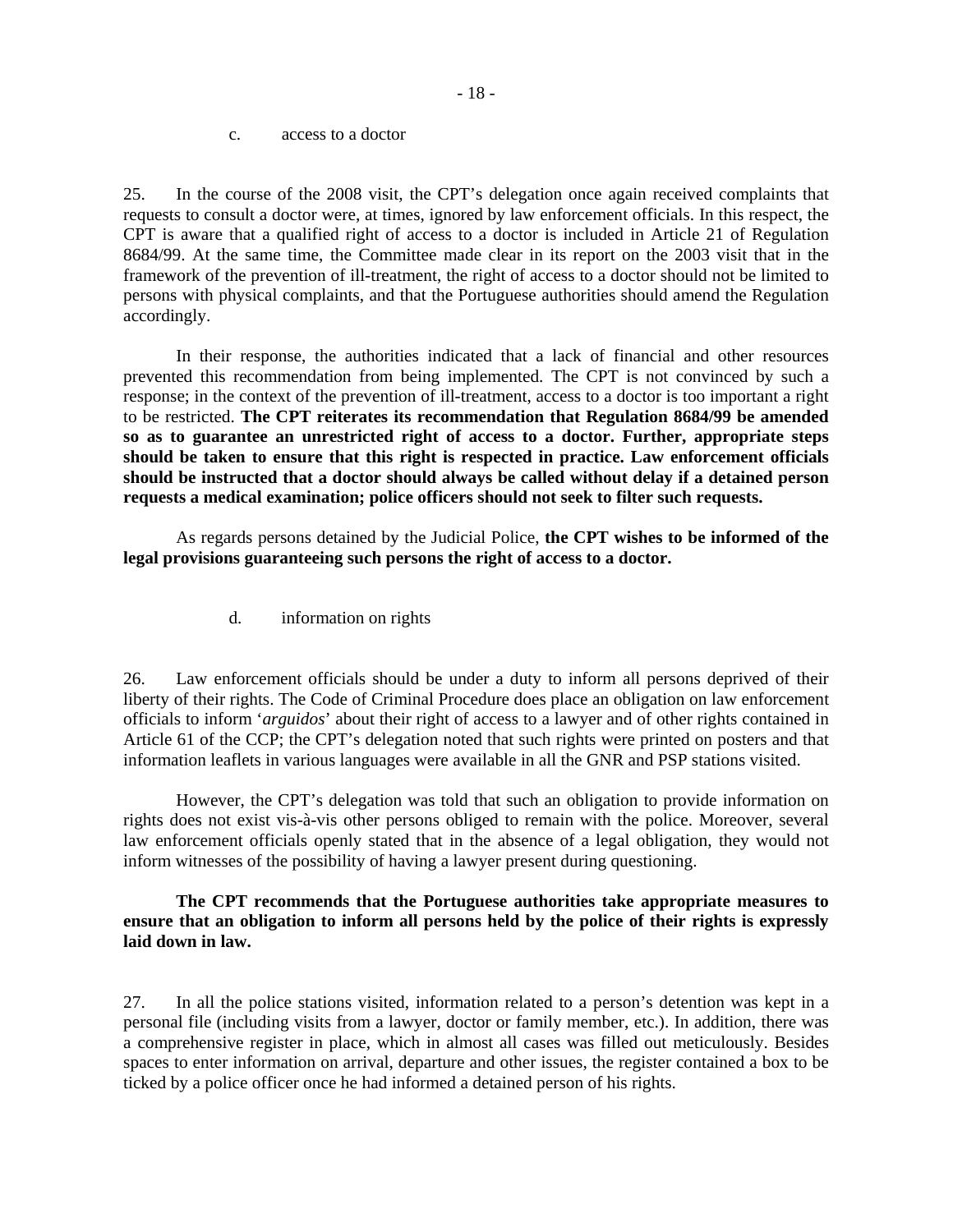In all registers seen by the CPT's delegation, this box was ticked; however, a considerable number of detained persons complained to the delegation that they had, in fact, not been informed about their rights. Further, in some of the police stations visited there was a striking discrepancy between the number of detained persons who had apparently been informed of their rights and the number who actually exercised their rights. For instance, of the 438 persons detained in 2007 at the Rua André Resende PSP Station in Benfica (Lisbon), only eight contacted a lawyer, 14 consulted a doctor and about 50% contacted a family member or a third party. In the GNR station in Condeixaa-Nova, none of the 45 persons detained during 2007 had apparently requested to meet with a lawyer.

 In order to ensure as far as possible that persons obliged to remain with the police are duly informed of their rights, **the CPT recommends that all such persons be required to sign a statement indicating that they have been informed of their rights and have understood them. If necessary, the absence of such a signature should be duly accounted for.** 

# **5. Inspection and complaints procedures**

28. The CPT considers that the inspection of detention facilities of law enforcement agencies by an independent authority can make an important contribution towards the prevention of ill-treatment of detained persons and, more generally, help to ensure satisfactory conditions of detention. To be fully effective, visits by such an authority should be both frequent and unannounced, and the authority concerned should be empowered to interview detained persons in private.

29. The PSP and GNR are inspected by the *Inspecção-Geral da Administração Interna* (IGAI), which also carries out inspection and auditing tasks of other entities falling under the authority of the Ministry of Interior. The Judicial Police is inspected by the *Inspecção-Geral dos Serviços de Justiça* (IGSJ), which is also responsible for carrying out inspections of prison establishments and courts. In addition, both bodies are entitled to receive, and act upon, complaints about the behaviour of law enforcement officials.

30. The operational powers of the IGSJ are mainly derived from Decree Law 276/2007, while its tasks and internal organisation are described in Regulatory Decree 78/2007. In addition, Article 10 of Regulation 78/2007 provides for IGSJ staff to have access to all necessary documents, including documents falling under the so-called *"segredo da justiça"*14; this is a welcome development. In the past, the IGSJ has been prevented from having access to information obtained in the course of a criminal investigation as this information is, in principle, always subject to the *"segredo da justiça"*.

However, the CPT's delegation was told that the IGSJ tended to devote most of its resources to inspecting prisons and courts, its involvement with the Judicial Police being limited to the investigation of complaints<sup>15</sup>. The findings made during the 2008 visit (see paragraph 11) clearly indicate that this is a lacuna which needs to be filled. **The CPT recommends that the IGSJ carry out frequent and unannounced on-site inspections of Judicial Police premises.**

 $14$ <sup>14</sup> See Article 86 Code of Criminal Procedure.

There were eight complaints in 2007.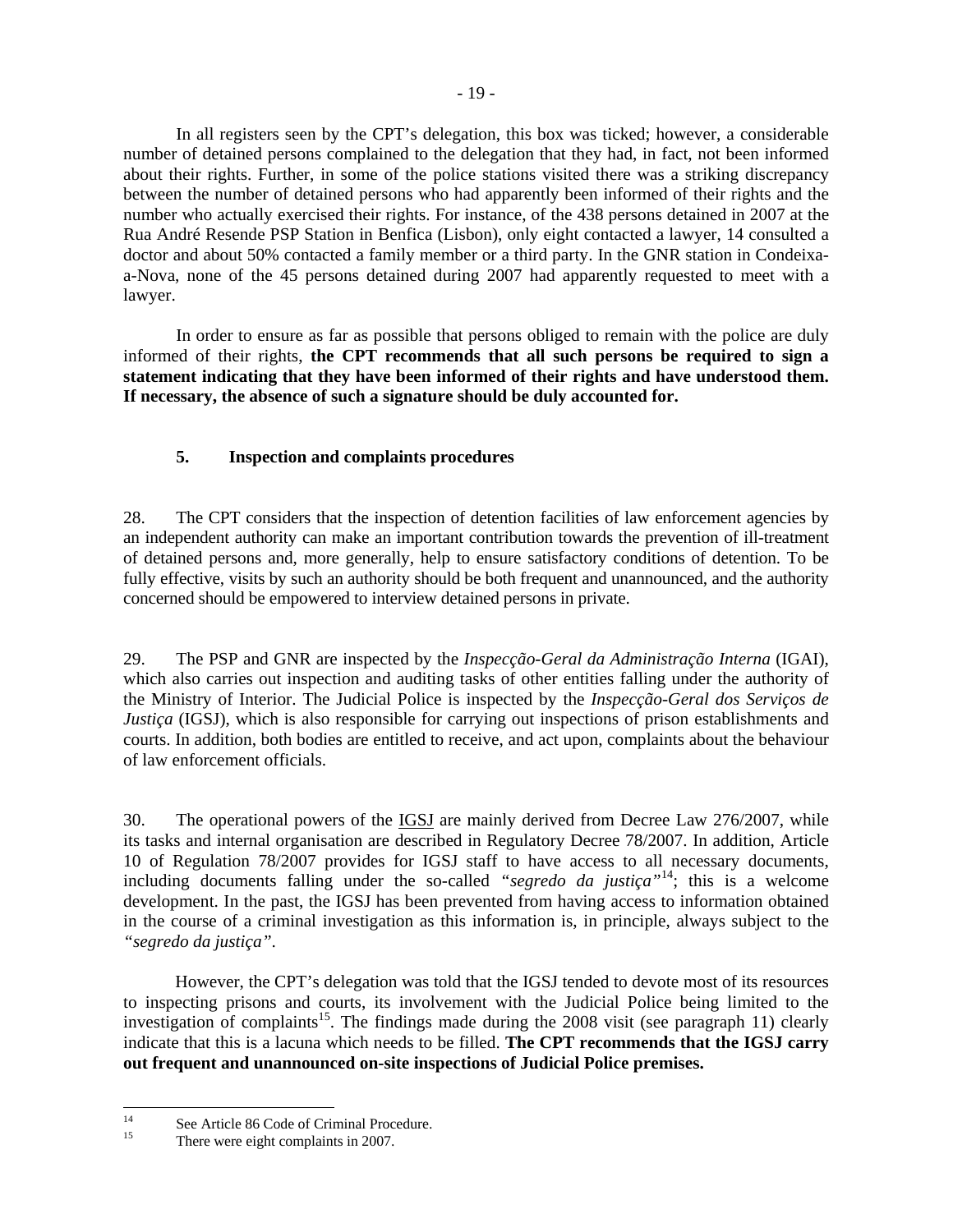31. Complaints against Judicial Police officials are dealt with either by the IGSJ or by the internal investigation service of the Judicial Police (*Departamento de Disciplina e Inspecção da PJ*  - DDI). The relationship between the IGSJ and the DDI is not defined by law. However, the CPT's delegation was informed that there is a standing practice whereby investigations into complaints against the JP are mainly carried out by the DDI, with the IGSJ having a monitoring role.

# **The CPT would like to receive detailed information with respect to the division of tasks between the IGSJ and the DDI, as well as about the tasks, powers and composition of the DDI.**

32. As regards the IGAI, its general tasks and powers are described in Decree Law 227/95, and include announced and unannounced inspections as well as investigations into complaints. The Decree Law establishes the duty of police personnel to provide the IGAI with all relevant information that it requests. A further elaboration of the IGAI's powers during inspections is found in Regulation 10/99.

 In addition, Regulation 8684/99, which governs the rights of persons detained by the police and material conditions in police cells, assigns the task of verifying the proper implementation of this regulation to the IGAI, and grants to it, inter alia, the right to speak to detained persons in private. The Regulation also reiterates the duty of cooperation with the IGAI incumbent on GNR and PSP personnel, including the submission of reports on ill-treatment of persons detained by law enforcement officials that has been witnessed by other law enforcement officials.

33. As already indicated in the report on the CPT's 2003 visit to Portugal<sup>16</sup>, not all complaints related to ill-treatment and other misconduct by PSP and GNR officials are investigated by the IGAI. Leaving aside criminal matters, which are dealt with by the Judicial Police under the supervision of the Public Prosecution Service, since 2000 both the PSP and GNR have their own internal investigation services that deal with issues of a less severe disciplinary nature. Statistics provided by the Madeira  $PSP<sup>17</sup>$  suggest that most investigations into allegations of ill-treatment are carried out by the internal investigation services and not by the IGAI. In this connection, **the CPT would like to receive detailed information with respect to the division of tasks between the PSP and GNR internal investigation services and the IGAI.** 

34. The CPT understands that there are concrete plans to entrust more responsibilities to these two inspectorates, such as investigations into fraud with European subsidies. In order to guarantee the proper execution of present and future responsibilities, **the CPT trusts that any new tasks assigned to these bodies will be accompanied by a corresponding increase in their resources,**  in particular in terms of personnel<sup>18</sup>.

 $\overline{a}$  $^{16}$  See CPT/ Inf (2007) 13, paragraph 16.

 $\frac{17}{18}$  See paragraph 12 above.

<sup>18</sup> At the time of the visit, the IGSJ had a complement of 14 staff members and the IGAI had 15.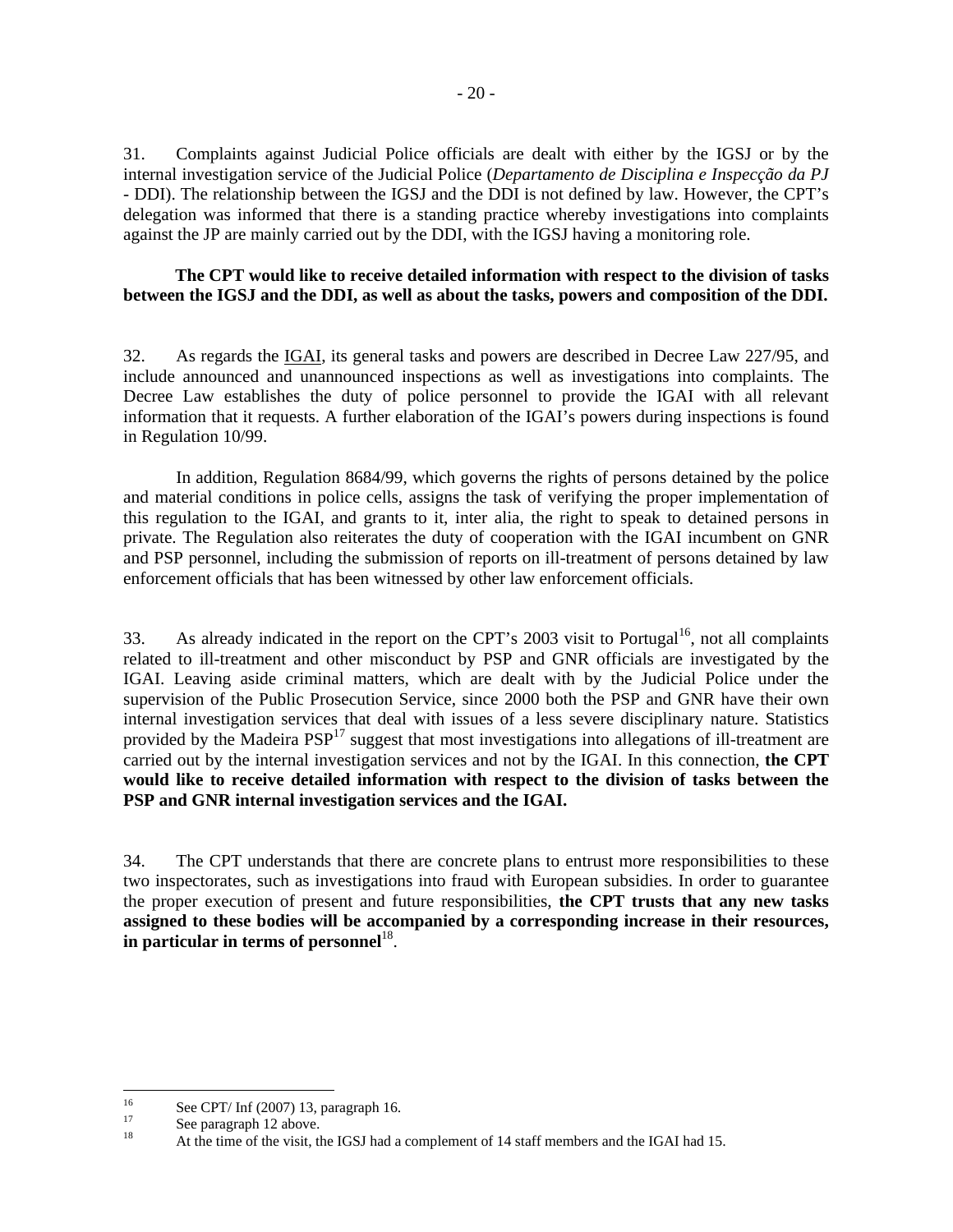35. In order for the CPT to obtain a full picture of the current situation as regards complaints and investigations of ill-treatment by law enforcement officials, **the Committee would like to receive the following information in respect of the whole of 2007 and the first half of 2008:** 

- • **the number of complaints of ill-treatment filed in respect of each law enforcement agency (PSP, GNR, JP), and the body responsible for investigating each complaint (internal investigation service, IGAI, IGSJ, Judicial Police);**
- **details of the disciplinary and/or criminal proceedings instituted against law enforcement officials, in respect of allegations of ill-treatment;**
- **details of the disciplinary and/or criminal sanctions imposed in such cases.**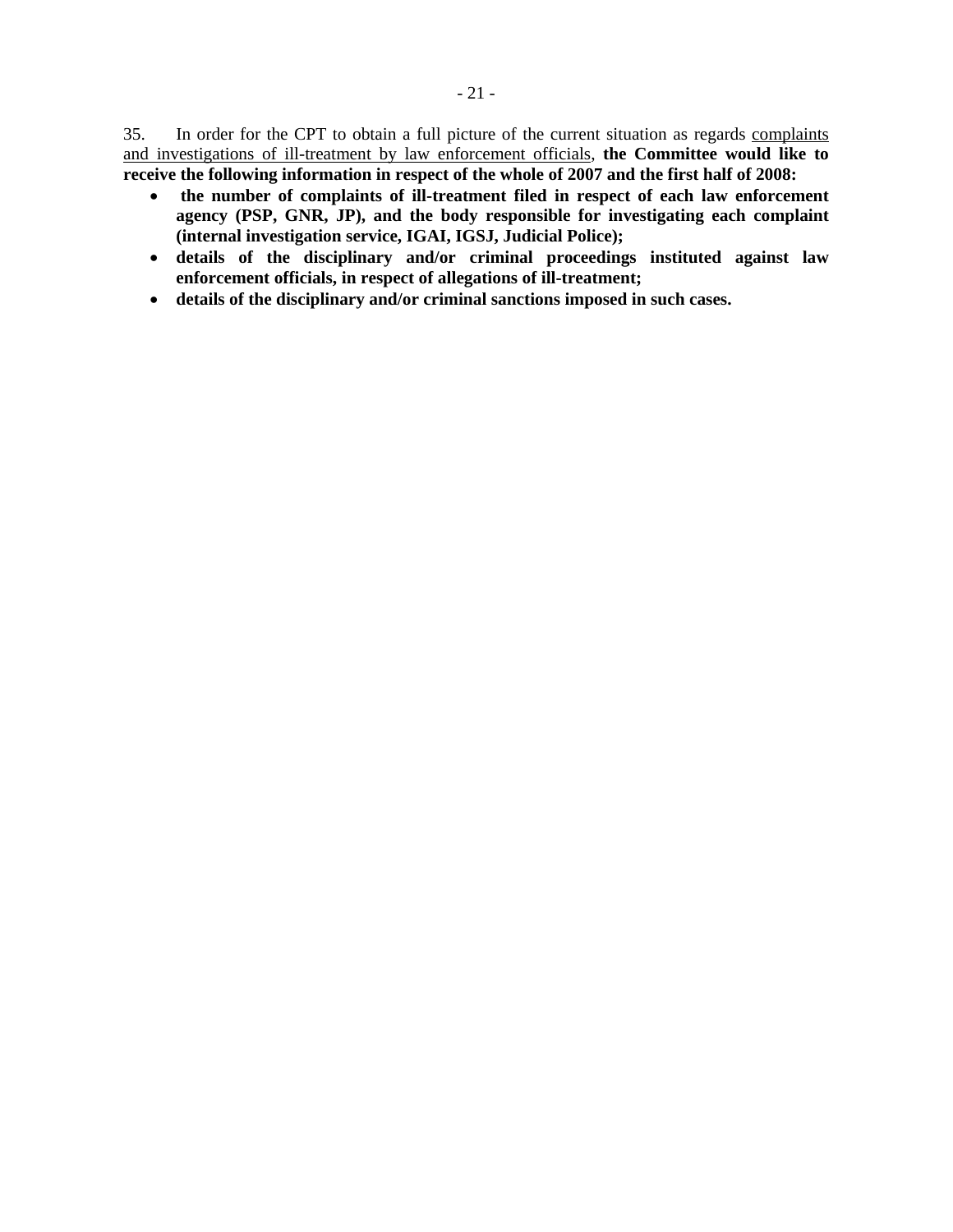# **B. Establishments under the authority of the Ministry of Justice**

# **1. Preliminary remarks**

36. In the course of the CPT's visit in 2008, the delegation visited for the first time Coimbra Central Prison, Funchal Central and Regional Prisons and Monsanto High Security Prison. It also paid follow-up visits to the Regional Prison and Judicial Police detention facilities in Coimbra, to the Central Prison and Judicial Police Prison in Oporto and to Sao João de Deus Prison Hospital in  $Caxias<sup>19</sup>$ .

37. Coimbra Central Prison was originally built as a school in the  $19<sup>th</sup>$  Century and converted into a prison in 1902; it was extensively refurbished in 1942. The prison consisted of eight wings, of three storeys each, leading off from a central observation tower. In addition, there were four intersecting wings at basement level, including the admissions section, disciplinary cells and security (isolation) cells. Separate buildings housed a protection unit, the prison's open section and various vocational workshops. With a capacity for 421 prisoners, the prison accommodated 382 adult male inmates at the time of the visit. Long sentences were a feature of the establishment, with 60% of the inmates serving sentences of over ten years' duration.

38. Funchal Central Prison was built in the 1980s to a modular design in a series of two-storey blocks and is situated at several kilometres from the town of Funchal (Madeira island). It had a total capacity for 324 inmates, including a section for 30 women. At the time of the visit, the prison accommodated 280 men and 11 women. Approximately one-fifth of the population were remand prisoners.

 Funchal Regional Prison is located in the centre of the town in a former flour mill, which was reopened in 1994, and is under the same management as the Central Prison. With a capacity for 78 inmates, the prison held 56 men (7 on remand) and one minor of 17 years at the time of the visit. Vulnerable prisoners were generally transferred to this establishment from the Central Prison.

39. Monsanto High Security Prison in Lisbon had recently undergone extensive refurbishment, and now consisted of two concentric circular buildings, three storeys high. The prison began admitting prisoners on 17 May 2007 and had a capacity of 142; however, at the time of the visit, it was holding only 37 male inmates, of whom 9 were on remand.

40. At the time of the visit, Coimbra Regional Prison, which consisted of two double-storey prefabricated blocks, and had an official capacity for 243 persons, was accommodating 147 male inmates, one third of whom were on remand. The nearby Judicial Police detention facility, under the same management, was holding five men for a capacity of seven.<sup>20</sup>

<sup>19</sup> 19 In addition, the delegation paid targeted visits to Lisbon Central Prison and Lisbon Judicial Police Prison, for the purpose of interviewing persons recently remanded in custody.<br><sup>20</sup> See CPT report on the visit in April 1999 (CPT/Inf (2001) 12), at paragraph 39.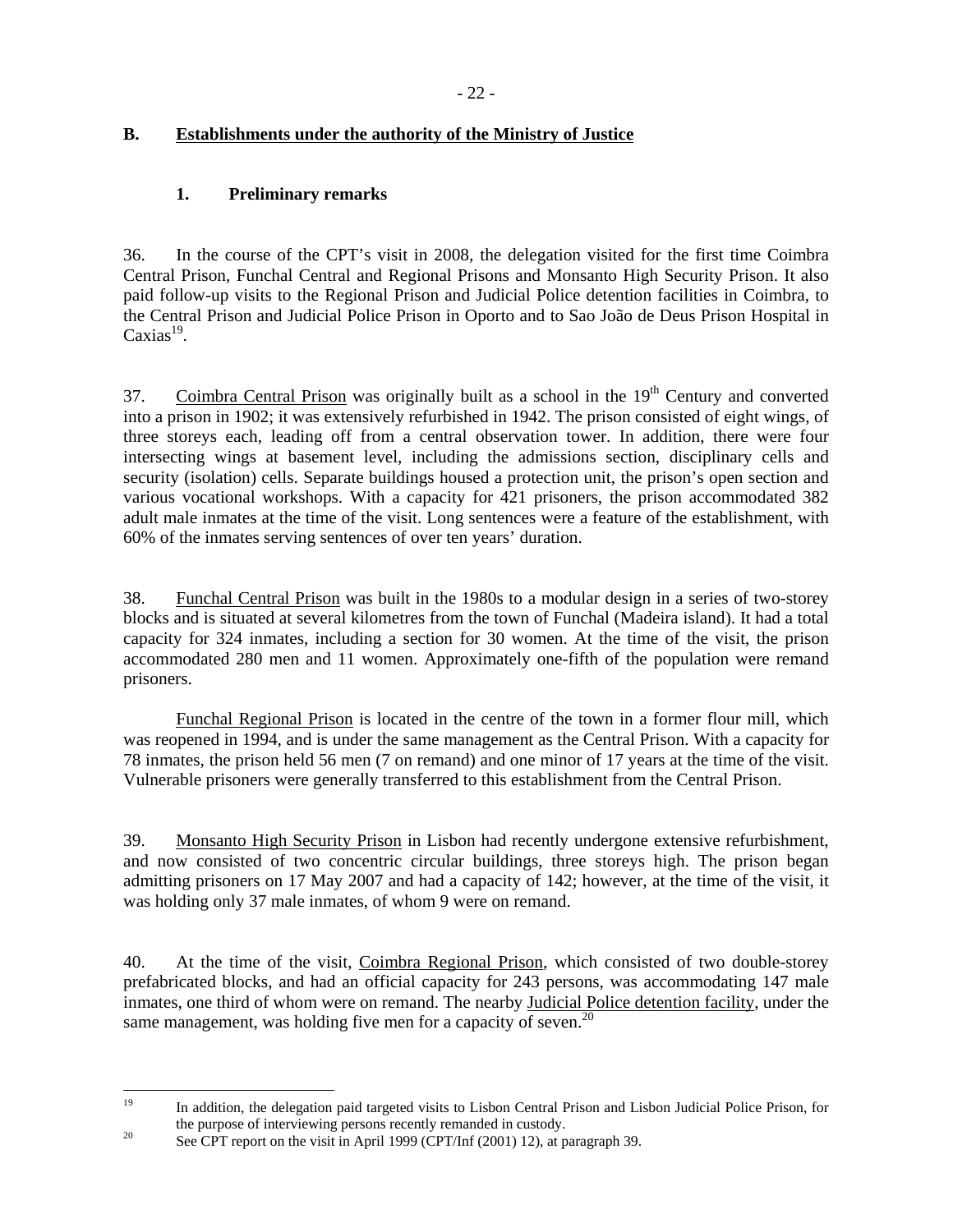Oporto Central Prison has been described in previous CPT visit reports<sup>21</sup>. At the time of the visit in 2008, the prison, which had an official capacity for 686 persons, held 811 male inmates, of whom 201 were on remand. Overcrowding remained significant, though it was less acute than in 2003, with the number of remand prisoners having been considerably reduced (previously, they had formed about two-thirds of the prison's population); further, women were no longer accommodated at the prison.

As for Oporto Judicial Police Prison, it had been relocated to new premises since 2003 and had a capacity for 48 persons<sup>22</sup>. At the time of the visit, it held 43 men, 25 of whom were on remand, in 28 single-occupancy and 4 multi-occupancy cells. The establishment was also used to accommodate prisoners from the Central Prison who required protection.

"Sao João de Deus" Prison Hospital in Caxias, which the CPT last visited in 1995 $^{23}$ , had an official capacity for 186 patients. During the visit, the CPT's delegation focussed its attention on the psychiatric unit, which could accommodate 18 men and 9 women. The hospital as a whole held around 30 psychiatric patients at the time of the visit (see also paragraph 80).

41. At the time of the visit, the Portuguese prison population stood at 11,675 for 12,416<sup>24</sup> available places, which represents a welcome reduction compared to the situation encountered in  $2003^{25}$ . Nevertheless, although the problem of overcrowding was much alleviated, it still persisted in certain prisons, such as Angra do Heroismo Regional Prison (Açores), where occupancy stood at nearly 200%.

In recent years, there has been greater recourse to alternative measures to imprisonment, particularly for short sentences, due, it would appear, to greater public (and judicial) confidence in such measures as electronic surveillance<sup>26</sup>. The new Criminal Code and Code of Criminal Procedure, which entered into force on 15 September 2007, have also introduced a number of measures designed to reduce the prison population. For example, pre-trial detention may be prescribed only if the offence, for which a person is accused, is of a particular category and may attract a penalty of imprisonment of 5 years or more (previously the minimum had been 3 years).

The CPT welcomes the impact of the above-mentioned measures and **trusts that the Portuguese authorities will continue in their efforts to eliminate overcrowding in all prisons.** 

 $21$ <sup>21</sup> See notably CPT/Inf (1996) 31 as well as the reports on the visits in 1996, 1999, 2002 and 2003.

Adjacent to the prison's three disciplinary cells, the building also housed a separate police custody section with four cells and a capacity for five persons.<br>
See CPT/Inf (96) 31, at paragraphs 125-127.

Figures provided to the delegation by the Portuguese authorities on 14 January 2008. See also Portuguese Penitentiary Administration statistics at http://www.dgsp.mi.pt/.

 $\frac{25}{26}$  On 1 November 2003, the Portuguese prison population stood at 14,035 persons for 12,109 places.

Applied to around 480 persons at the time of the visit.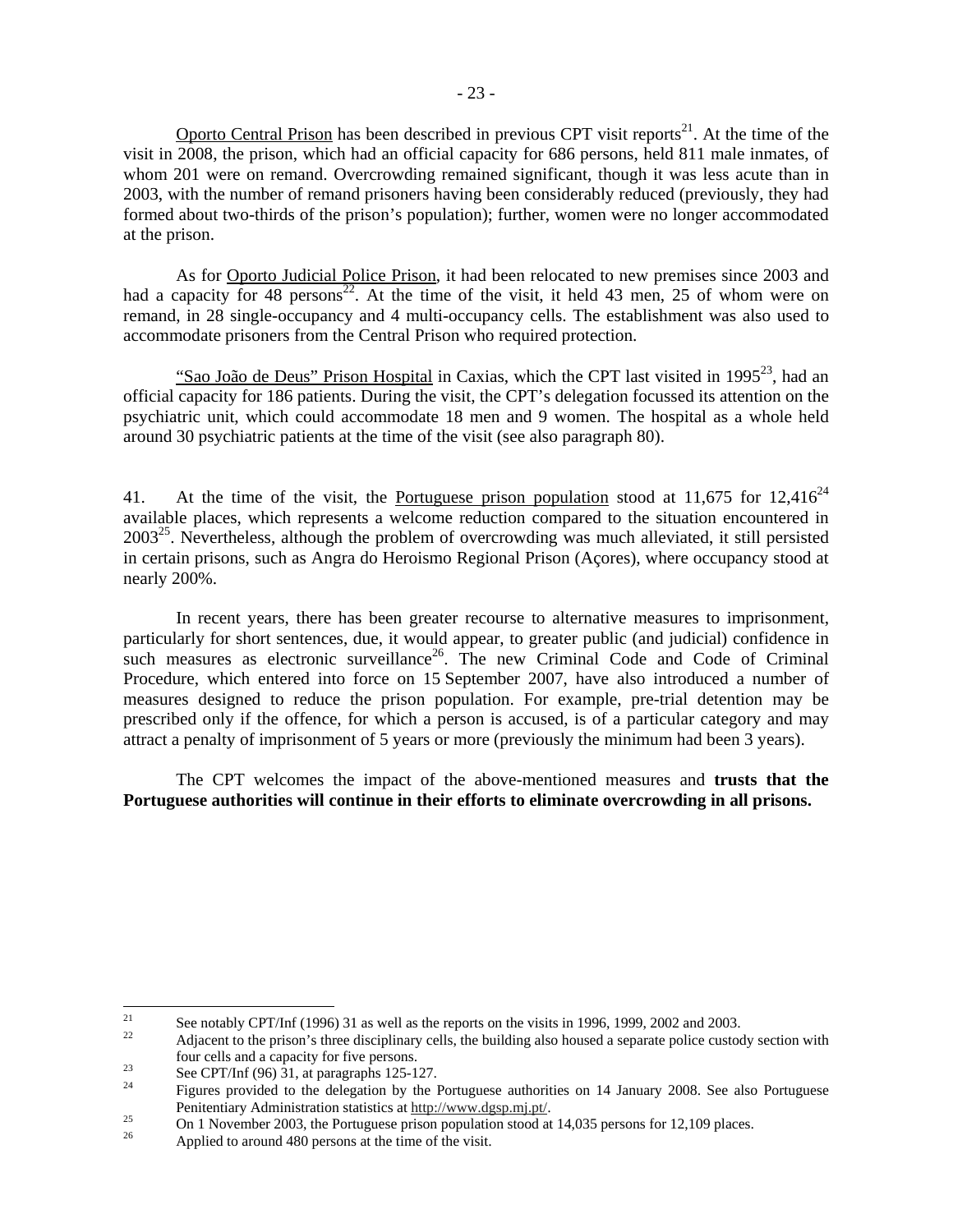42. At Funchal Regional Prison, the delegation learned that a minor had recently been held for 8 months together with adults in a dormitory. This is a matter of considerable concern to the CPT. To accommodate juveniles and unrelated adults together inevitably brings with it the possibility of domination and exploitation<sup>27</sup>. In principle, juveniles should not be held in institutions for adults, but instead in institutions specially designed for persons of this age. If, exceptionally, a juvenile is held in an institution for adults, he/she must always be accommodated separately from adults, in a distinct unit. In order to avoid such a juvenile being placed in a situation akin to isolation, one might envisage him/her participating in out-of-cell activities with adults, on the strict condition that there is appropriate supervision by staff. However, the risks inherent in juvenile offenders sharing cellular accommodation with adult prisoners are such that this should never occur.

**The CPT recommends that the Portuguese authorities ensure that detained minors never share cellular accommodation with adult prisoners.**

# **2. Ill-treatment**

43. The CPT is pleased to note that positive relations between prisoners and staff were observed at most of the establishments visited. Relations appeared to be particularly good at the Judicial Police Prison in Oporto, at Funchal Central Prison and at the Judicial Police detention facility in Coimbra. The CPT also wishes to put on record the evident improvement in staff-prisoner and interprisoner relations at Oporto Central Prison, where the levels of violence have manifestly decreased since the visit to that establishment in 2003.

44. Nevertheless, the CPT's delegation did receive a certain number of allegations of physical ill-treatment of prisoners by custodial staff at Monsanto High Security and Coimbra Central prisons, and, to a lesser extent, at Oporto Central Prison. These allegations concerned punches, kicks and blows with batons, after the prisoners concerned had been brought under control, and in certain instances the persons apparently required medical treatment as a result.

For example, an inmate at Monsanto High Security Prison alleged that he had been assaulted in his cell by four prison officers on 19 October 2007, after which he was transferred to solitary confinement. In particular, he alleged that his head was repeatedly hit against a wall until he was semi-conscious. Contemporaneous notes by the prison's doctor recorded bruises to the left eye with ocular orbit blood spill, bruises (measuring 5x5cm and 10x2cm) on the right hip and haematoma on the right of the thorax and the left infra-scapular area. These observations are consistent with the prisoner's allegations. The delegation was told that the prisoner had filed an official complaint. **The CPT would like to be informed of the outcome of the investigation.**

In short, the findings would indicate that although ill-treatment by staff is not a pervasive phenomenon in the prison system, there is a need for constant vigilance in this regard. **The CPT recommends that the Portuguese authorities redouble their efforts to ensure that prison staff at Monsanto and Coimbra Central Prisons, as well as at all other Portuguese prison establishments, understand that ill-treatment is unacceptable and unprofessional, and will result in severe disciplinary sanctions and/or criminal prosecution.**

 $27$ 

<sup>27</sup> See also Article 10, paragraphs 2(b) and 3, of the International Covenant on Civil and Political Rights, and Article 37 (c) of the Convention on the Rights of the Child.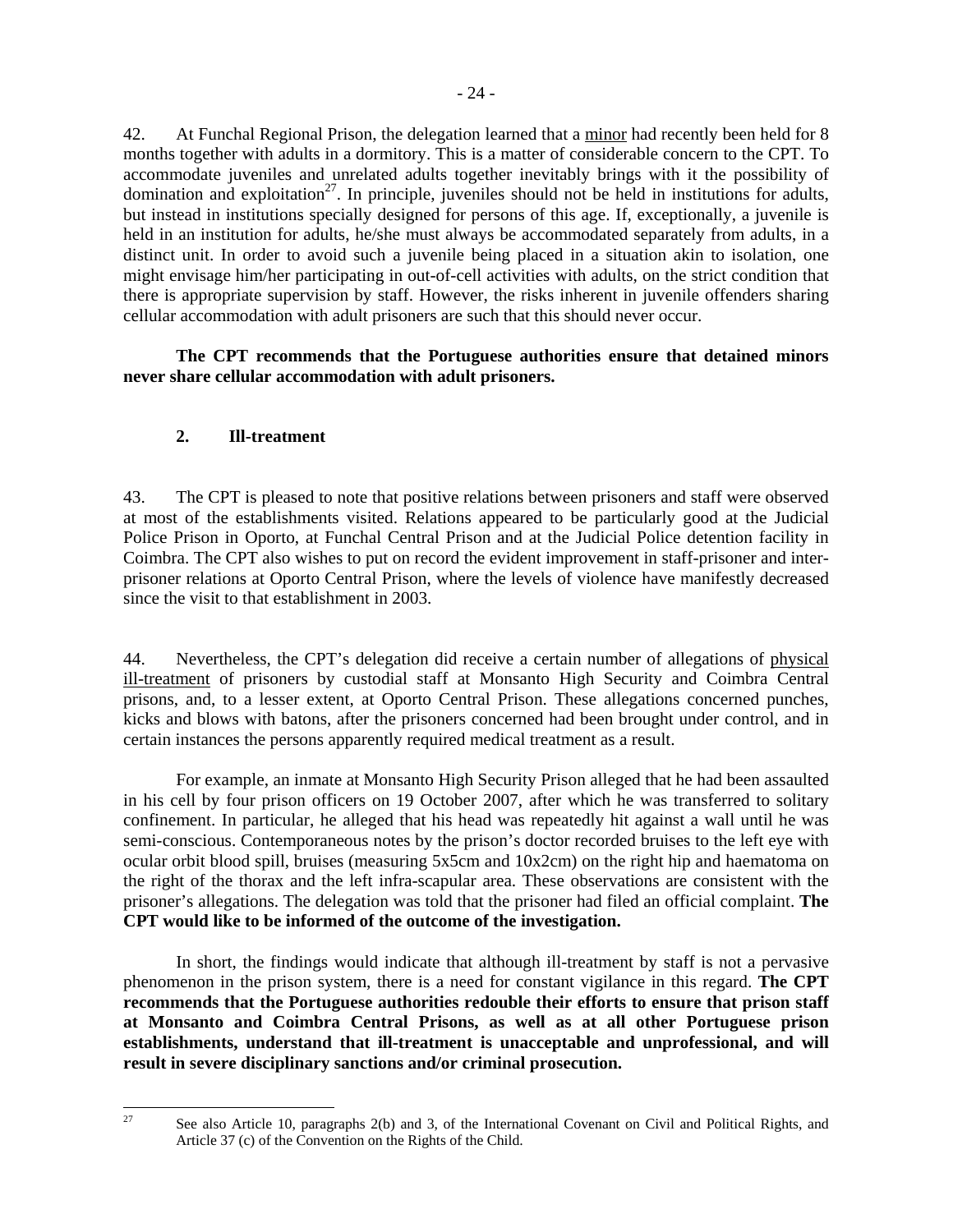45. The delegation was informed that inmates were subjected to frequent strip searches at Monsanto Prison. Strip searches were also often carried out on prisoners before - and always after visits at Coimbra Central, often in sight of female members of staff. In the CPT's view, excessive resort to strip searches can constitute degrading treatment. The CPT understands that the IGSJ had recommended that excessive strip-searching cease at Monsanto Prison. **The Committee wishes to receive further information regarding the implementation of that recommendation.** More generally, **the CPT recommends that the Portuguese authorities ensure that the resort to strip searches is based on an individual risk assessment and subject to rigorous criteria and supervision. Further, inmates should not be required to undress in the presence of custodial staff of the opposite sex.**

46. At the time of the visit, inmates at certain prisons in Portugal, including those accommodated at Coimbra Central Prison in the Protection Annex and in the basement, were obliged to discharge human waste into a bucket in their cell (which was subsequently "slopped out") as there was no in-cell sanitation. The CPT considers the act of discharging human waste, and more particularly of defecating, in a bucket in a confined space used as a living area, to be degrading. It is all the more degrading when the cell is shared with one or more other persons, not only for the person using the bucket but also for the persons with whom he shares a cell.

The other consequences of the absence of integral sanitation - the hours spent in the presence of buckets containing one's own excreta and that of others and the subsequent "slopping out" procedure - are scarcely less objectionable. The whole process is extremely humiliating for prisoners. Moreover, "slopping out" is debasing for the prison officers who have to supervise it.

The Committee notes that the Portuguese authorities have repeatedly pledged over the years to eradicate this degrading practice<sup>28</sup>. The CPT calls upon the Portuguese authorities to initiate **immediate measures to put an end, as soon as possible, to the use of buckets for discharging human waste: prisoners accommodated in cells which do not include a toilet facility should, if they need to use one, be enabled to leave their cells without undue delay at all times (including at night).** 

 $28$ 

<sup>28</sup> See, in particular, the Portuguese response to the CPT report on the 2003 visit (CPT/Inf (2007) 14), page 16.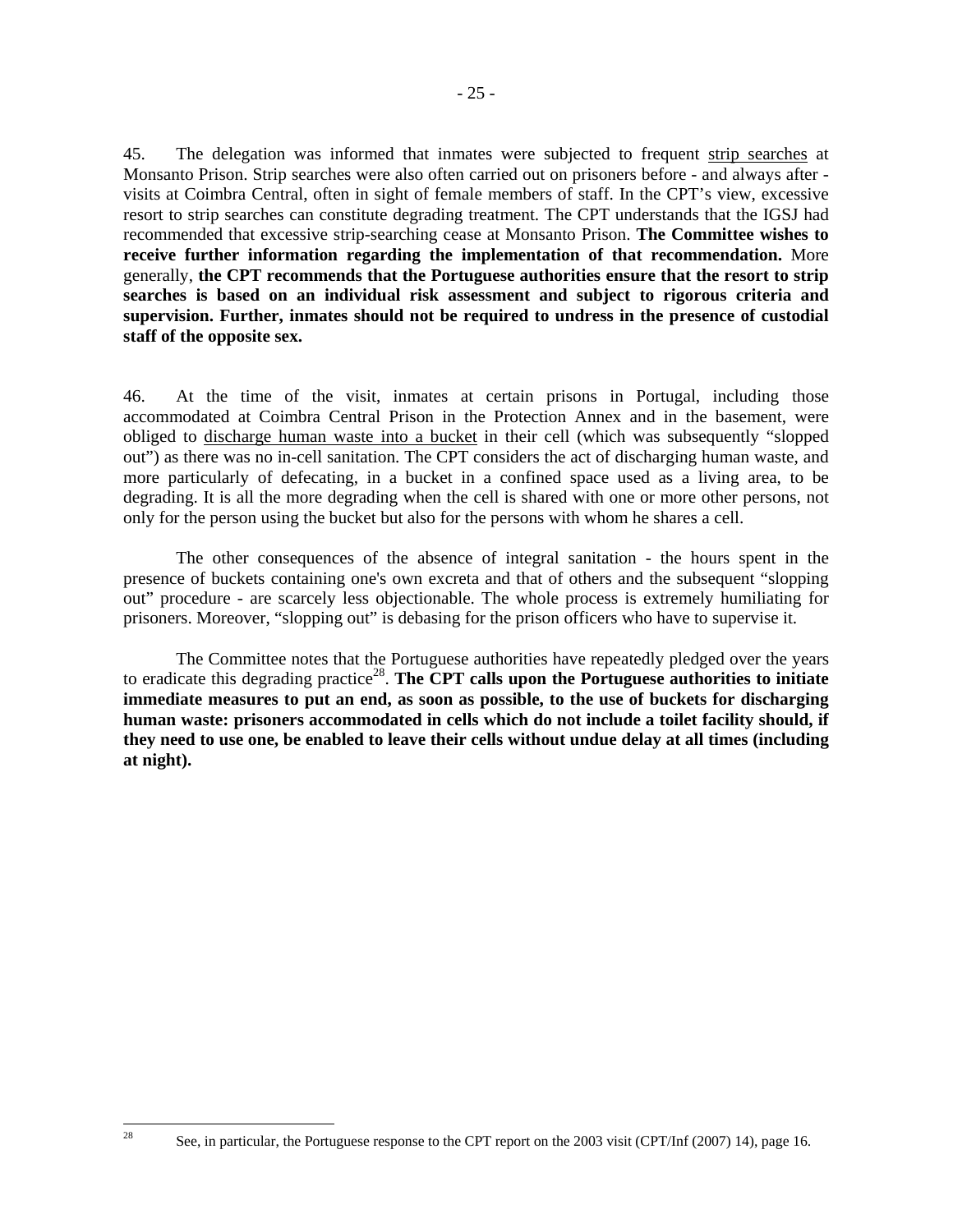# **3. The management of drug-related problems in prison**

47. One of the most thorny challenges facing the Portuguese Prison System is how to deal with the widespread availability of illicit drugs and the very high proportion of drug dependence among the prison population. The CPT has considered this issue during several previous visits to Portugal<sup>29</sup> and had noted some improvement during the visit in  $2003^{30}$ .

Despite continued efforts to tackle the pervasive drugs phenomenon, it would appear that drugs continue to infect most of the prison establishments visited in 2008. In view of the extent of the drugs problem, more effective steps need to be taken to implement a three-pronged strategy: to put an end to the supply of drugs, to reduce as far as possible the demand for drugs, and to provide appropriate assistance to prisoners with drug-related problems. Moreover, prison management should consider that its responsibility includes the prevention of prisoners' getting involved in drug use and drug trafficking.

48. At Oporto Central Prison, despite a noticeable reduction in the presence of drugs in the past few years, it would appear (according to information provided by the prison doctor and inmates), that 30% to 50% of prisoners nevertheless continue to consume heroin and/or cocaine. The delegation learned that, in December 2005, four persons enrolled in the prison's methadone programme died within the space of 24 hours, possibly because they had taken buprenorphine in combination with methadone, which proved to be lethal.

At Coimbra Central Prison, both prisoners and prison staff maintained that an interruption of the illegal drugs supply would cause a riot, and so no effective measures were being taken.

At Funchal Central Prison, the director declared to the delegation that, despite certain efforts (e.g. attempts to introduce sniffer dogs and body searches of visitors and staff), he felt limited in his ability to control the influx of drugs into the prison.

49. More generally, it would appear that many prisoners enter the prison system with a history of drug-related problems. However, it was also acknowledged in discussions with inmates and staff in several prisons that a significant number of prisoners had become addicted to drugs only after they had entered the prison system. Such a situation is due to the ready availability of drugs combined with peer pressure and a lack of purposeful activities.

 $29$ <sup>29</sup> See, in particular, the 1999 visit report (CPT/Inf (2001) 12), at paragraphs 56 to 64.<br><sup>30</sup> See CPT/Inf (2007) 13, at paragraphs 49 to 51.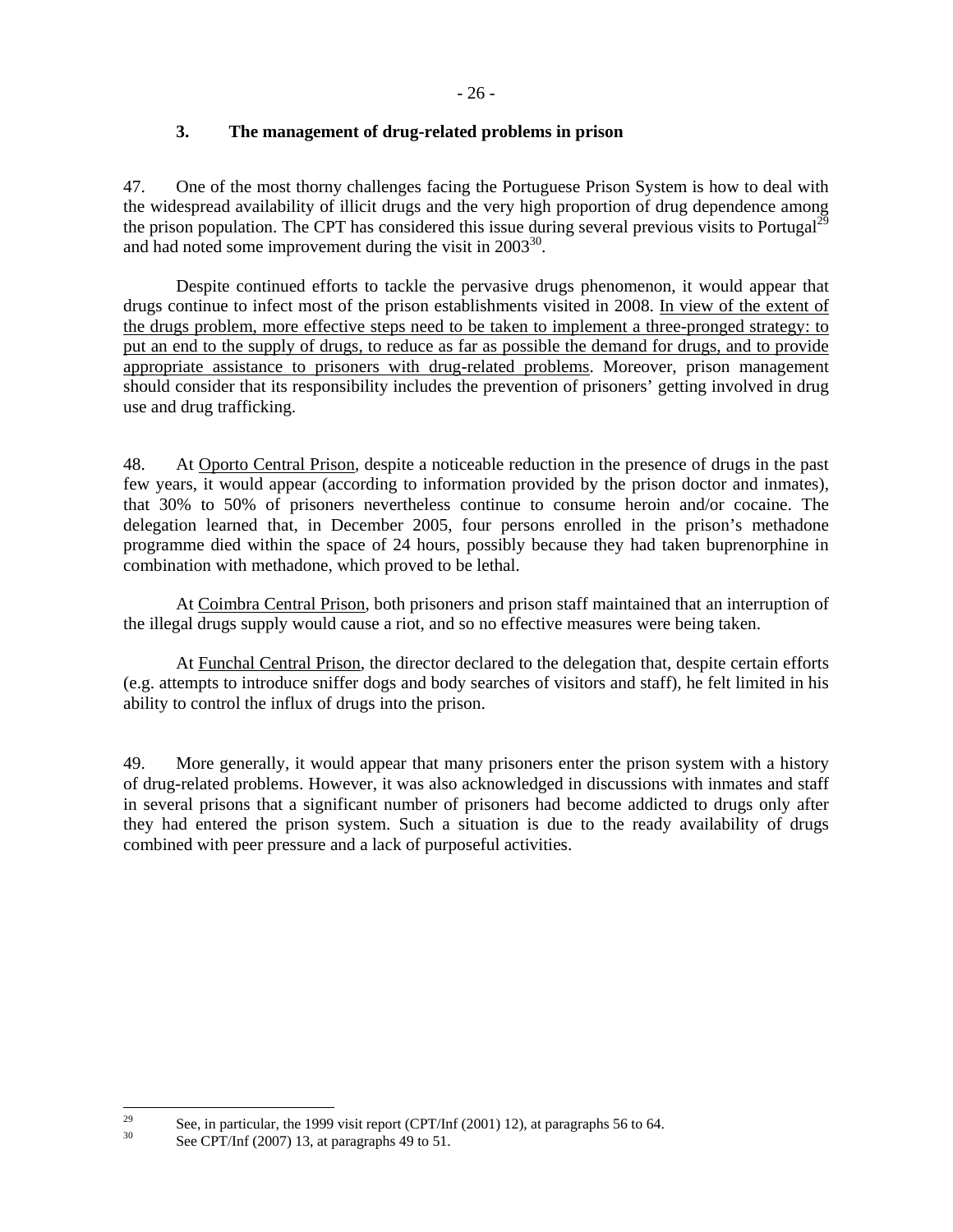Moreover, the findings of the delegation would suggest that prison staff are, to some extent, involved in the drugs supply chain, whether due to pressure exerted on staff or to the temptation to supplement their income. For example, three custodial staff members at Funchal Central and Regional prisons had recently been convicted of introducing drugs into those establishments.

**The CPT calls on the Portuguese authorities to take the necessary security measures to stop the supply and circulation of illicit drugs in prison. In this context, local management needs to have strong backing from the central level. Further, in order for such steps to be effective, they must be coupled with measures to address and prevent staff corruption. At the same time, care must be taken that these security measures do not unduly impinge on the dignity of inmates or the activities offered to them. Moreover, measures should be taken to prevent prisoners from becoming involved in drugs consumption and/or trade.** 

50. An effective strategy to combat the scourge of drugs cannot rely solely upon attempting to reduce the supply of drugs, but it must also address the demand for drugs. As already described in the 1999 report to Portugal, specific options offered to prisoners with drug problems should include substitution $31$  and detoxification programmes. Further, such programmes should be accompanied by social and psychological support and educational training.

 In this respect, the CPT found that in the prisons visited commendable efforts were being made. Nevertheless, the CPT considers that in order to address the drug problem more effectively, more should be done. In particular, drug-free therapy units should be introduced at Coimbra<sup>32</sup> and Funchal Central prisons, in accordance with the national plan for all central prisons. In addition, in the prisons visited, there was a lack of socio-educational support accompanying the reasonably well-developed medico-psychological aspects of treatment.

51. **The CPT recommends that the Portuguese authorities enhance the range and reach of therapeutic programmes on offer to address the demand for drugs and to assist prisoners with drug-related problems, in the light of the foregoing remarks. In particular, a drug-free therapy unit should be established as a matter of urgency at Coimbra Central Prison and at Funchal Central Prison.** 

Further, **the Committee requests updated information on the authorities' national plans as regards drug-free therapy units.** 

52. The delegation was also informed about a pilot project concerning the introduction of needle exchange programmes in two prisons. **The CPT would like to receive updated information on these pilot projects.** 

 $31$ In terms of national substitution programmes provided to persons with drug-related problems, the CPT was informed that on 31 December 2007 approximately 6.4% of the prison population were benefiting from a substitution programme (methadone or buprenorphine).<br><sup>32</sup> Despite the efforts of the medical service since 2003, there was still no drug-free therapy unit at Coimbra

Central Prison.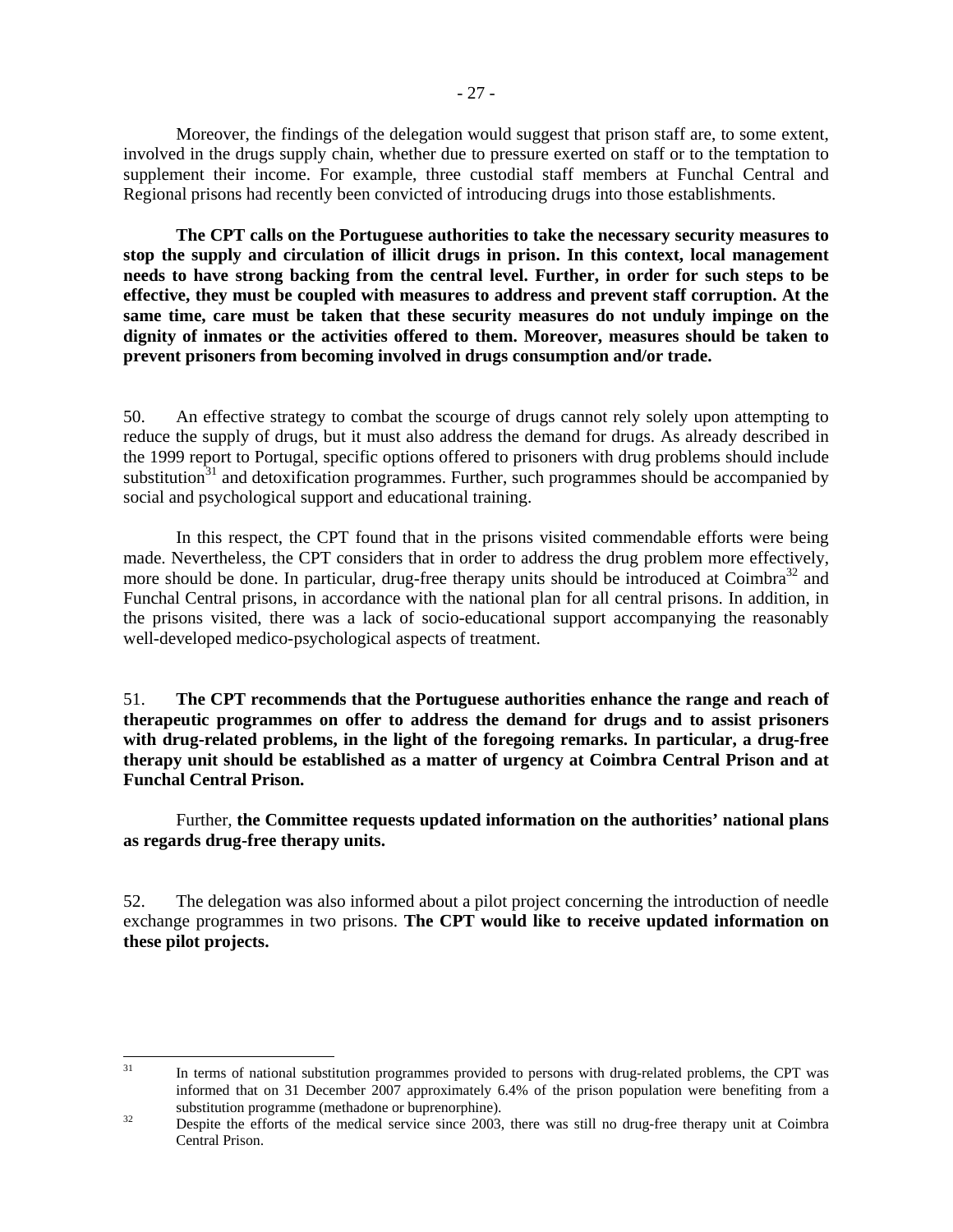### **4. Material conditions**

53. The unrenovated sections of Coimbra Central Prison, particularly at basement level, were in an unacceptable condition, with very poor lighting, bare concrete floors and no in-cell sanitary facilities (see also paragraph 46). The supposedly temporary facilities at Coimbra Regional Prison were also in an unacceptably dilapidated condition, even though some improvements had been made since the previous visit: the exercise yard included a sheltered area and payphones had recently been installed. However, on the whole, the fabric of the buildings, the plumbing and the ventilation installations had greatly deteriorated.

The delegation was informed about long-standing plans to construct a new prison to replace the Central and Regional Prisons in Coimbra. However, these plans had not moved forward for many years.

At the end of the visit, the CPT's delegation informed the Portuguese authorities of the unacceptable conditions observed at Coimbra Regional Prison and in certain parts of Coimbra Central Prison. The Portuguese authorities took swift action in response and formally closed the basement level of Coimbra Central Prison on 19 March, with inmates no longer held there after 14 March 2008; the CPT was also informed by the authorities that they would close Coimbra Regional Prison in the second semester of 2008, upon completion of renovations to a wing at Coimbra Central Prison, which would accommodate some of the inmates, with the remainder being transferred to other prisons.

The CPT welcomes the prompt action taken in response to the concerns expressed by its delegation. **The Committee would like to receive up-to-date information concerning the closure of Coimbra Regional Prison and the relocation of inmates to other prisons. The CPT also trusts that renovation of the whole of Coimbra Central Prison will be treated as a matter of priority.**

54. Cells at the Judicial police detention facility in Coimbra offered inadequate access to natural light (due to the location of the cells in the basement) and the artificial lighting was poor; several persons met had been detained in these conditions for a number of weeks or even months. Admittedly, prisoners did have access, several hours per day, to a small exercise yard. Nevertheless, in the CPT's view, cells should always be equipped with adequate artificial lighting and cells without any access to natural light are only suitable for holding persons for short periods. **The Committee recommends that the necessary steps be taken in the light of these observations.** 

55. Material living conditions were generally of a very good standard at the newer establishments of Monsanto High Security and Oporto Judicial Police prisons. The individual cells were well-furnished and offered sufficient space, ventilation, access to natural light and artificial lighting.

Nevertheless, at Monsanto High Security Prison, the delegation received many consistent allegations of problems with the in-cell plumbing, causing showers and toilets to overflow. Further, none of the outdoor exercise yards provided equipment or shelter from the elements and some of them were very small. **The CPT recommends that the necessary steps be taken to remedy these defects.**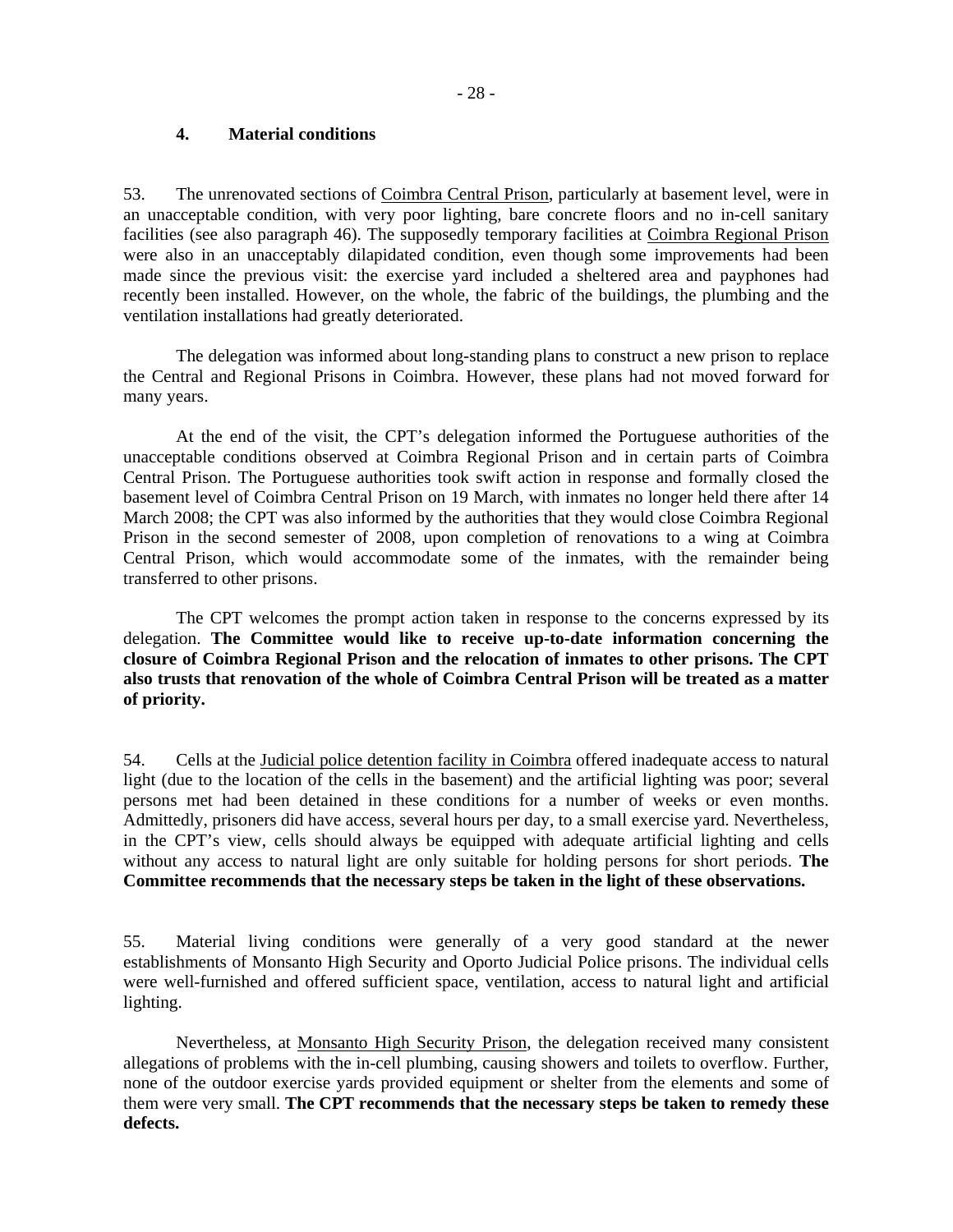As regards Oporto Judicial Police Prison, **steps should be taken to improve both facilities for prisoners to wash their clothes and conditions in the outdoor exercise yards**. Further, the CPT is particularly concerned by the design of the cell windows at this establishment: the windowpanes were opaque, thereby generating a potentially oppressive effect. **The Committee recommends that the design of the cell windows be reviewed so as to allow inmates to see outside their cells.**

56. Reasonably good material conditions were, in general, offered at Funchal Central and Regional prisons, and in the renovated sections of Coimbra Central Prison. However, certain shortcomings were observed. At Funchal Central Prison and in the renovated sections of Coimbra Central Prison **the call-bells did not work**, and at Funchal Regional Prison, **inmates complained about the showers either not working at all (due to problems with the water pressure system), or dispensing scaldingly hot water**.

57. Material conditions were not satisfactory in certain sections of Oporto Central Prison. In Pavilion B, for example, the sanitary facilities were very dilapidated and dirty, with no showerheads provided. Cells were often overcrowded and did not include call-bells or lockable spaces. Further, the recently established observation unit (for stays of up to 3 months) lacked a living area separate from the dormitory where prisoners slept.

**The CPT recommends that material conditions of cells and sanitary facilities be significantly improved in the older, unrenovated sections of Oporto Central Prison.** Bearing in mind that persons placed in the prison's observation unit had no out-of-unit activities except for outdoor exercise, **consideration should also be given to providing inmates in that unit with a separate living area.** 

58. In all the prisons visited, including recently constructed or refurbished establishments, the delegation noted that there was a lack of heating in the accommodation areas. This made for cold and damp conditions during winter months. The effects were most pronounced in places such as Monsanto or the Prison Hospital, where prisoners were often confined to their cell or dormitory for 23 hours per day. Further, in most establishments prisoners were not allowed to supplement their clothing with gloves or hats; in particular, at Monsanto, inmates were obliged to wear only the thin clothing issued to them (which did not include pyjamas). Disciplinary sanctions were also frequently imposed at various prisons for the illegal possession of heating elements.

**The CPT recommends that the Portuguese authorities take appropriate measures to protect prisoners from cold and damp conditions during the winter. House rules should be adapted in order to allow prisoners to wear warm clothing.**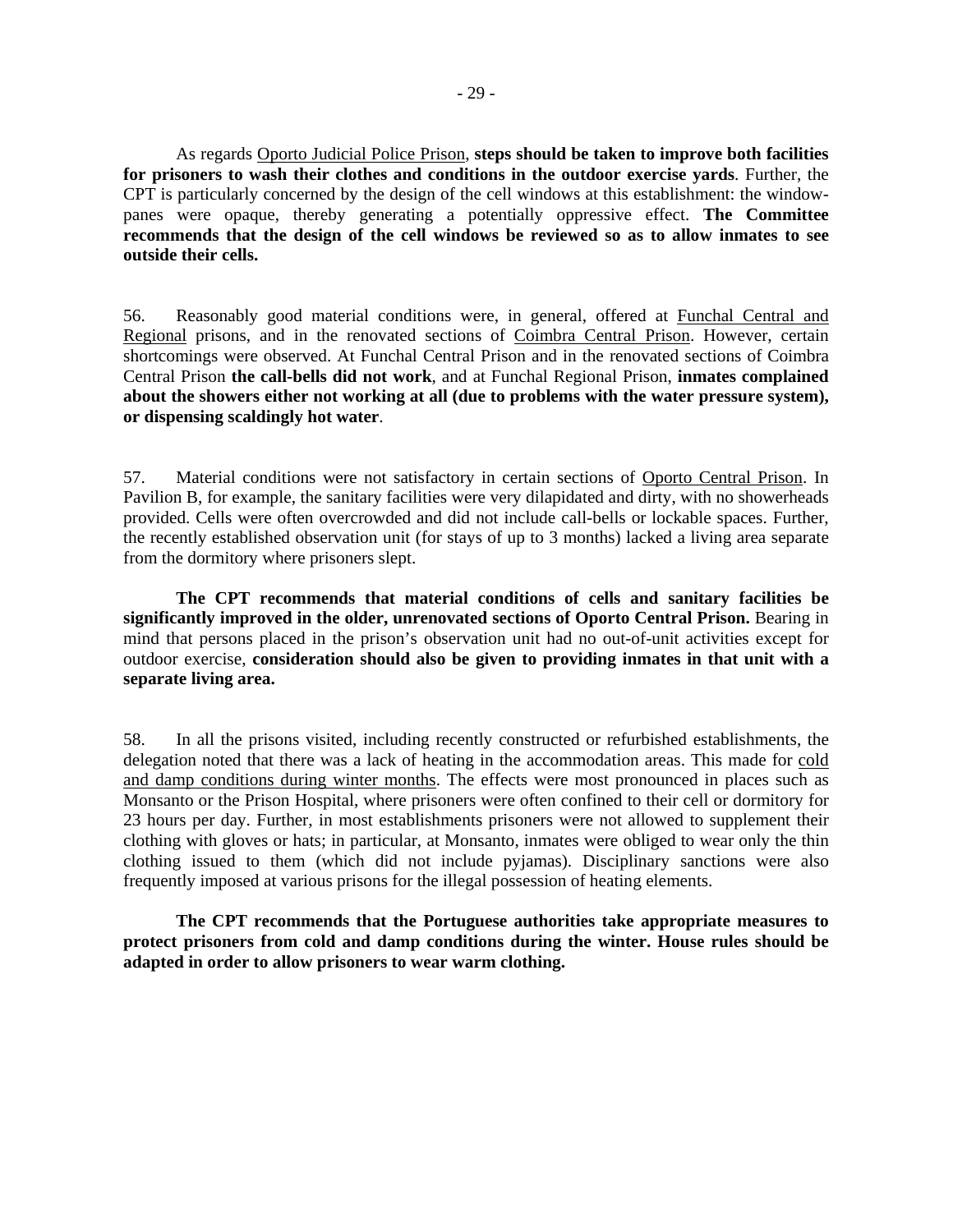# **5. Regime**

59. The CPT recalls<sup>33</sup> that prison authorities should aim to ensure that all prisoners (including those on remand) spend a reasonable part of the day outside their cells engaged in purposeful activities of a varied nature: work, preferably with vocational value; education; sport; recreation/association.

A system of classification and allocation of prisoners is a pre-requisite for the organisation of any meaningful regime. The delegation noted that some degree of regime differentiation was in place at Oporto Central Prison, but this was not the case in most of the other prisons visited. The limited differentiation, combined with sentenced and remand prisoners being mixed together throughout the Portuguese prison system, poses clear difficulties for any attempt to draw up individual custody plans for prisoners.

60. At Oporto Central Prison, a good range of activities (work, professional training, education, sports, music, theatre) continued to be on offer and the number of prisoners working inside the prison on maintenance (including gardening) and cleaning had doubled (to 100) since the visit in 2003. Further, certain efforts since 2004 to improve prison order and security had succeeded in giving more structure to the daily regime. A good range of activities (education, work, recreation etc) was also on offer at Funchal Central Prison, which managed to occupy nearly 50% of the prison population in various types of work and around 30% in educational courses.

Woodwork, tapestry and mechanics workshops were functioning at Coimbra Central Prison, though work commissioned from outside companies was insufficient, according to the prison management. Approximately 40% of the inmates did not participate in activities other than those of a recreational nature. Many prisoners complained to the delegation that although they wished to occupy themselves, they were given no work or training opportunities.

61. At Monsanto High Security Prison there was also a dearth of activities. During the fortnight prior to the delegation's visit, a very limited individual programme of activities had been established and distributed to each prisoner. This consisted of daily outdoor exercise of either 60 or 90 minutes and, in addition, on week days, one of the following activities for either 45 or 90 minutes: access to the gym, reading group and yoga, the latter provided by a volunteer.

62. Inmates at Funchal Regional Prison did not benefit from a sufficiently varied regime. Due to limited outdoor facilities, inmates could reportedly partake in more sports at the Central Prison. Seven prisoners worked as cleaners in the prison and eight as road-workers with the local municipality. Educational opportunities were also limited to reading and writing and involved about 12 inmates (primary education only).

Many prisoners at Coimbra Regional Prison complained of a lack of activities. Most of the 147 inmates at the prison were idle, with some work (prison cleaning and maintenance) available to 9 inmates, and educational courses followed by 39. No vocational training was on offer.

 $33$ 

See the CPT Report on the visit in 1995 (CPT/Inf (96) 31), at paragraph 103.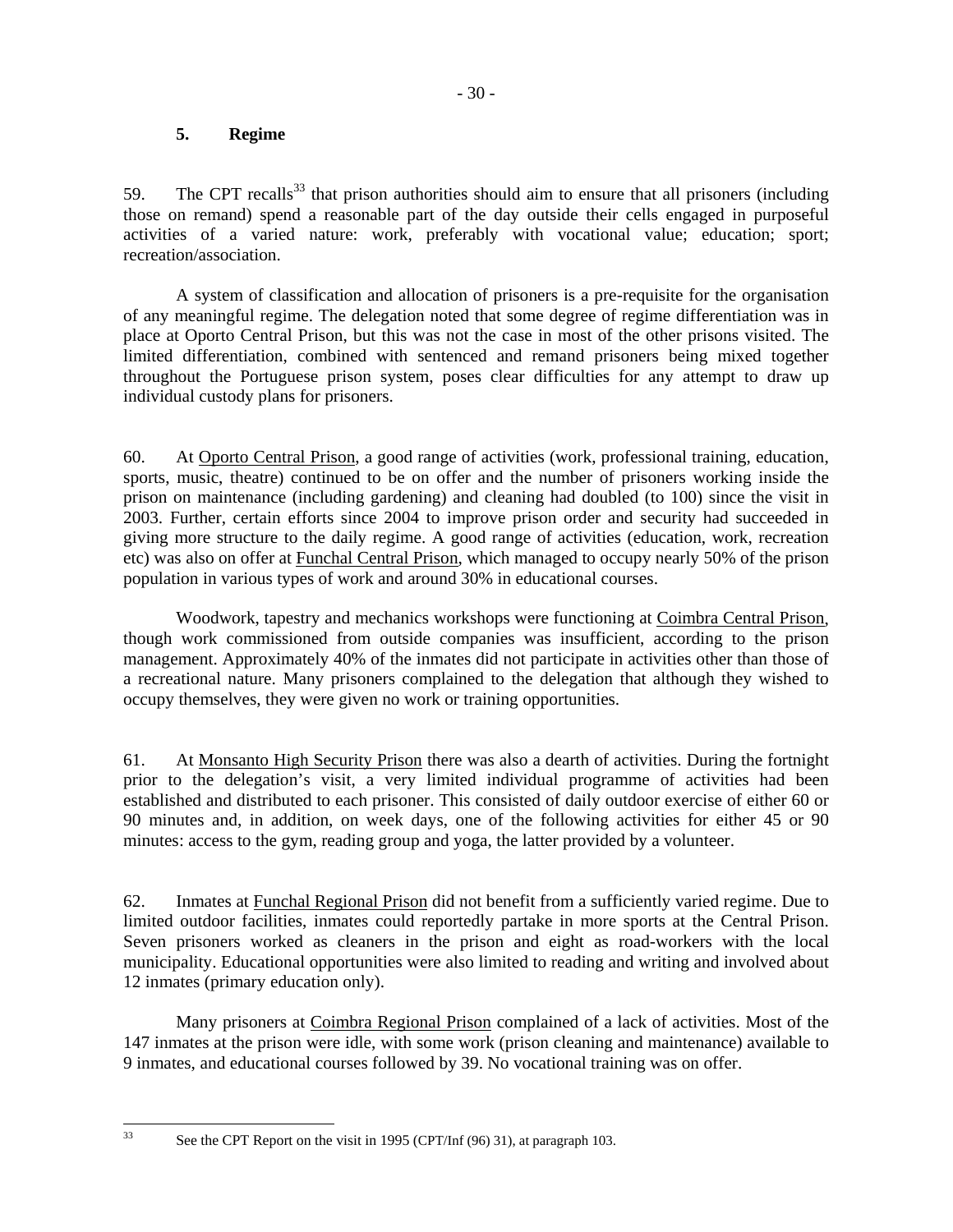There were virtually no purposeful activities on offer at Oporto Judicial Police Prison. Prisoners – some of whom had spent over a year in the establishment – had very little to do, except watch television, play board games, make use of a small library or work out on a rowing machine.

### 63. **The CPT recommends that the Portuguese authorities employ greater efforts to offer an appropriate range of constructive activities, including work of a vocational nature, to all prisoners in the establishments visited, in the light of the foregoing remarks.**

64. The delegation also noted that prisoners serving long sentences - as was the case for most inmates at Coimbra Central Prison and Monsanto High Security Prison - were not offered enhanced regime activities as part of an individualised custody plan catering to their special needs.

The CPT would recall that long-term imprisonment can have a number of desocialising effects upon inmates. In addition to becoming institutionalised, long-term prisoners may experience a range of psychological problems (including loss of self-esteem and impairment of social skills) and have a tendency to become increasingly detached from society, to which almost all of them will eventually return. In the view of the CPT, the regimes which are offered to prisoners serving long sentences should seek to compensate for these effects in a positive and proactive way.

 The prisoners concerned should have access to a wide range of purposeful activities of a varied nature (work, preferably with vocational value; education; sport; recreation/association). Moreover, they should be able to exercise a degree of choice over the manner in which their time is spent, thus fostering a sense of autonomy and personal responsibility. Additional steps should be taken to lend meaning to their period of imprisonment; in particular, the provision of individualised custody plans and appropriate psycho-social support are important elements in assisting such prisoners to come to terms with their period of incarceration and, when the time comes, to prepare for release.

### **The CPT recommends that the necessary steps be taken to develop custody plans and support offered to long-term prisoners, in accordance with the precepts outlined above.**

65. Many foreign inmates in the prisons visited complained of their exclusion from regime activities due to language barriers and of the lack of opportunities to learn Portuguese. Such courses were, on the contrary, available at Oporto and Funchal Central Prisons. **The CPT recommends that the Portuguese authorities make efforts to prevent the exclusion of foreigners from prison regime activities due to language barriers.**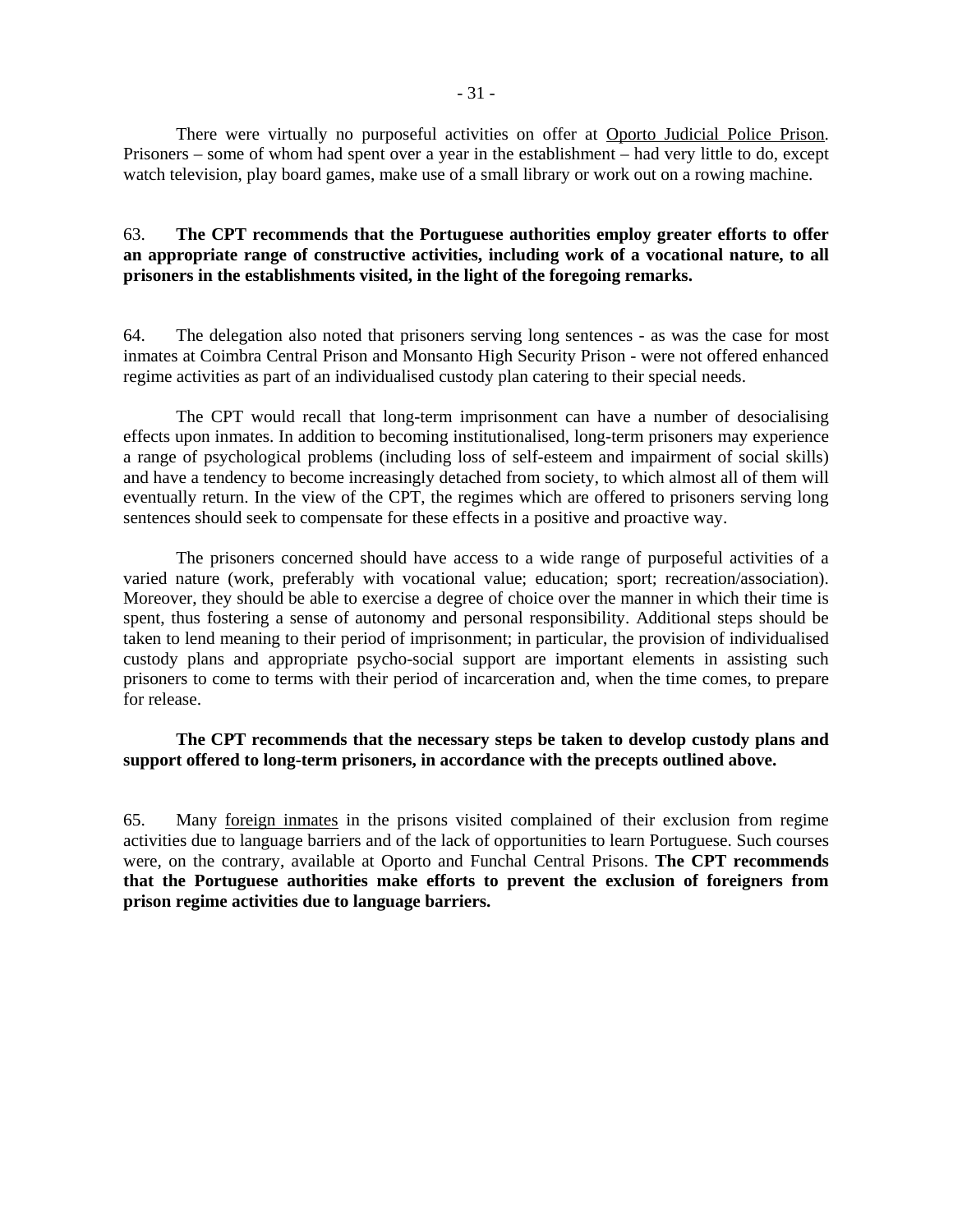### **6. Health-care services**

66. The CPT's delegation was informed by the Portuguese authorities that it was their intention to transfer the responsibility for health care in prisons from the Ministry of Justice to the Ministry of Health by 2010. This is a welcome development, having regard to the general principle that prisoners are entitled to the same level of medical care as persons living in the community at large (equivalence of care).

**The CPT would like to receive confirmation concerning the timing of the transfer of responsibility, as well as detailed information on the manner in which the provision of health care in prisons will be organised once the transfer has occurred.** 

67. In general, inmates had good *access to health-care services* in the establishments visited. However, a few inmates at Oporto Central Prison alleged that prison staff demanded to know the inmates' health complaint before allowing them to go to the infirmary. Such screening is inappropriate, including in terms of medical confidentiality.

**The CPT recommends that the necessary measures be taken to ensure that prison staff at Oporto Prison – or at any other prison establishment - do not screen requests for access to health-care services.** 

a. somatic care

68. The CPT is pleased to note that good health-care staffing levels were ensured at Oporto Central Prison (4 doctors and 15 nurses, full-time), where a well-equipped, new health-care facility was about to begin functioning.

 As regards Coimbra Central Prison, sufficient medical doctors (2 full-time) were available. However, the nursing complement (with an equivalent of less than 4 full-time nurses employed, for potentially more than 400 inmates) was clearly inadequate. As a result, a nursing presence seven days a week was not ensured (let alone a 24-hour presence), and medication was regularly distributed by custodial staff (on Sundays custodial staff even distributed methadone and antiretroviral medication). In the CPT's view, the nursing complement would need to be doubled, in order to attain an acceptable level.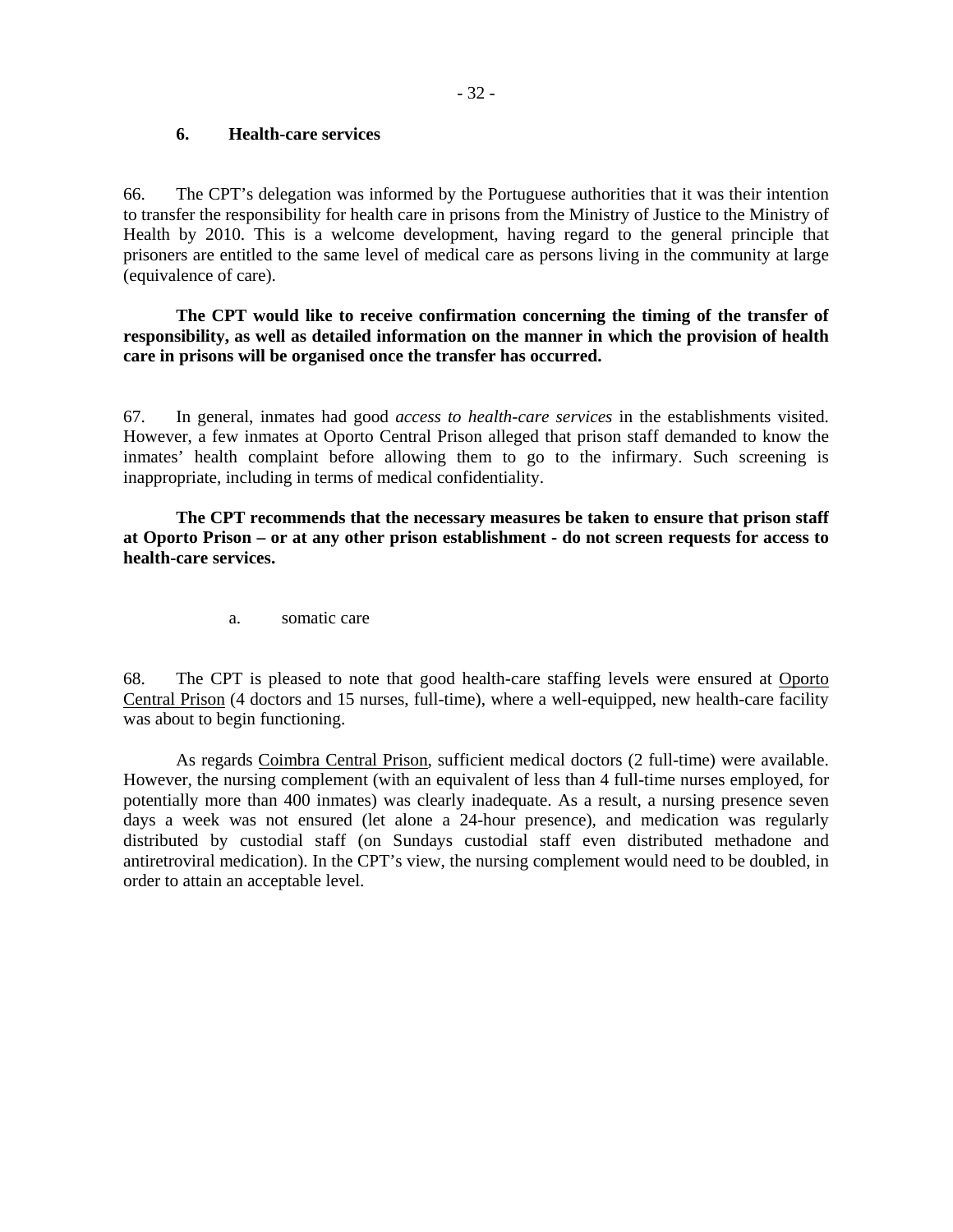As for Coimbra Regional Prison, the delegation was informed that there was a "full-time" doctor, which would be sufficient given the capacity of the establishment<sup>34</sup>. However, the delegation learned that the doctor concerned usually visited the establishment only twice a week, for several hours each day. This is not sufficient to provide adequate medical cover for potentially 250 prisoners. The official nursing complement (an equivalent of less than 2 full-time nurses) was also inadequate. As a result of this health-care staff shortage, the first medical screening took place up to three weeks after the prisoner's admission to the establishment; many prisoners complained of having to wait four weeks before being able to see a doctor, and medication was distributed by custodial staff.

 One general practitioner and four nurses worked full-time in the common health-care service for both Funchal Central and Regional prisons. This is insufficient, in the CPT's view, given the health-care needs in these prisons. Further, no dentist visited either establishment.

Oporto Judicial Police detention facility benefited from the presence of a nurse seven days a week and a doctor was on call. This arrangement could be considered sufficient, given the capacity, provided the doctor attends promptly when needed.

 As regards Monsanto High Security Prison, a doctor visited the establishment twice a week, and five nurses were employed full-time. Although sufficient in view of the number of inmates at the time of the visit, the medical staffing levels will clearly have to be increased as the inmate population increases. Whereas the number of nurses would be adequate, even if the prison operated at full capacity, a doctor would be required on at least a half-time basis.

69. **The CPT recommends that health-care staffing levels be strengthened in the light of the foregoing remarks. In particular:** 

- **Coimbra Central Prison should benefit from the services of at least seven full-time nurses;**
- **Coimbra Regional Prison should benefit from the services of at least three full-time nurses, as well as the effective, regular presence of a doctor, in accordance with the doctor's contractual obligations;**
- **Funchal Central Prison alone should benefit from the services of at least one full-time general practitioner and 6 full-time nurses;**
- **Funchal Regional Prison should benefit from the regular services of a part-time general practitioner and at least one full-time nurse;**
- **the regular services of a dentist should be secured, for both Funchal Central and Funchal Regional prisons.**

 $34$ 

Including the provision of adequate care at the Coimbra Judicial Police detention facility, for which the same health-care service was also responsible.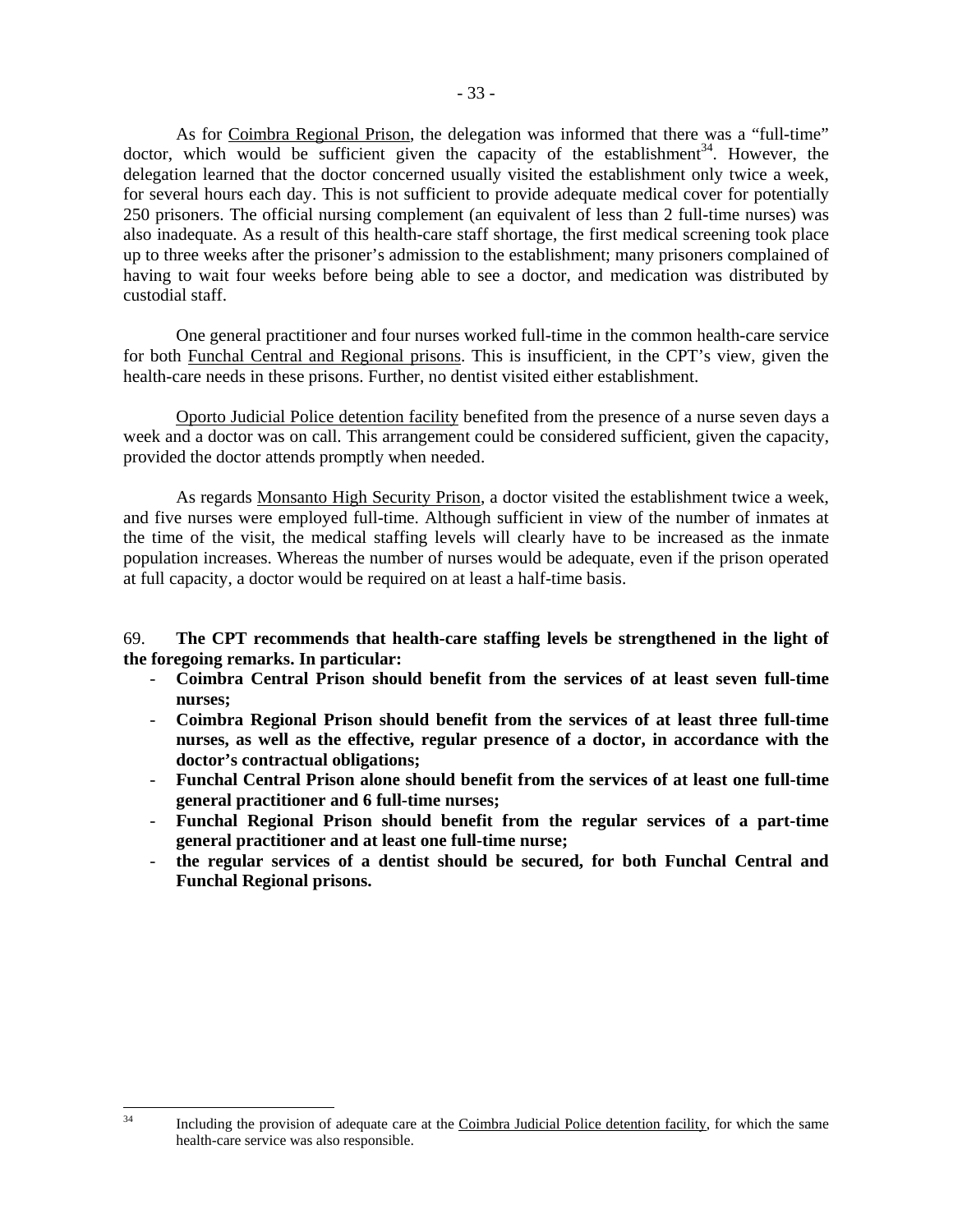# b. psychiatric and psychological care provided in the prisons visited

70. The CPT would recall that, in comparison with the general population, there is a high incidence of psychiatric symptoms among prisoners. Consequently, a doctor qualified in psychiatry should be attached to the health-care service of each prison, and some of the nurses employed there should have had training in this field. The provision of medical and nursing staff, as well as the layout of prisons, should be such as to enable regular pharmacological, psychotherapeutic and occupational therapy programmes to be carried out.

71. The delegation observed adequate provision of psychiatrists and psychologists at Oporto Central Prison (1 full-time psychiatrist; and 4 psychologists), and at Monsanto High Security Prison (1 psychiatrist visited twice a week and 1 psychologist daily). Due to the absence of the doctor during the visit to the Oporto Judicial Police detention facility, the delegation was not able to obtain precise information on the provision of psychiatric and psychological care at this establishment.

72. Psychiatric care should be improved at Funchal Central and Regional Prisons; the cover currently provided by a consultant psychiatrist is not sufficient. Further, the delegation observed that little or no communication occurred between the external drug-dependency staff and the medical services. Finally, prisoners at the two establishments did not benefit from sufficient psychological support. **These deficiencies need to be remedied.** 

73. Two full-time psychiatrists divided their time between inmates at Coimbra Central and Coimbra Regional prisons, in what appeared to be adequate provision. However, due to long-term sick-leave, only one out of the two full-time psychologists was effectively working at Coimbra Central Prison, such that the level of psychological support provided was clearly insufficient. **The CPT recommends that this situation be remedied without further delay.** 

c. medical screening on admission and recording of injuries sustained in prison

74. It is impossible to overemphasise the importance of medical screening of newly arrived prisoners, particularly in establishments which constitute points of entry to the prison system. Such screening is essential, particularly to prevent the spread of transmissible diseases and suicides, and for recording injuries in good time.

 The CPT wishes to stress that every newly-admitted prisoner should be properly interviewed and physically examined by a medical doctor as soon as possible after his admission; save for exceptional circumstances, the interview/examination should be carried out on the day of admission, especially insofar as remand establishments are concerned. Such medical screening on admission could also be performed by a fully qualified nurse reporting to a doctor.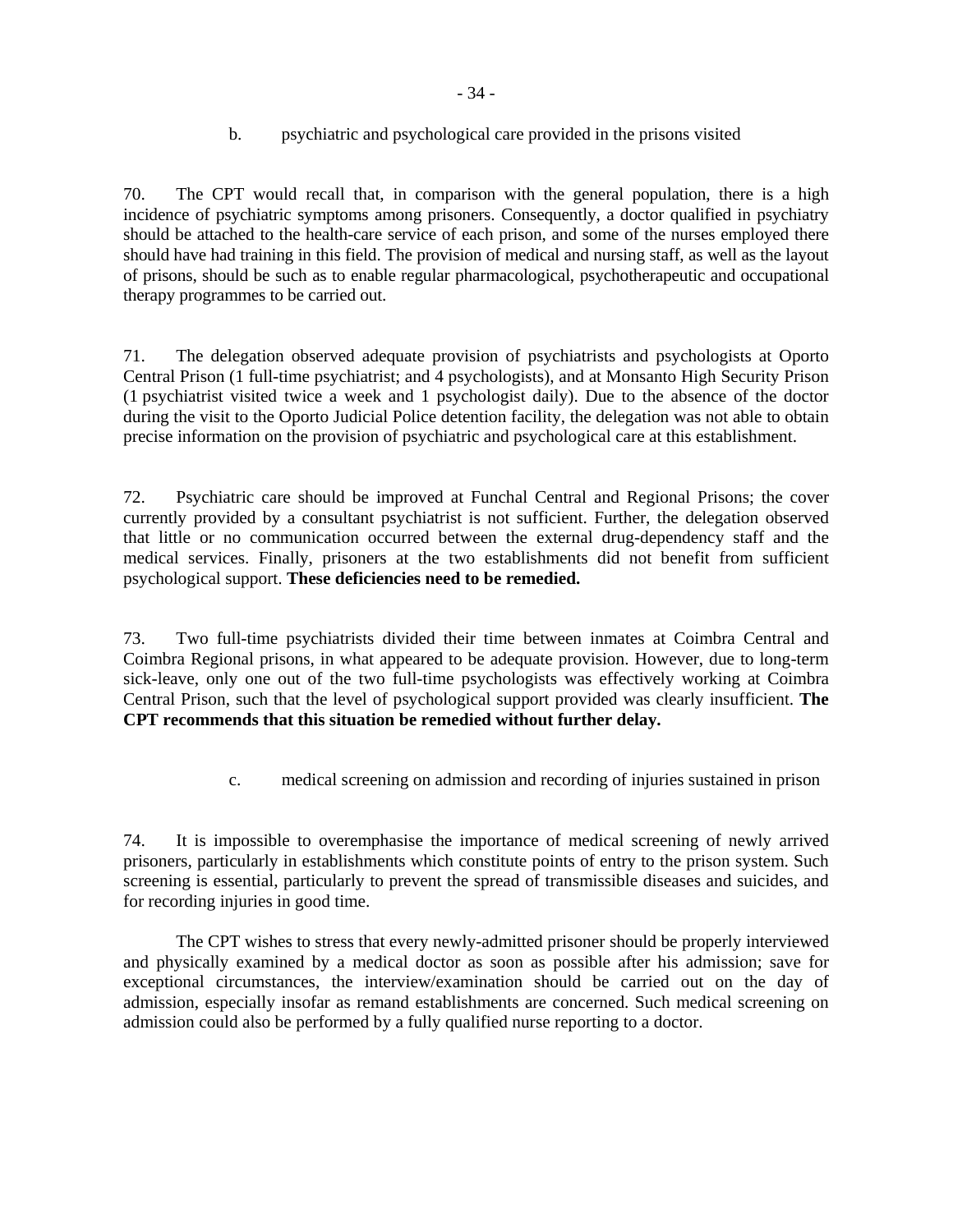In addition, any signs of injuries observed on admission should be duly recorded, together with any relevant statements from the prisoner and the doctor's conclusions. The same approach should be followed whenever a prisoner is medically examined after a violent episode in prison. Furthermore, if a prisoner so requests, the doctor should supply him with a certificate describing his injuries.

75. The CPT is pleased to note that prompt and comprehensive screening was carried out at Monsanto High Security Prison. Records at a number of other establishments, however, showed that medical screening occurred several days or even weeks (notably up to 3 weeks at Coimbra Regional Prison) after a prisoner's arrival.

# **The CPT calls upon the Portuguese authorities to ensure that medical screening at all prison establishments is carried out within 24 hours of an inmate's arrival in prison.**

76. The delegation noted that injuries were not consistently recorded in certain prisons. For example, at Oporto Judicial Police Prison, an examination of the medical and administrative files of prisoners showed numerous instances of lesions and allegations of ill-treatment being noted by custodial staff on the prisoner's arrival; however, such lesions were then either not examined by the prison doctor, due to his frequent absences, or they were qualified by him as "non-traumatic" and therefore unworthy of further scrutiny. Further, at Monsanto High Security Prison, records were somewhat sketchy as regards incidents occurring within the prison: no record was made of the prisoner's statements or of their consistency with any injuries observed.

The CPT recommends<sup>35</sup> that, in addition to the doctor's objective medical findings, the **record drawn up following a medical examination of a newly admitted prisoner (or following a violent episode in prison) also include:** 

- **statements made by the prisoner which are relevant to the medical examination (including any allegations of ill-treatment);**
- **the doctor's conclusions, in particular as regards the degree of consistency between any allegation of ill-treatment and the objective medical findings.**

Further, **the CPT recommends that existing procedures be reviewed in order to ensure that, whenever injuries are recorded by a doctor which are consistent with allegations of illtreatment made by a prisoner, the record is systematically brought to the attention of the relevant authorities. That record should also be made available to the prisoner and the prisoner's lawyer.**

77. No register on violent incidents was in use in the medical services at Funchal Central Prison or Coimbra Central or Regional prisons. In the CPT's view, maintaining such a register would enable the authorities to monitor most of the incidents of violence within the establishment, and to take necessary action to prevent future incidents. **The CPT recommends that such a register be introduced at every prison establishment.** 

 $35$ 

See also the CPT report on the visit in 1999 (CPT/Inf (2001) 12), at paragraph 98.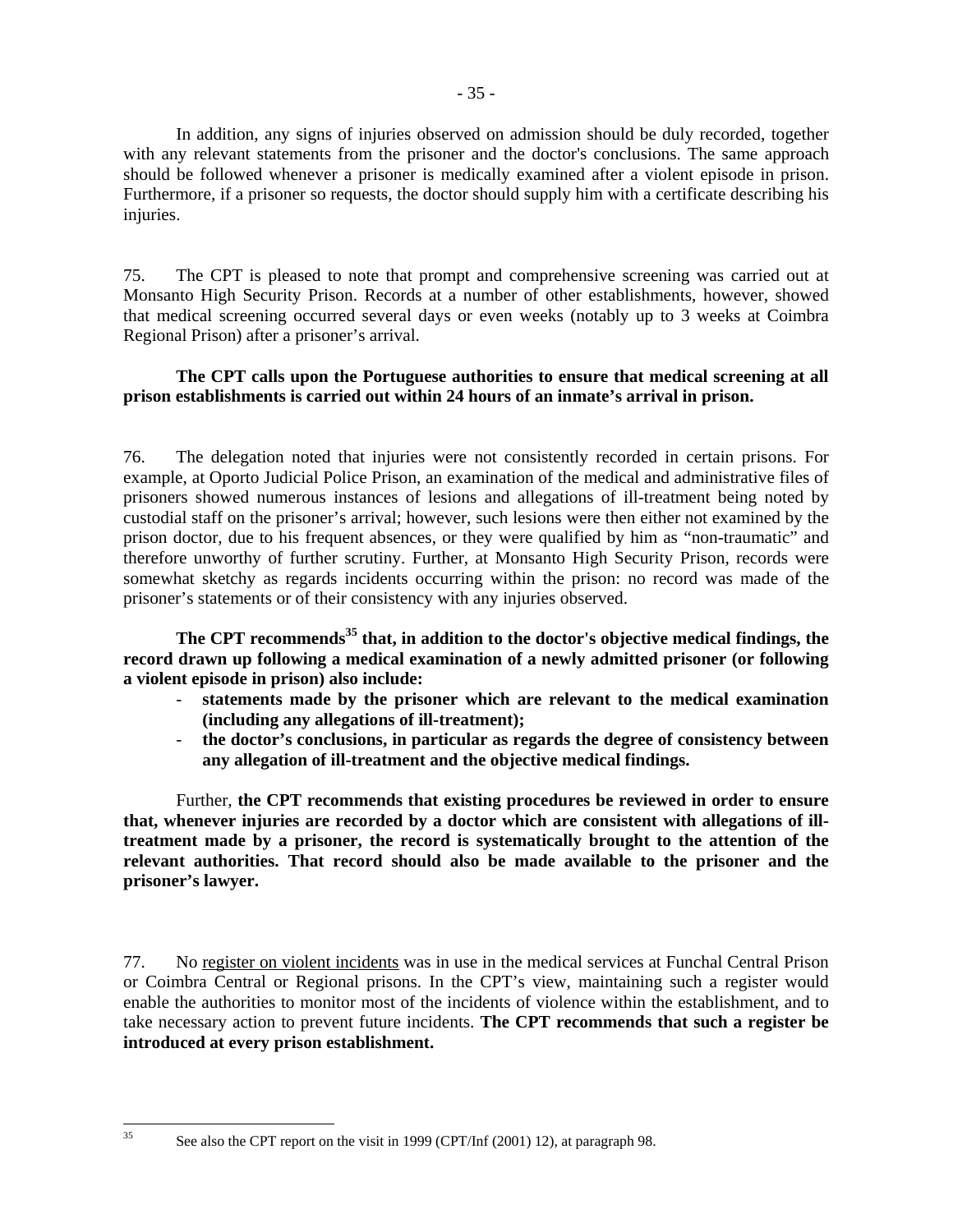# d. confidentiality and filing of medical data

78. In general, medical confidentiality was being respected and medical records were generally of a good standard in the establishments visited. The delegation was pleased to note that, at Oporto Central Prison, nurses directly supervised the intake of medication by prisoners. However, at Coimbra Central Prison, custodial staff regularly distributed all types of medication (see also paragraph 68, subparagraph 2). The CPT recalls<sup>36</sup> that such a practice is not compatible with medical confidentiality requirements.

# **The CPT recommends that, in principle, medication be distributed by health-care staff and that, in particular, prescription (including psychotropic) drugs never be distributed by custodial staff.**

79. At Coimbra Central Prison, individual patients' files were not stored in one comprehensive medical file, but were split: thus each prisoner could have one file kept in the general practitioner's office, another with the psychiatrist and a third file kept with the addiction specialist (psychologist). The situation was not helped by the fact that these three services were located in different parts of the prison. Therefore, neither consistency of care nor communication between the different services was ensured. **The CPT recommends that the above-mentioned deficiencies be remedied by the creation of a single medical file for each prisoner, which is stored in one location.** 

e. psychiatric unit of the "Sao João de Deus" Prison Hospital

80. The psychiatric unit at Sao João de Deus Prison Hospital, with a capacity for 27 patients, was treating three categories of patients: persons with acute psychiatric disorders who were sentenced or remand prisoners; persons who were placed preventively under observation; or persons who were sentenced to involuntary treatment (one at the time of the visit). Patients no longer in an acute phase of psychiatric disorder, but who were not ready to return to prison were, in principle, placed in one of 10 beds reserved for psychiatric patients in the hospital's occupational therapy department, situated one floor below the psychiatric unit. At the time of the visit, some 30 persons were receiving psychiatric treatment at the prison hospital as a whole.

81. As to living conditions in the unit, the 4 rooms for women were well-furnished and each had a sanitary annexe. However, the door of one women's room had been removed as a suicide prevention measure, with the result that privacy was not afforded to patients in that room. As for the male patients, they were accommodated in two dormitory-style rooms for nine persons each. The dormitories were sparsely furnished (e.g. lacked cupboard space) and impersonal. The delegation also received complaints from patients concerning insufficient access to hot showers, as the water boiler was too small for the number of persons in the unit. **These deficiencies should be remedied.** 

 $36$ 

See also report on the visit in 2003 (CPT/Inf (2007) 13), at paragraphs 80 and 88, as well as the Portuguese response (CPT/Inf (2007) 14).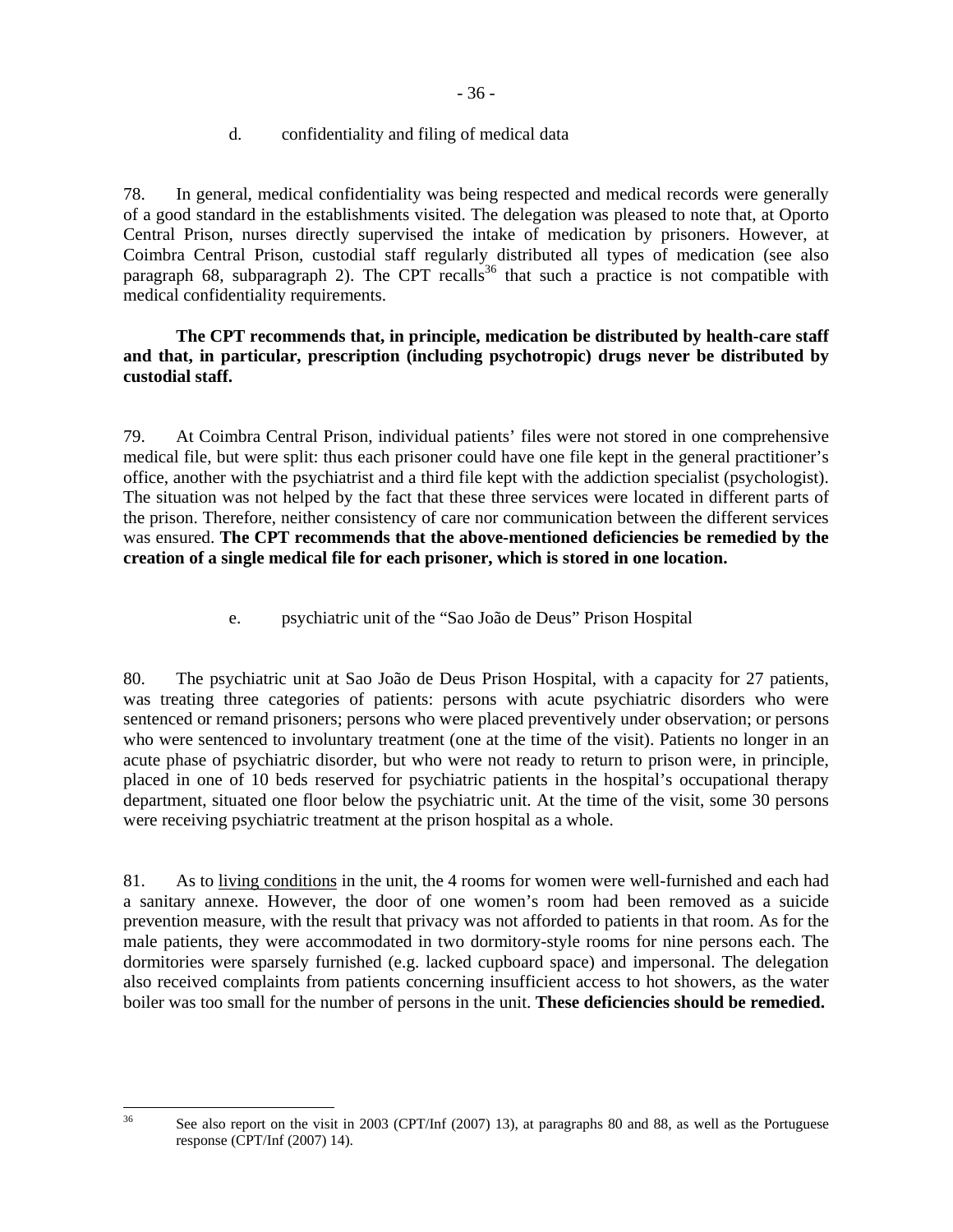82. Turning to treatment at the psychiatric unit, it consisted essentially of pharmacotherapy. The delegation was informed that other forms of therapeutic activities had previously been organised but had ceased more than two months prior to the visit. Both patients and staff lamented the insufficient individual psychotherapy, group therapy and occupational therapy provided in the psychiatric unit. Many patients complained that they had virtually nothing to do. Patients could use a small library when the guards agreed to accompany them. Otherwise they were not provided with reading material such as newspapers and magazines, unless they had the means to purchase them. Occasional activities such as film-screenings and small group activities in an occupational therapy workshop were organised, but they had been discontinued several weeks prior to the visit. Thus, patients were locked in their rooms and the adjacent communal area for 22 1/2 hours per day, apart from their daily outdoor exercise (which they were in fact obliged to take). Further, although it is true that most persons stayed in the unit for a matter of months, two patients had spent over one year in the unit.

**The CPT recommends that the necessary steps be taken to develop the range of rehabilitative and therapeutic activities provided to patients at the psychiatric unit of the Prison Hospital. In particular, the occupational therapy workshop should be reinstated without further delay. This will require appropriate staff reinforcement.** 

83. As regards staffing levels, they appeared to be adequate in numbers: 4 full-time psychiatrists, 15 nurses, 5 orderlies and 2 psychologists. However, in terms of the care actually provided, the effective presence of psychiatrists was insufficient<sup>37</sup>, and the psychologists were burdened with administrative and other tasks preventing them from providing adequate psychotherapeutic care to patients<sup>38</sup>. Further, the complement of occupational therapists – one, fulltime – was clearly insufficient (see also paragraph 82).

**The CPT recommends that the Portuguese authorities ensure:** 

- a significant increase in the effective presence of psychiatrists in the unit;
- **that psychologists are placed in a position to concentrate on providing care to patients; and**
- **the allocation of the services of at least two full-time occupational therapists.**

84. Staff members informed the delegation that they regularly concealed medication in certain patients' food, as this was the only way to ensure that these patients would take their medication. In the CPT's view, involuntary placement in a psychiatric establishment should not dispense with the need to obtain the patient's consent to treatment.

**The CPT recommends that the above-mentioned practice cease forthwith, and that the necessary steps be taken to ensure respect for the right to refuse treatment in all prison establishments, including the Prison Hospital's psychiatric unit. Any exceptions to this right must be laid down in law (see also paragraph 135).**

 $37$ 37 By way of example, the working schedule for one full-time psychiatrist consisted of 5 days' presence per week, for a total of 19 hours.<br><sup>38</sup> It would appear that, for this reason, group therapy had been discontinued a few months prior to the visit.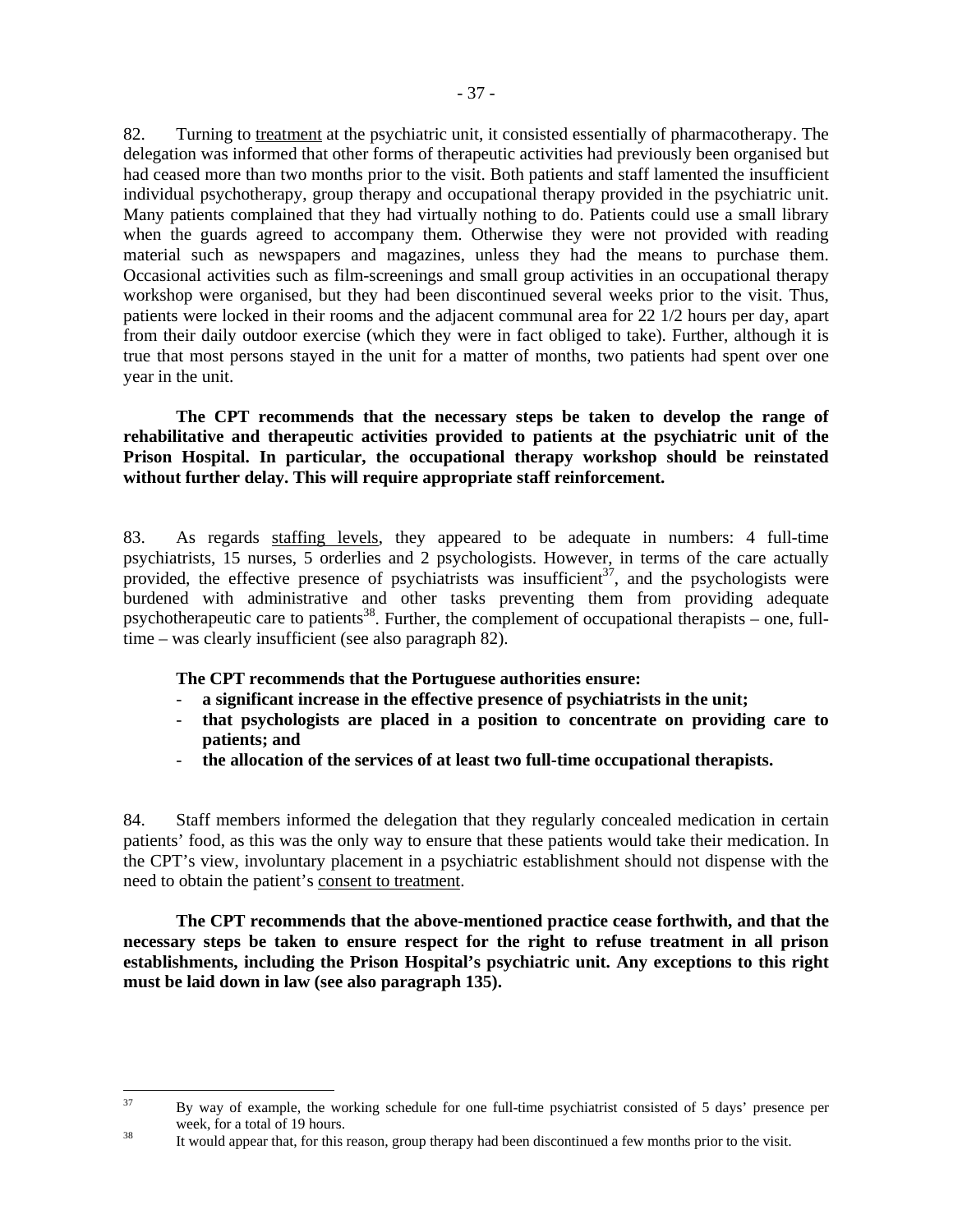85. The CPT also notes that so-called "SOS-medication"<sup>39</sup> was in use at the Prison Hospital, allowing nurses to administer powerful neuroleptic drugs if a patient became very agitated. In the CPT's opinion, the generalised use of SOS-medication without proper oversight by medical staff places too much responsibility on nurses, and opens the door to possible abuse. **The CPT recommends that the approach towards SOS-medication be reviewed.** 

86. Agitated patients could be subject to seclusion in a purpose-built room (including a sanitary annex) next to the infirmary. The CPT is pleased to note that persons subject to seclusion were still provided with an hour of outdoor exercise and could, if they wished, take their meals together with other patients. However, no specific register was kept on the use of the seclusion room. Further, patients' individual files in which a seclusion measure was noted did not always include a reference to the end of the measure. **The CPT reiterates its recommendation40 that recourse to seclusion always be recorded in a specific register, in addition to the individual patient's file.** 

87. The delegation also noted that mechanical restraints were in use. Given the potential for abuse and ill-treatment, such use of means of restraint remains of particular concern for the CPT.

The delegation did not gather any information indicative of an excessive use of mechanical restraints. However, certain aspects of the application of restraints are a cause for concern. No guidelines were available on the use and supervision of restraints. As medical staff explained, the use of means of restraint involved, on occasion, the patient being bound with bed sheets, either to the bed in the seclusion room or to the patient's own bed, where he or she was in full view of other patients. Further, due to a lack of staff, fixation was at times carried out with the assistance of custodial staff or even of other patients. Finally, no specific register was in use for recording the application of means of restraint.

88. In the CPT's view, the use of means of restraint should be surrounded by appropriate safeguards. In particular:

- every single case of resort to means of restraint should be authorised by a doctor or, at least, be immediately brought to a doctor's attention when it is authorised by another member of the medical staff;
- patients should never carry out restraints, and custodial staff should only be involved under the strict supervision of medical personnel;
- if a patient is immobilised with straps or belts, a trained member of staff should be continuously present in order to maintain a therapeutic alliance and to provide assistance. Such assistance may include escorting the patient to a toilet facility or, in the exceptional case where the measure of restraint cannot be brought to an end in a matter of minutes, helping him/her to consume food. Clearly, video surveillance cannot replace such a continuous staff presence. Further, the application of means of restraint should, in principle, occur out of sight of other patients;

<sup>39</sup>  $39$  Medication administered as needed.

See CPT reports on the visits in 1999 and 2003 (CPT/Inf (2001) 12, at paragraph 109 and CPT/Inf (2007) 13, at paragraph 119).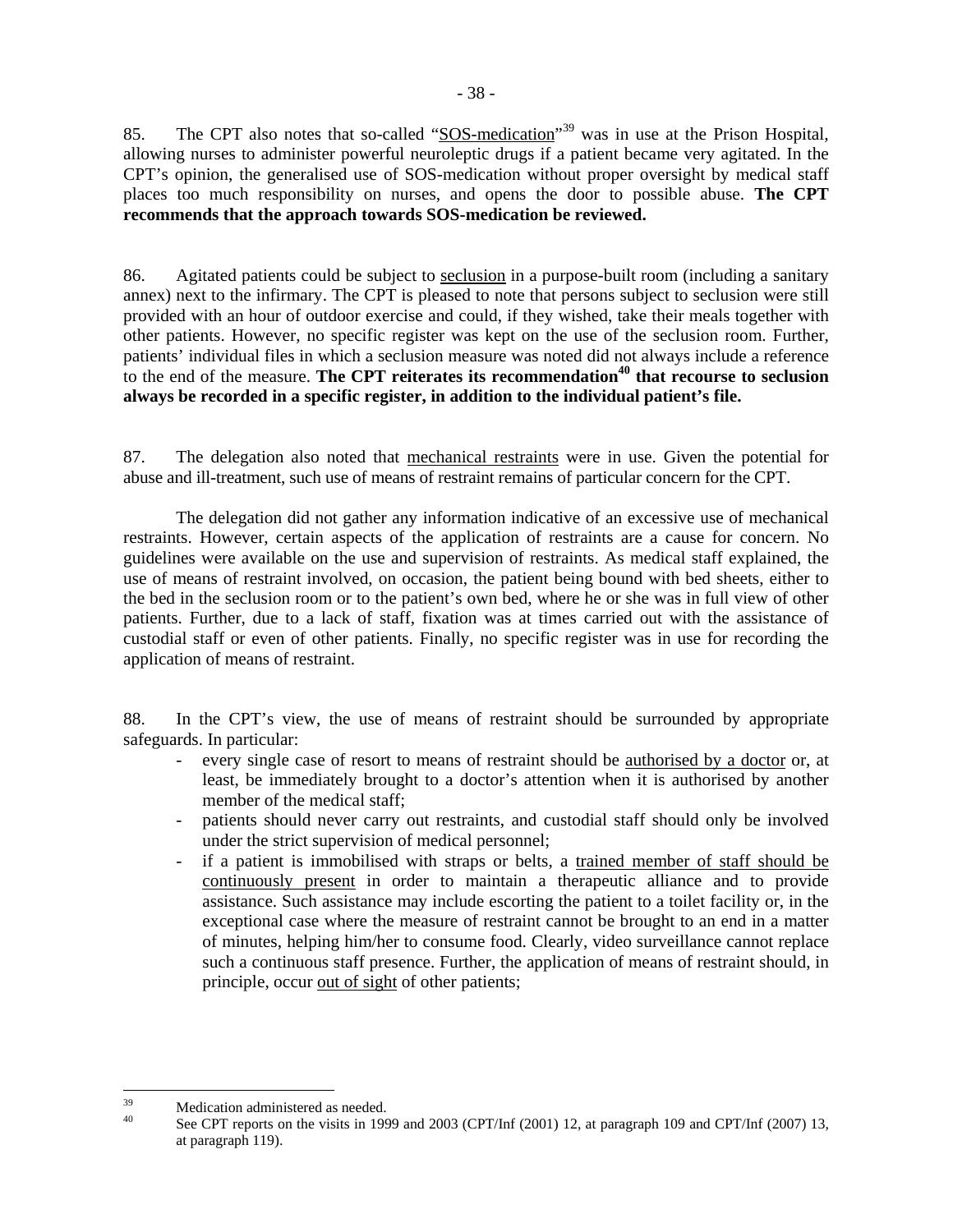- in order to enhance oversight over the use of means of restraint for management and inspection purposes, every instance of restraint of a patient should be recorded in a specific register established for this purpose. The entry in this register should include the times at which the measure began and ended, the circumstances of the case, the reasons for resorting to such a measure, the type of measure, the name of the doctor who ordered or approved it, and an account of any injuries sustained by inmates or staff. Patients should be entitled to attach comments to the register, and should be informed of this; at their request, they should receive a copy of the full entry. In addition, the entry within the patient's personal medical file should indicate in greater detail the grounds for the use of means of restraint.

 **The Committee recommends that the Portuguese authorities develop comprehensive guidelines on the use of means of restraint, in accordance with the minimum precepts outlined above.** 

## **7. Other issues of relevance to the CPT's mandate**

a. staff

89. Custodial staff were generally sufficient in number in most of the establishments visited. One exception, however, concerned Coimbra Central Prison, where an inadequate night-time staffing complement resulted in no prison officers being present at night in the unit housing prisoners who were on protection; the cells had no call-bells, and prisoners in the unit could not be heard by staff if they shouted, as the unit was located at some distance from other buildings. **The CPT recommends that the necessary steps be taken to rectify this deficiency.** 

b. use of force in a prison context

90. The CPT recognises that prison staff will on occasion have to use force to control violent and/or recalcitrant prisoners. These are clearly high-risk situations insofar as the possible illtreatment of prisoners is concerned, and as such call for specific safeguards.

 In the course of the 2008 visit, the delegation learned that prison officers and the rapid intervention brigade (BIR) were provided with a variety of means to bring prisoners under control (e.g. handcuffs, batons, teargas and, as an alternative to lethal force, Taser guns). The delegation also received allegations concerning the use of non-authorised means of force, such as telescopic batons. **The CPT recommends that the Portuguese authorities ensure that only authorised means of force are used in prison establishments.** 

**The CPT would also like to receive a full list of standard-issue and other authorised means of force available to custodial staff and members of the rapid intervention brigade, as well as copies of all relevant guidelines on their use. In particular, the Committee requests information on the criteria for deployment of Taser guns, on the instances of their use in Portuguese prisons and on the oversight procedures in place.**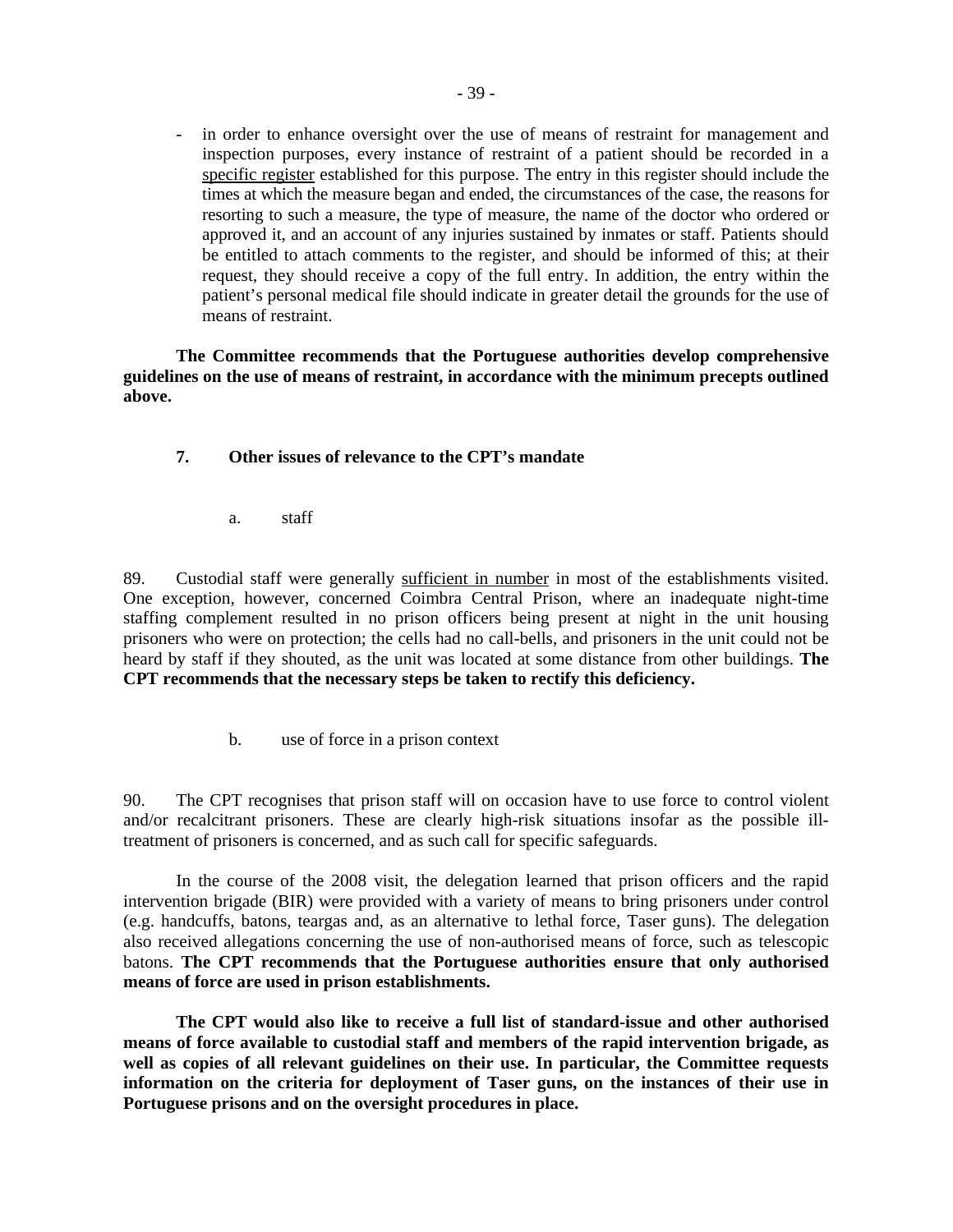91. The CPT's delegation observed prison officers openly carrying batons at Monsanto High Security Prison and within the Prison Hospital's psychiatric unit. Such a practice is not conducive to developing positive relations between staff and inmates, and is especially out of place in a prison hospital setting. **If it is considered necessary for prison officers to carry truncheons, they should be hidden from view.**

92. The delegation met one prisoner at Coimbra Central Prison who alleged that he had been subjected to tear gas in his cell on 19 July 2007, and had not been seen by health-care staff until two days later.

Tear gas is a potentially dangerous substance and there can be no justification for its use against a prisoner in a confined space such as a cell. Further, prison officers should be able to perform their duties quite effectively without having recourse to this type of means of coercion, in particular when it is a question of exercising control over individual prisoners. In the CPT's view, only exceptional circumstances can justify the use of tear gas inside a place of detention – but never in a confined space such as a cell – for control purposes, and such exceptional use should be surrounded by appropriate safeguards. For example, persons exposed to the spray should be granted immediate access to a medical doctor, officers authorised to use the spray should receive proper training, and adequate reporting and inspection mechanisms with respect to its use should be in place. **The Committee recommends that if, exceptionally, the use of tear gas is permitted in a prison context, its use be circumscribed and appropriate safeguards be put in place, in the light of the foregoing remarks.** 

93. The delegation also learned of the use of firearms by custodial staff and by PSP officers<sup>41</sup> during the escape and subsequent recapture, on 23 November 2007, of two patients from the Prison Hospital's psychiatric wing. The delegation was informed by the hospital management that, as the shots were fired outside the hospital perimeter, the management was not obliged to report the use of the firearm by custodial staff. Indeed, the report of the Internal Audit and Inspection Service (SAI), dated 27 November 2007, made no mention of firearms or the firing of shots. **It is self-evident that every discharge of a firearm by a penitentiary official should not only be recorded but also be the subject of a comprehensive report and, if necessary, a thorough and independent investigation.**

 $41$ 

<sup>41</sup> NB the Prison Hospital's internal security was ensured by custodial officers, who were also responsible for perimeter security in cooperation with PSP officers. At the time of the escape, however, a PSP patrol car happened to pass by the hospital and offered reinforcement.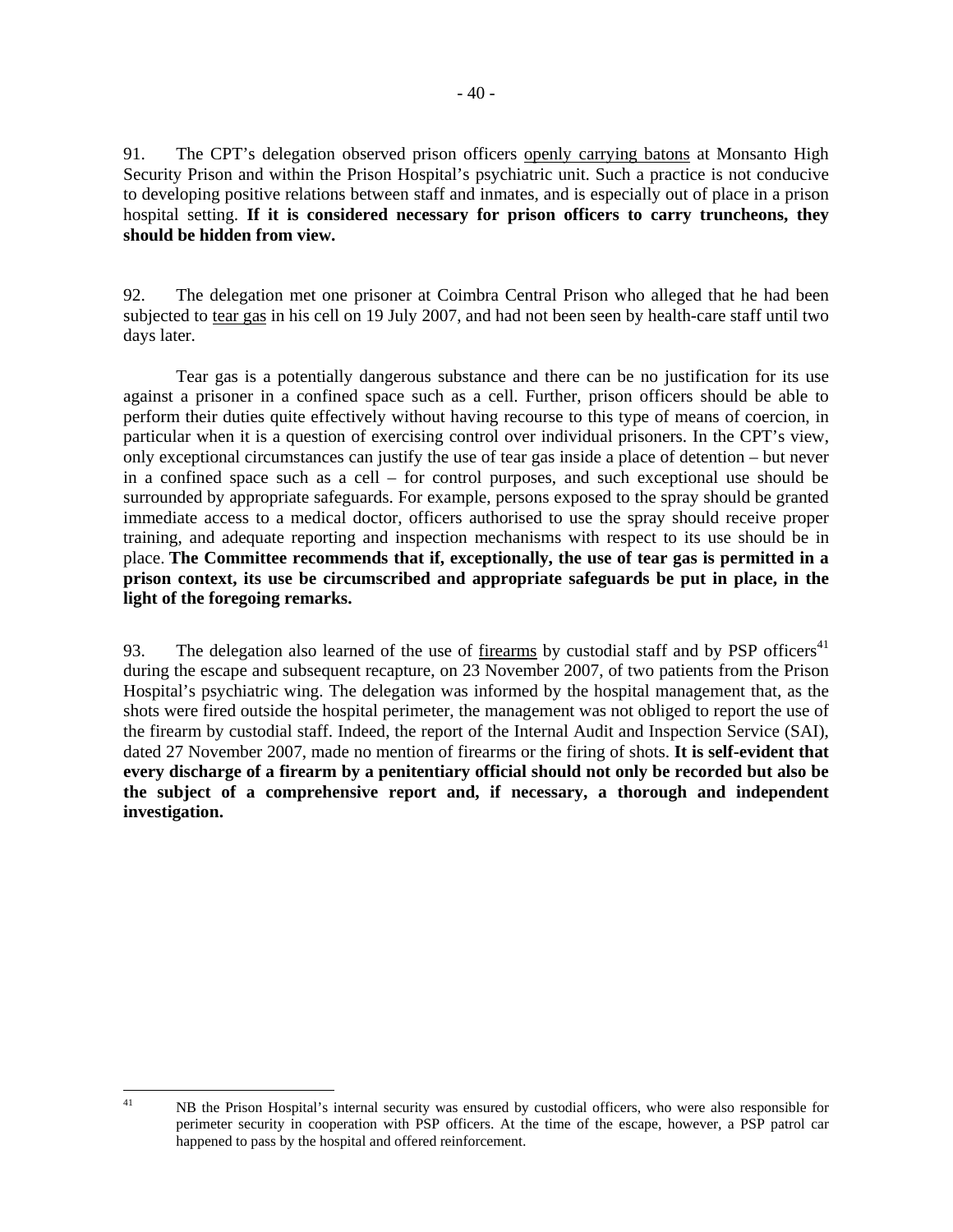c. discipline and isolation

94. The CPT has examined disciplinary procedures in Portuguese prisons and made recommendations on this subject ever since its first visit to Portugal in  $1992^{42}$ . It is therefore of some concern that the authorities have still not taken the appropriate steps to improve the procedures in place. In the course of the 2008 visit, the CPT's delegation noted the following deficiencies:

- prisoners are not informed of the charges against them in writing  $43$ ;
- prisoners are not heard by the prison governor before he/she decides on the disciplinary measure to impose<sup>44</sup>; instead, an investigator meets the prisoner concerned and proposes a measure to the governor;
- the prisoner's statement is generally not reproduced in the disciplinary file;
- there is no opportunity for prisoners to cross-examine evidence given against them as all persons are heard separately;
- the time spent in provisional isolation is not counted in the penalty, although the conditions are very similar<sup>45</sup>;
- disciplinary sanctions are only subject to appeal if they involve 8 days or more of isolation;
- the prison governor's written decision includes no mention of the possibility to lodge an appeal;
- the disciplinary procedure is generally too slow.

Further, allegations were received of prisoners being discouraged from lodging a complaint or an appeal.

In the light of the observations during the visit in 2008, the CPT must reiterate its assessment that there is ample scope for improvement of the fairness of the disciplinary procedure. The Committee understands that legislative reform is under way, which would, inter alia, reinforce the rights of prisoners involved in disciplinary proceedings. **The CPT calls upon the Portuguese authorities to review the procedural safeguards surrounding disciplinary measures, in the light of the above remarks.**

95. The delegation also had a number of misgivings regarding the use of disciplinary sanctions. At Monsanto Prison, the disciplinary register showed six cases in which persons were punished with disciplinary isolation for having attempted suicide. Such prisoners should be provided with support, not punished. Further, several allegations received at both Monsanto and Coimbra Central prisons referred to disciplinary sanctions imposed against prisoners who had complained about the food. Such a practice is unacceptable, in the CPT's view. **The Committee recommends that the necessary steps be taken to ensure that prisoners are never disciplined for acts of self-harm, attempted suicide or for making complaints.** 

 $42$  $\frac{42}{13}$  See CPT/Inf (94) 9, at paragraph 135.

 $^{43}$  Indeed, the law does not specify that information should be provided in writing (Decree-Law 265/79).

The law provides that the governor is not obliged to hear the prisoner in person, but must receive written

submissions from him/her.<br><sup>45</sup> Provisional seclusion pending a decision in a disciplinary matter was also often found to be longer than the penalty imposed and to be characterised by very similar material conditions and regime; yet the provisional seclusion was not taken into account in the calculation of the penalty and was therefore perceived by prisoners as an additional punishment.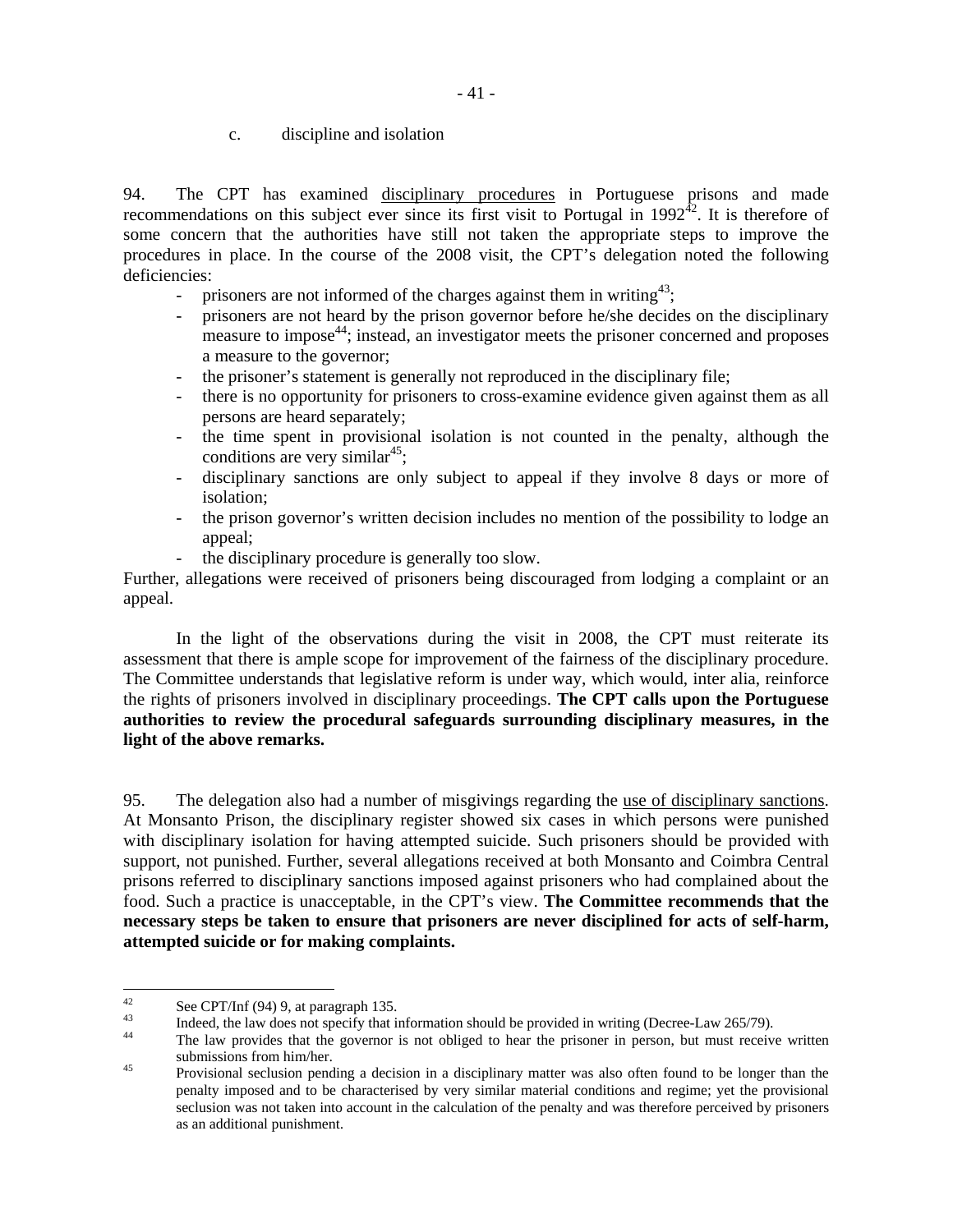96. The delegation also came across the use of isolation as an apparent *informal disciplinary measure*, e.g. at Funchal Central Prison and Monsanto High Security Prison.

 More generally, there appeared to be a degree of confusion over the various measures that could be taken against inmates for good order and discipline. In this respect, it is worth noting that, in the view of the Inspectorate-General of Judicial Services  $(IGSJ)^{46}$  there appeared to be a "lack of distinction, in practice, between special security measures and disciplinary measures" in Portuguese prisons. The CPT would tend to agree with this assessment and **requests the comments of the Portuguese authorities on this matter.** 

97. As regards material conditions, the cells for disciplinary measures at Monsanto High Security Prison were generally adequate, as were those at Oporto Central Prison, except for the cold and humidity.

At Funchal Central Prison, on the other hand, several inmates alleged that rats and cockroaches entered the disciplinary cells through the hole that served as a toilet. **The CPT recommends that material conditions in the disciplinary cells at Funchal Central Prison be improved, in particular as regards the problem of infestation.**

 At Coimbra Central Prison, the material conditions in the disciplinary (and isolation) cells in the basement were grossly inadequate. The CPT welcomes the closure of the basement level since March 2008 (see paragraph 53). **The Committee wishes to be informed about the location where isolation, whether for disciplinary or security reasons, is currently being carried out at Coimbra Central Prison.** 

d. contact with the outside world

98. The CPT has consistently reiterated the importance for prisoners to be able to maintain good contact with the outside world. Above all, they must be given the opportunity to maintain their relationships with their family and friends, and especially with their spouse or partner and their children.

In general, the amount of time permitted for visits and the conditions in which such visits took place were acceptable in the establishments visited. However, the exception concerned Coimbra Central Prison where the large visiting hall, with long tables and benches, was extremely noisy when crowded. **The CPT recommends that arrangements be made to improve the conditions in which visits take place at Coimbra Central Prison.**

 $46$ 

Information provided by the IGSJ in writing to the delegation during the visit.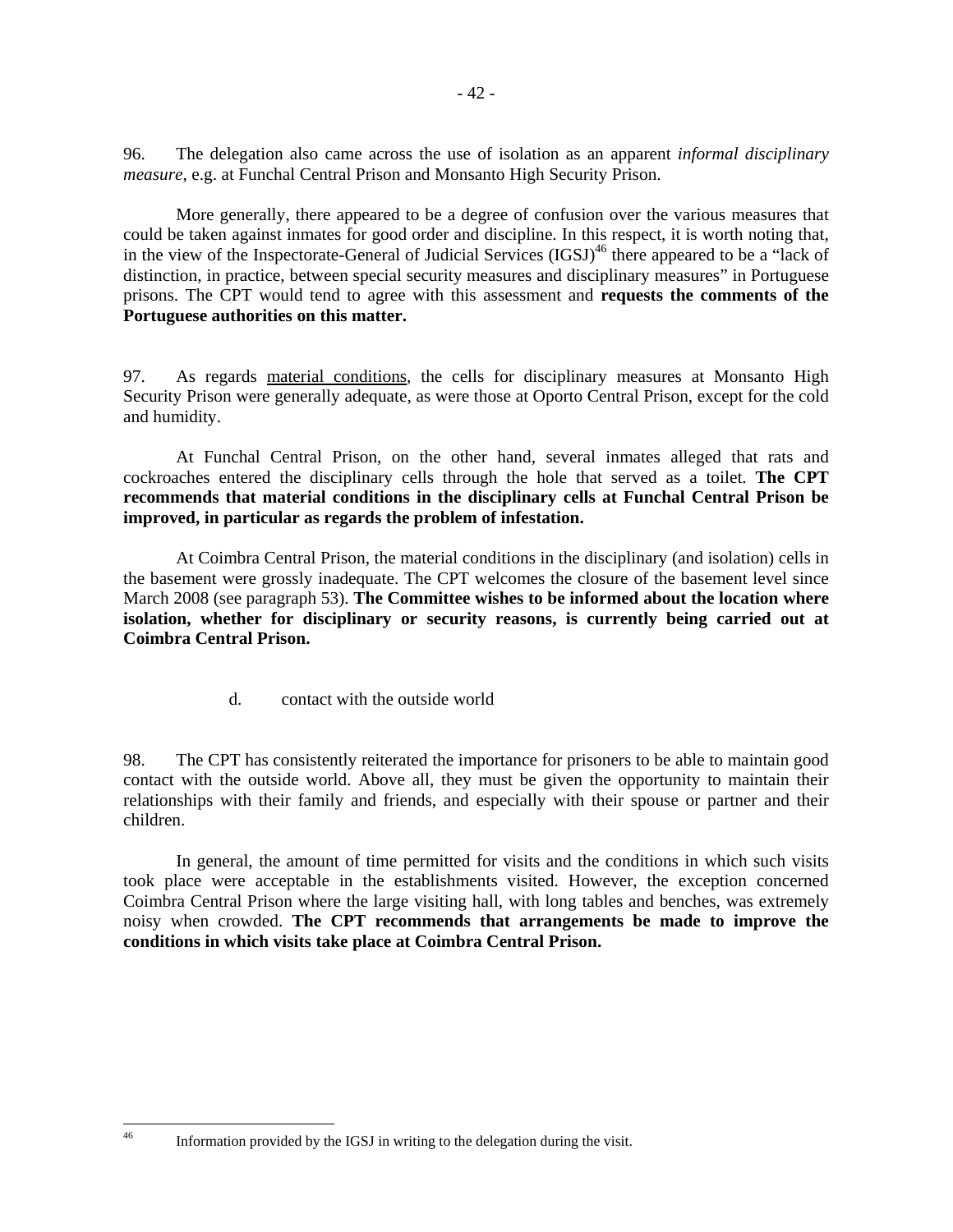99. As regards, in particular, prisoners serving long sentences (e.g. inmates at Monsanto), the CPT would stress that the negative effects of institutionalisation upon them will be less pronounced, and they will be better equipped for release, if they are able effectively to maintain contact with the outside world. The individual risk/needs assessment of this category of prisoners should also allow decisions concerning the granting of open visits to such prisoners to be made on an individual basis.

Family visits at Monsanto were allowed twice a week for 45 minutes, and could be accumulated; the visits were non-contact, with inmates and family members separated by a glass partition, and the delegation observed that the intercom system did not function properly, making it difficult to conduct conversations. The only type of regular direct contact visits available (and benefiting only 5 inmates at the time of the visit) were intimate visits for spouses/partners<sup>47</sup>, once a month for three hours. The CPT is certainly in favour of contact visits. However, they should not be limited to intimate visits, and they should be of a sufficient duration to enable a reasonable level of family contact to take place.

**The Committee recommends that all prisoners be able to receive visits from their family members without physical separation, except in individual cases where there may be a clear security concern.**

100. As regards access to the telephone, it was generally good at Funchal Regional Prison and Oporto Central Prison. However, it would appear that insufficient phones were available for use at Funchal and Coimbra Central prisons, Oporto Judicial Police detention facility, and at Sao Joao de Deus Prison Hospital. **The Committee recommends that the Portuguese authorities improve access to the telephone in these establishments.** 

Inmates at Monsanto High Security Prison were allowed to make 5-minute calls to family members twice a week, which somewhat limited their ability to maintain good contact with their family. **The Committee invites the Portuguese authorities to consider increasing access to the telephone for prisoners at Monsanto High Security Prison.**

e. inspection procedures

101. The CPT has consistently reiterated the importance it attaches to regular visits to all prison establishments by an independent body with authority to receive - and, if necessary, take action on prisoners' complaints and to visit the premises<sup>48</sup>.

 At present, three bodies are mandated to visit prison establishments: the Ombudsman's office, the supervisory judge, and the General Inspectorate of Judicial Services  $(IGSJ)^{49}$ .

 $47$  $^{47}$  Circular 30/2007 of 14 November 2007 on Rules on Intimate Visits.

See e.g. the CPT report on the visits carried out in 1995 (CPT/Inf (96) 31, at paragraph 142) and 2003 (CPT/Inf (2007) 13, at paragraph 97).<br>See also paragraph 30.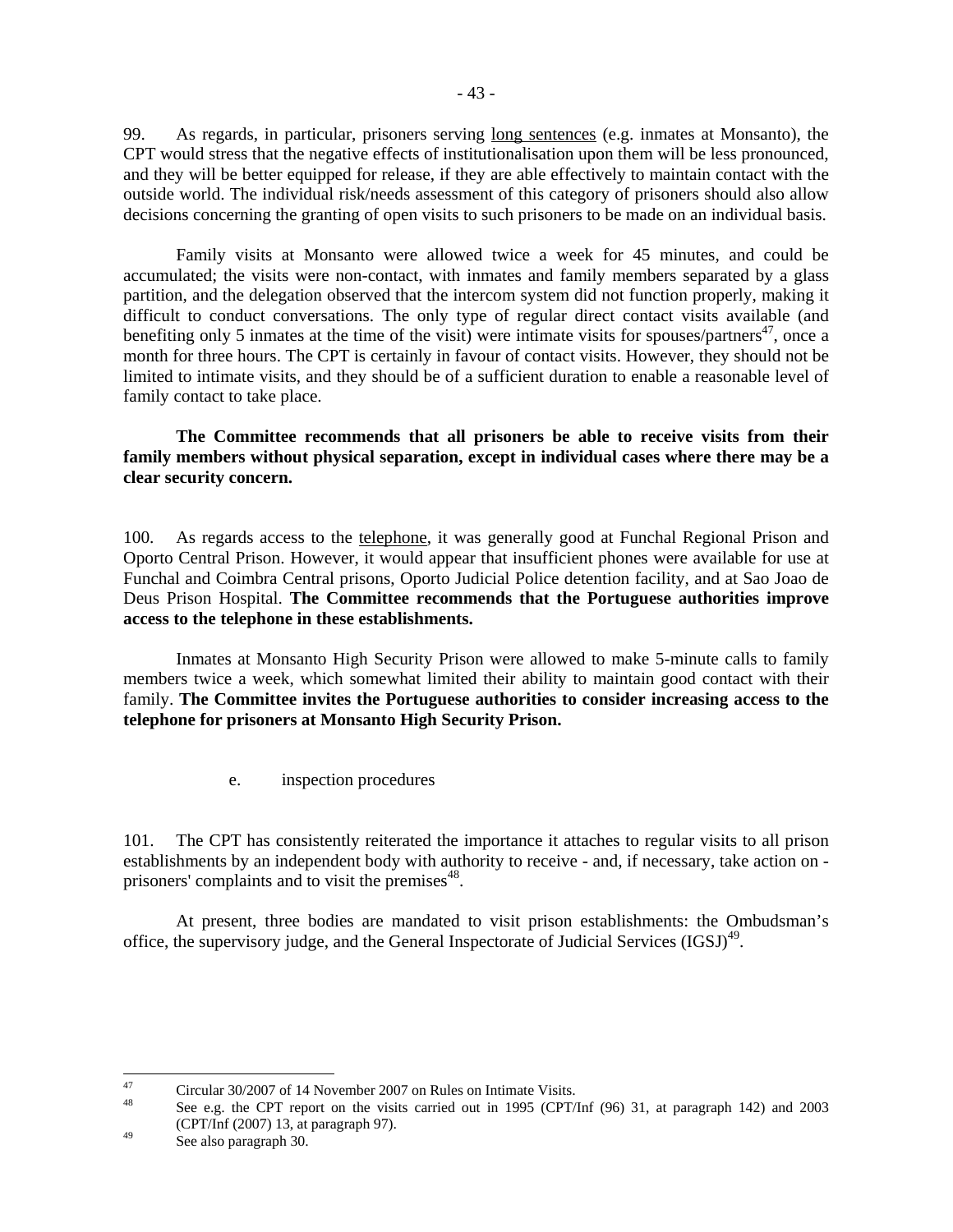102. The CPT notes that the Ombudsman's office carried out many visits to prisons, including certain of the establishments visited by the CPT's delegation in 2008 (e.g. Funchal Central Prison). **The Committee would like to receive detailed information concerning the nature and duration of the visits to prison establishments carried out by the Ombudsman's office, as well as its relationship with other visiting bodies, such as the supervisory judge and the IGSJ.** 

103. In principle, prisons are visited regularly by a supervisory judge. However, it was not clear to the delegation whether such visits were, in practice, regular, nor whether they included visits to the accommodation units, and direct contact with the inmate population. For example, Coimbra Central Prison, which the supervisory judge was scheduled to visit on a weekly basis, had not been visited for three months. Further, the delegation received complaints from prisoners (e.g. at Funchal Central Prison), that, despite having signed up to speak to the judge, they had been given no such opportunity. **The CPT would like to receive the comments of the Portuguese authorities on the role of supervisory judges in inspecting prisons within their remit, including as regards the resources allocated to this task.** 

104. The CPT is pleased to note that the IGSJ now carries out more visits to prison establishments and appears to be taking a more pro-active inspecting role. The IGSJ has received an increasing number of complaints concerning prisons (from 60 in 2005 to 82 in 2007), with more complaints being lodged concerning violence - including threats of violence - by prison staff (from 9 in 2005 to 18 in 2007). The CPT notes with interest that the number of inspectors conducting visits will increase from 14 to 30. Such reinforcement will potentially considerably increase the effectiveness of the IGSJ in monitoring prisons, given also the increase in the number of complaints it receives.

The CPT was also informed that an investigation was being carried out by the IGSJ into an alleged assault by a custodial officer on an inmate at Carregueira Prison in December 2007. The IGSJ had also last visited Coimbra Central prison in November 2007 and it informed the delegation that it would carry out a further visit to Monsanto High Security Prison in the first quarter of 2008.

**The CPT trusts that the IGSJ shall continue to develop its capacity, with a view to complying with the standards advocated by the Committee, in particular by carrying out frequent and unannounced visits to all prison establishments and by giving wide publicity to its findings in particular establishments.** 

**The CPT would also like to receive a copy of the reports on the IGSJ's most recent visits to Monsanto and Coimbra Central Prisons, and to be informed of the results of the above-mentioned investigation at Carregueira Prison.**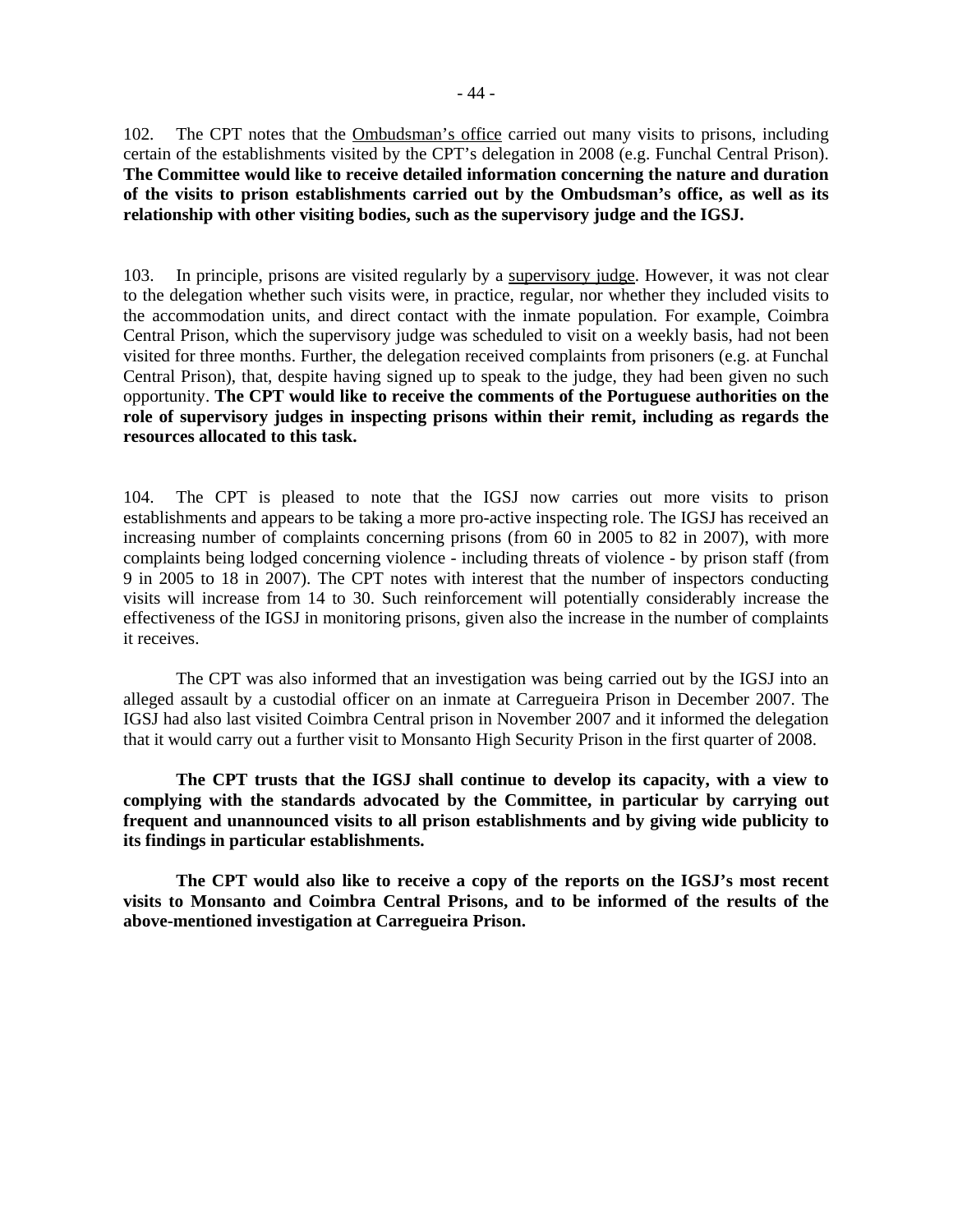#### f. information provided to prisoners

105. The CPT's delegation noted that an information leaflet was provided to prisoners at Funchal Central Prison and that some information was provided in a written form to prisoners at Monsanto too. However, prisoners at the other establishments visited were not provided with any information on the prison's internal regulations, including complaints mechanisms. Further, even at the two prisons where information was provided, it was available only in Portuguese.

**The CPT reiterates its recommendation50 that an information leaflet be drawn up and provided to all prisoners upon their admission to a prison establishment, including to patients admitted to the Prison Hospital. Further, prisoners who cannot read Portuguese should be assisted in understanding the contents of the leaflet, if necessary by being provided with a written translation or with the help of an interpreter.**

g. deaths in custody

106. The Committee notes that seventy-six persons died in Portuguese prisons in  $2007<sup>51</sup>$ . This figure represents a decrease compared to previous years, although the mortality rate remains high compared to other European prison systems<sup>52</sup>. In the CPT's view, any serious incident in prison, such as a death, should trigger an inquiry or other appropriate action aimed at identifying possible means to improve the system of prevention in place. It would appear that, in Portugal, whenever a death occurs in prison, the corpse of the inmate may not be moved until a forensic doctor from the National Forensic Institute has examined the body and provided an opinion on whether or not to carry out an autopsy; thereafter, the Public Prosecutor is responsible for deciding whether an autopsy should be carried out. **The CPT would like to be informed about the criteria applied for deciding whether to carry out an autopsy on a prisoner who dies in custody.**

Further, in respect of two deaths in 2007 which occurred in disciplinary cells at Coimbra and Oporto Central Prisons, **the CPT would like to receive information on the results of the inquiries carried out into these deaths.** 

As regards the four prisoners at Oporto Central Prison who died in quick succession in December 2005 (see paragraph 48), the inquiry into those deaths was still under way at the time of the visit. **The Committee wishes to be informed of the results of that inquiry, once they are available.** 

More generally, **the CPT recommends that the Portuguese authorities institute a practice of carrying out thorough inquiries into deaths in custody with a view to learning lessons and improving operating procedures within prisons.** 

<sup>50</sup> See report on the visit in 2003 (CPT/Inf (2007) 13), at paragraph 93, as well as the Portuguese Government's response (CPT/Inf (2007) 14), at page 20.<br>
The Portuguese authorities informed the CPT delegation that 10 persons committed suicide and 66 died of

natural causes.<br>The Portuguese annual prison statistics (http://www.dgsp.mj.pt/) report 80 deaths in 2004, 93 in 2005 and 91 in 2006. For a comparison of prison mortality rates in Europe, see the Council of Europe Annual Penal Statistics (SPACE I).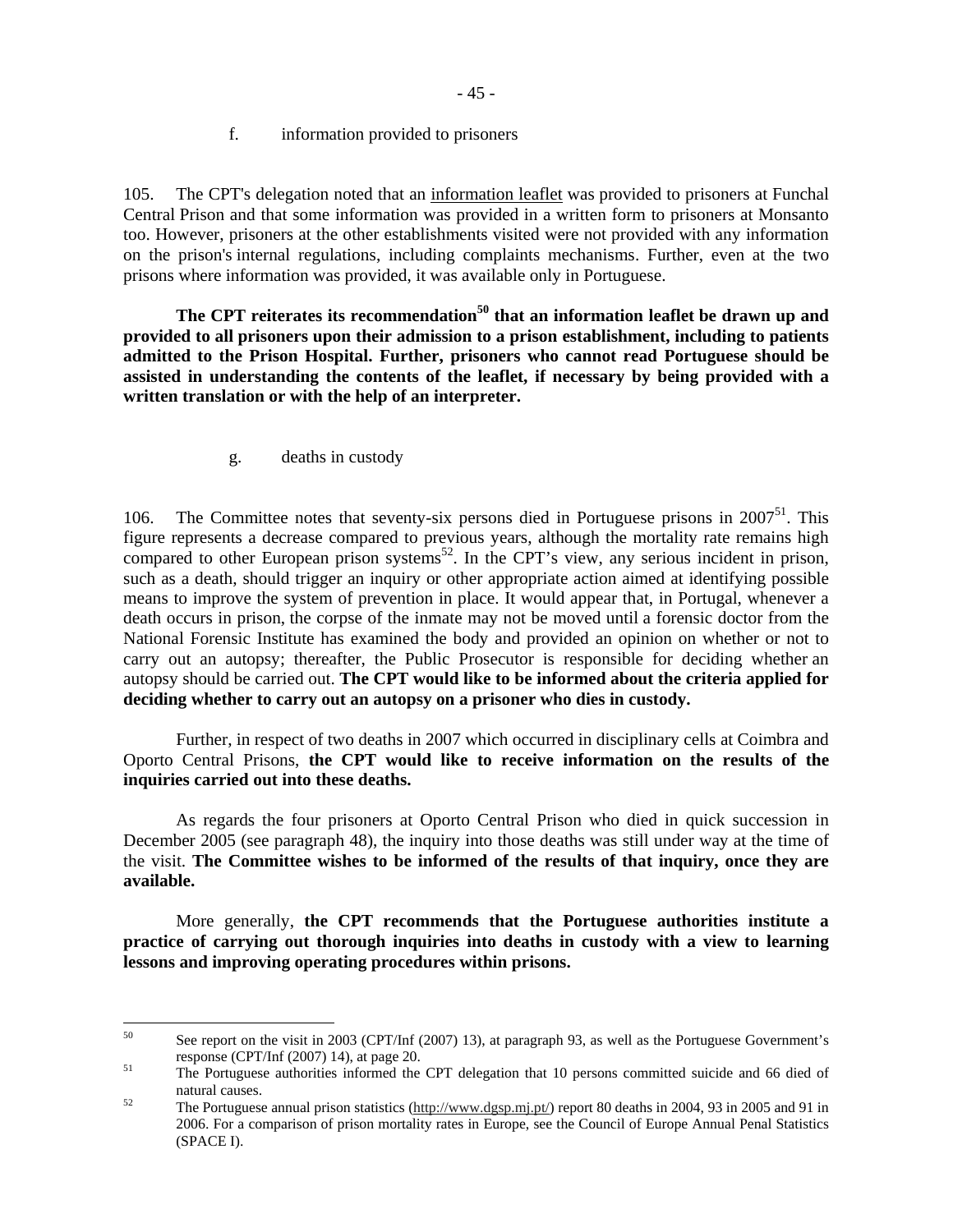## **C. Psychiatric institutions**

## **1. Preliminary remarks**

107. At the time of the visit, Portuguese psychiatry was in the midst of a process of change. At the beginning of 2008, the Portuguese government approved a National Plan<sup>53</sup> on the future of public mental health care. The Plan advocates the need for further integration of psychiatry into the regular health care and social service system and states that it should be achieved, inter alia, through gradually dismantling the public psychiatric hospitals. Nevertheless, apparently some of these hospitals may continue to operate as facilities for forensic psychiatric patients.

 **The CPT would like to receive updated information on the implementation of the National Plan. Further, the Committee would like to be informed as to whether private psychiatric hospitals are covered by the National Plan.** 

108. Involuntary patients are accommodated in psychiatric sections of general public hospitals, in a private psychiatric hospital or in one of the six large-capacity public psychiatric hospitals, currently in the process of merger<sup>54</sup>.

The CPT's delegation visited the private Casa de Saúde de São João de Deus in Funchal and the public Miguel Bombarda Psychiatric Hospital in Lisbon. In addition, a targeted visit was paid to the psychiatric section at the Emergency Department of the public Curry Cabral Hospital in Lisbon, which focused primarily on material conditions and the use of means of restraint.

The three hospitals visited accommodate involuntary patients placed under both the Mental Health Act and the Criminal Code.

109. The privately run Casa de Saúde de São João de Deus, located on the outskirts of Funchal, has two sets of buildings separated by a road but connected by an underground passage. At the time of the visit, the hospital accommodated 270 patients, of whom 10 were 'interned'55 and six were detained under the Mental Health Act. The delegation focused its attention on these patients, most of whom were placed on the closed São José ward.

110. The Miguel Bombarda Psychiatric Hospital, built in the  $19<sup>th</sup>$  century and located in the centre of Lisbon, had recently merged with the Julio de Matos Hospital into the 'Centro Hospitalar Psiquiatrico de Lisboa'. At the time of the visit, there was an air of uncertainty over the future of the hospital and the delegation was told that the admission of acute patients would almost certainly cease from the end of 2008, and that the Forensic Unit would move to the premises of the Julio de Matos Hospital.

<sup>53</sup> 53 *"Reestruturação e Desenvolvimento dos Serviços de Saúde Mental em Portugal; Plan de Acção 2007-2016"*, published on 2 April 2007 by the *'Commissão Nacional para a Reestruturação dos Serviços de Saúde Mental'*.<br>In addition, patients sentenced to 'internment' may also be placed in the Santa Cruz do Bispo Hospital, which

is under the authority of the Prison Service. This institution was visited by the CPT in 2003.<br>
Patients involuntarily hospitalised under Articles 91 to 98 of the Criminal Code.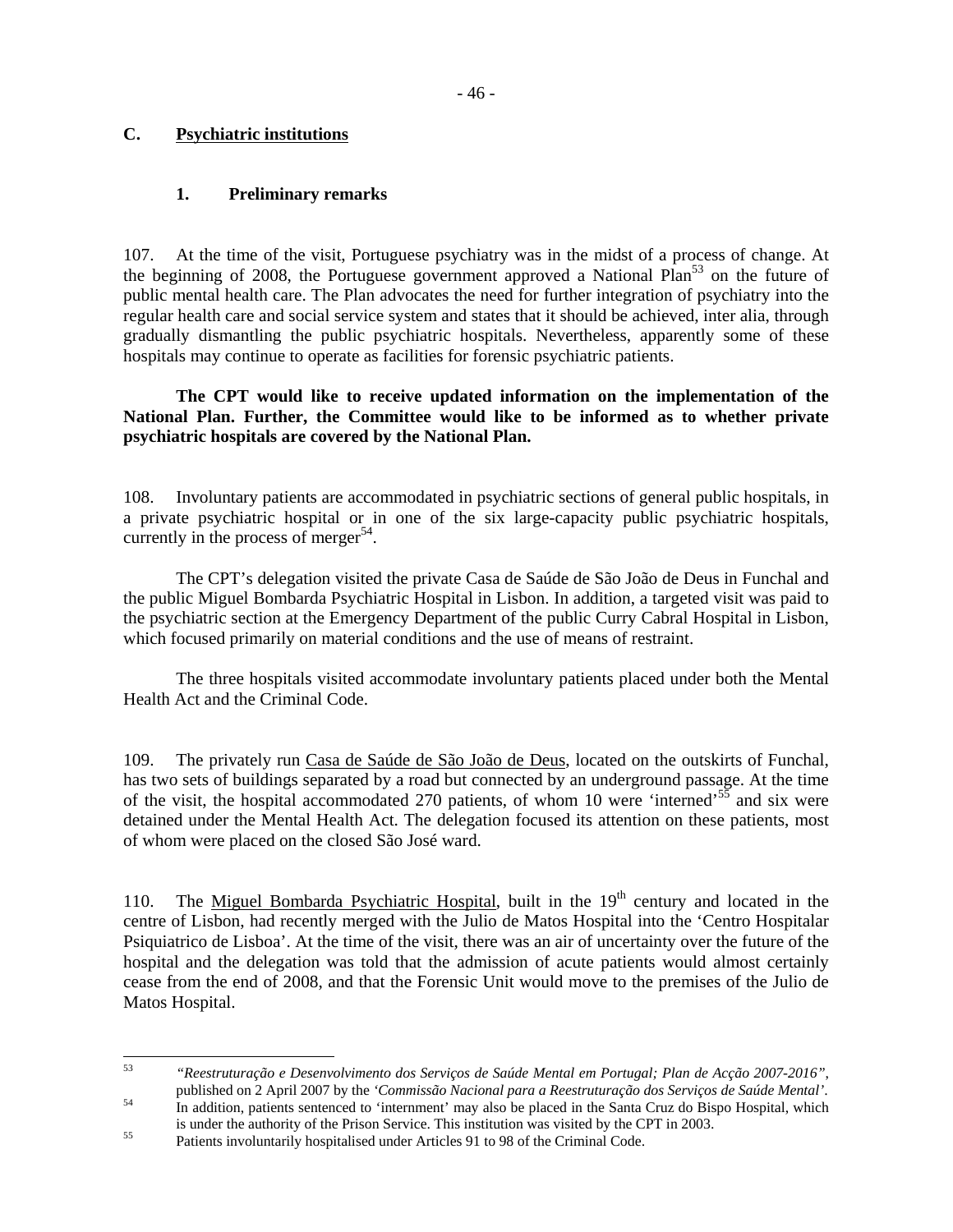At the time of the visit, the Miguel Bombarda Psychiatric Hospital accommodated 259 patients, of whom 33 were involuntary: 28 in the Forensic Unit; three on the acute wards; and two patients on wards for chronic patients, not visited by the CPT's delegation. The delegation visited the 32-bed forensic unit as well as the acute wards ('Lisboa', 'Sintra' and 'Sul'), which had a combined total of 90 beds.

111. The psychiatric section of the Curry Cabral Hospital emergency department was situated in a modern building on the hospital grounds in the centre of Lisbon. The CPT was told that for legal reasons, all psychiatric patients who are to be involuntarily detained in a hospital in the Lisbon area are brought to the 10-bed psychiatric section at the Curry Cabral Hospital emergency department before being detained elsewhere. On average, a stay in the emergency department lasts one night. At the time of the visit, there was one male patient.

112. The Committee wishes to make clear at the outset that its delegation heard no allegations of ill-treatment of patients by staff in the three hospitals visited. On the contrary, staff-patient relations appeared to be respectful and of a relaxed nature.

## **2. Living conditions**

113. The living conditions in the São José ward at the Casa de Saúde de São João de Deus were generally good. The ward was located in a two storey building with a large, secluded garden to which patients had free access for most of the day. The patients were accommodated in spacious rooms, which were suitable for accommodating three to five persons and which were equipped with beds and bedside tables. The rooms were clean, but rather austere, although this was compensated in some rooms by a panoramic view of the Atlantic Ocean. There was also one room that was used for accommodating patients who had just arrived or who were subjected to a measure of seclusion.

114. The four wards visited by the CPT's delegation at the Miguel Bombarda Psychiatric Hospital provided acceptable living conditions for patients. In the mixed gender acute wards, patients were accommodated in double-occupancy rooms (between 11m² and 14m²) and, in the Sintra ward, triple-occupancy rooms (21m²). All rooms had good access to natural light and were equipped with beds and bedside tables. The Sintra and Sul wards had two and one special rooms, respectively, which were used for calming down agitated patients.

In the Sul and Lisboa wards, the rooms had been created by subdividing a large dormitory through the installation of prefabricated partitions. However, the partitioning in the rooms on the Sul ward did not reach the ceiling, which meant that the rooms were not insulated from noise from adjacent rooms; in particular, patients' conversations carried over the partitions. **The CPT recommends that a proper partitioning wall be installed between the rooms.**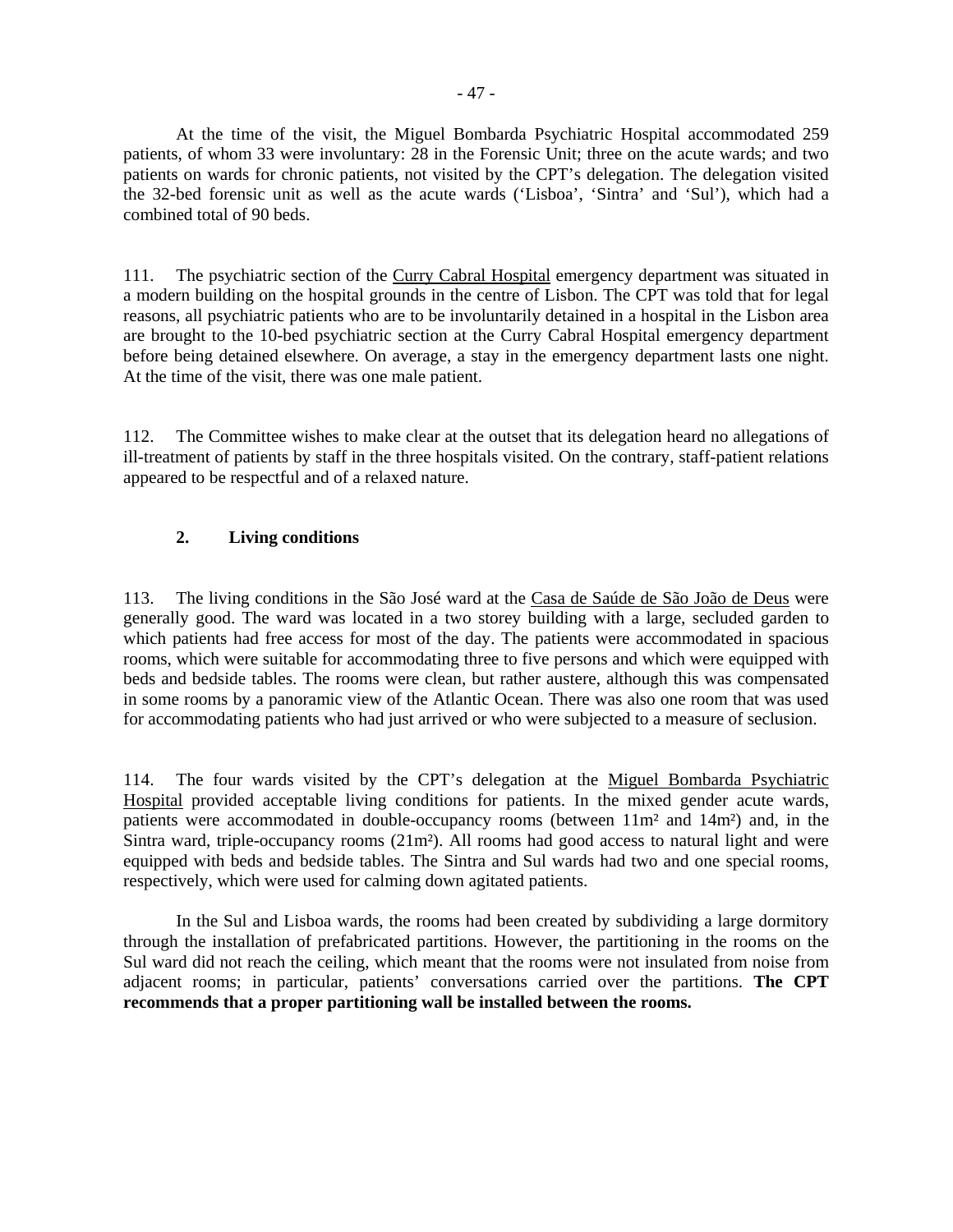115. The Forensic Unit is located in a closed ward, which occupies one floor on a wing of the hospital's main building. The Unit has an official capacity of 32 patients and contained 12 double or triple-occupancy rooms, as well as an 'intermediate care room' for newly arrived patients and a 'security room' for agitated patients. All rooms had sufficient access to natural light and adequate artificial lighting, and were clean. However, some of the toilets were not functioning at the time of the visit; **the Committee would like to receive confirmation that they have since been repaired.** 

116. On each of the four wards visited, patients were offered regular access to outdoor exercise, either in the yards adjacent to the units for those patients not permitted to leave the units by themselves, or within the larger hospital grounds. The one exception concerned patients who were following the induction programme on the Forensic Unit, and who were not permitted to go outside. **The CPT recommends that the necessary steps be taken to ensure that outdoor exercise is offered on a daily basis to all patients at the Miguel Bombarda Psychiatric Hospital.**

117. The living conditions in the Psychiatric Section of the Curry Cabral Hospital Emergency Department were also acceptable. The section contained a room with five beds for male patients, a room with four beds for female patients, and an observation room with one bed; with little space between the beds in the male and female rooms, the section appeared to be somewhat cramped. In the absence of any possibility for recreational activities, including access to outdoor exercise, the section is indeed only suitable for very short stays.

## **3. Treatment**

118. For the CPT, it is essential that psychiatric treatment is not only based on the administration of medication, but that it involves a wide range of therapeutic, rehabilitative and recreational activities. Further, psychiatric treatment should be based on an individualised approach, which implies the drawing up of a treatment plan for each patient, indicating the goals of treatment, the therapeutic means used and the staff member responsible. The treatment plan should also contain the outcome of a regular review of the patient's mental health condition and a review of the patient's medication.

 For patients involuntarily hospitalised under the provisions of the Criminal Code, individual rehabilitation plans had been developed for the majority of patients at the Casa de Saúde de São João de Deus and at the Miguel Bombarda Psychiatric Hospital. Further, in both hospitals, patients were provided with a variety of therapeutic programmes (occupational therapy, individualised psychological support, ergo-therapy, etc.). However, at the Forensic Unit of Miguel Bombarda Psychiatric Hospital, group therapy was not offered to patients due to a lack of qualified staff. **The CPT recommends that efforts be made to provide group therapy to patients at the Forensic Unit of Miguel Bombarda Hospital.**

119. The practice of continuously dressing patients without proper clothing in pyjamas as observed on the São José ward at the Casa de Saúde de São João de Deus is not conducive to strengthening personal identity and self-esteem; individualisation of clothing should form part of the therapeutic process. **The CPT recommends that other means than pyjamas are sought to dress patients without proper clothing.**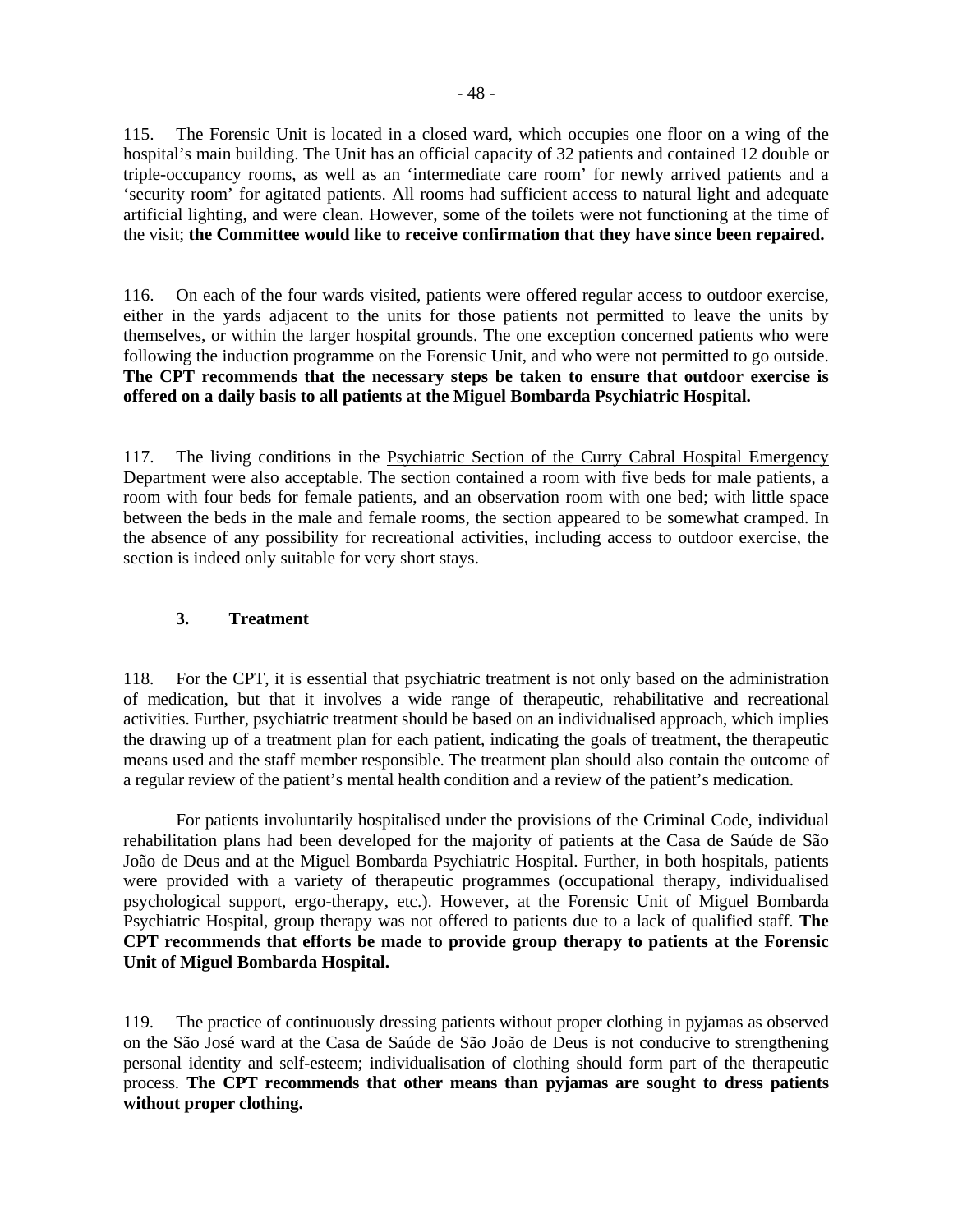120. A lack of financial resources had also resulted in the suspension of vocational training courses for patients at the Forensic Unit of the Miguel Bombarda Psychiatric Hospital. For able patients, vocational training is essential for successful reintegration into society and thus an important safeguard against re-offending. **The CPT recommends that the Portuguese authorities allocate the necessary resources to enable vocational training courses for patients to resume.** 

121. The delegation noted that SOS-medication<sup>56</sup> was administered in the Casa de Saúde de São João de Deus and the Miguel Bombarda Psychiatric Hospitals. At the latter hospital, its use was authorised in respect of a large majority of patients hospitalised under the Mental Health Act. In the CPT's opinion, the generalised use of SOS-medication places too much responsibility on nurses, and opens the door to possible abuse. **The CPT recommends that the approach towards SOSmedication be reviewed.** 

122. At the Casa de Saúde de São João de Deus, the delegation met a newly admitted patient who demonstrated clear signs of over-sedation; the patient was drowsy and had delayed responses to outside stimuli. When asked for an explanation, the Clinical Director explained that it was hospital policy that newly admitted involuntary patients receive high doses of sedative medication. The CPT has serious misgivings about such a practice and **recommends that the necessary steps be taken to put an end to the practice of over-sedating newly arrived patients at the Casa de Saúde de São João de Deus.** 

123. The CPT was informed that modified ECT had been administered to a number of patients resident at the Miguel Bombarda Psychiatric Hospital in 2007<sup>57</sup>. As the hospital does not possess the necessary equipment, ECT took place at the Julio de Matos Hospital. However, in the absence of a comprehensive register or of a protocol or of any other policy document, the information provided on statistics, medical indications and conditions of administration could not be verified.

In order to enhance supervision over the use of ECT for management and inspection purposes, **the CPT recommends that a clear written policy on recourse to ECT be elaborated and its use be properly recorded.**

<sup>56</sup> <sup>56</sup> Medication administered as needed.

Amongst these were four or five patients from the Sintra ward. Previously, ECT had also been administered to patients accommodated on the Forensic Unit.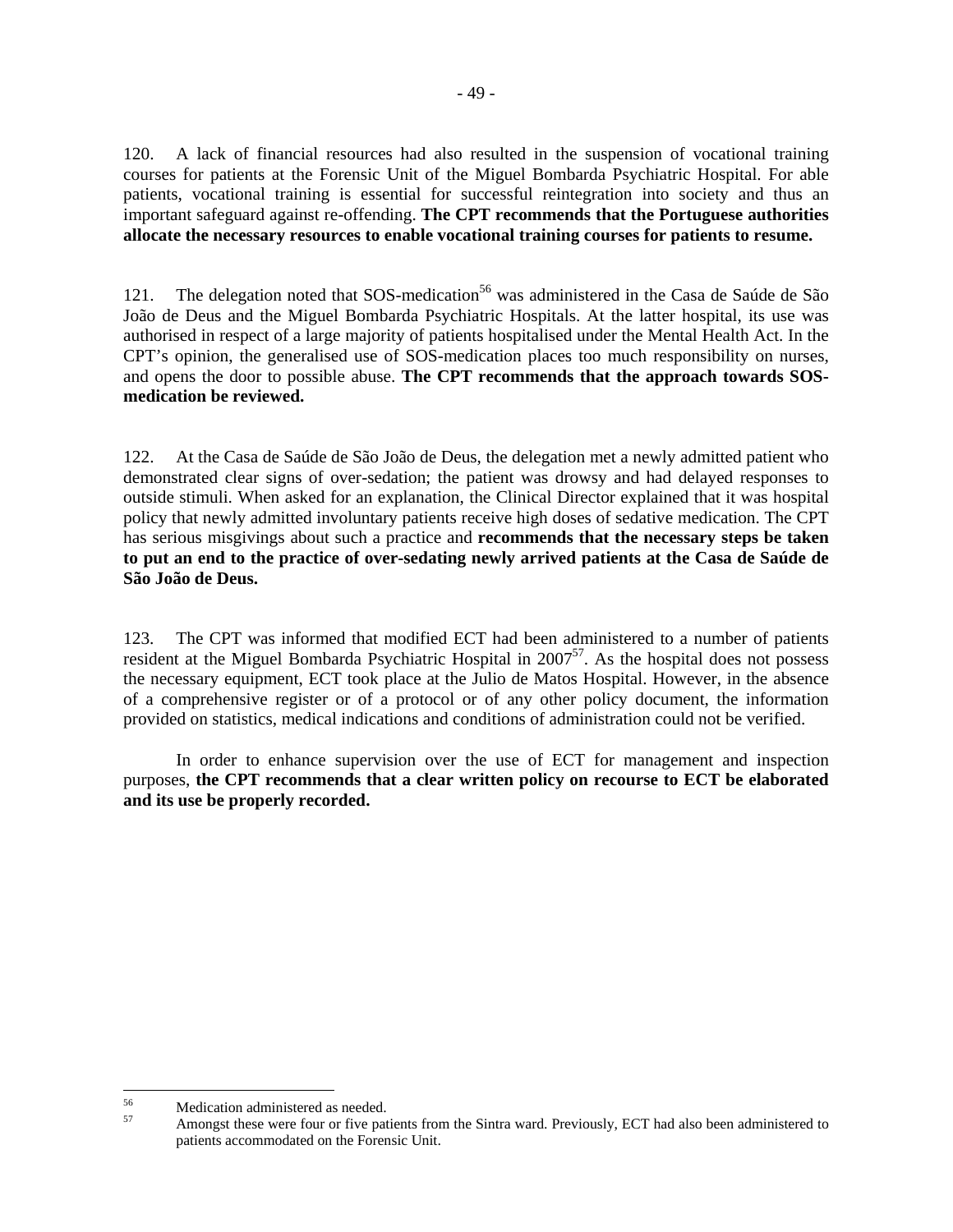#### **4. Means of restraint**

124. In the three hospitals visited, the means applied by staff to patients who needed to be restrained were straps or seclusion in a room.

 Generally, a patient would be restrained, in a specific room reserved for this purpose (named 'calming down', 'security' or 'observation' room). However, the delegation was informed that in the acute units of both the Miguel Bombarda Psychiatric Hospital and the Curry Cabral Hospital, a patient could also be strapped to his own bed in the presence of other patients.

 As a rule, a restrained patient should not be exposed to other patients, unless he/she explicitly requests otherwise or when the patient is known to have a preference for company. **The CPT recommends that the necessary steps be taken to ensure that application of means of restraint in principle occurs out of sight of other patients.** 

125. In the Forensic Unit at the Miguel Bombarda Psychiatric Hospital, the rooms used for the administration of means of restraint had 24-hour camera surveillance and the delegation was told that nursing staff would verify the patient's condition every 30 minutes.

 The seclusion rooms on the Sao José ward at the Casa de Saúde de São João de Deus did not possess camera-surveillance, but staff were apparently always present in the room with the restrained patient. In the Curry Cabral Hospital the location of the nurse's station meant that patients inside the rooms could be directly observed. However, on all beds the straps for restraining patients were already attached in order to be used immediately when necessary. **The CPT recommends that straps for restraining patients be kept out of sight of patients.** 

126. The CPT considers that when the limbs of a patient are held with straps or belts, a trained member of staff should be continuously present in order to maintain the therapeutic alliance and to provide assistance. Such assistance may include escorting the patient to a toilet facility or, in the exceptional case where the measure of restraint cannot be brought to an end rapidly, helping him/her to consume liquids and food. Clearly, video surveillance cannot replace such a continuous staff presence. In cases where a patient is secluded (but not mechanically restricted), the staff member may be outside the patient's room, provided that the patient can see the staff member and the latter can continuously observe and hear the patient. **The CPT recommends that the Portuguese authorities ensure that the practice with respect to the application of means of restraint is fully in line with the above-mentioned precepts.**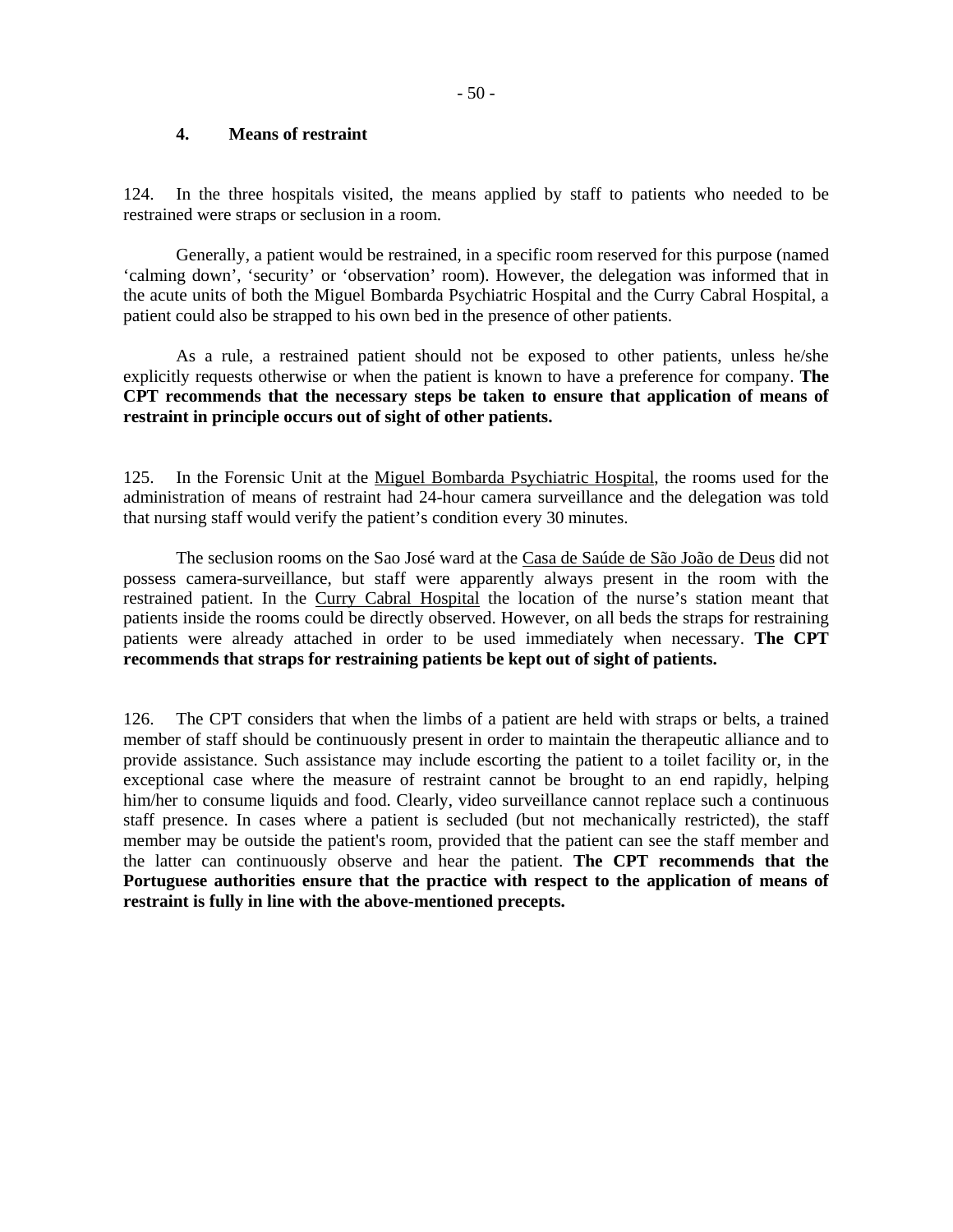127. For the CPT, it is imperative that every single case of resort to means of restraint be authorised by a doctor or, at least, be brought without delay to a doctor's attention in order to seek approval for the measure. This appeared generally to be the case in the hospitals visited. However, the CPT's delegation observed that, in the acute wards at Miguel Bombarda Psychiatric Hospital, it was standard practice, in respect of certain patients, for nursing staff to receive an authorisation from the doctor in charge of the unit to apply means of restraint whenever it was considered necessary ('SOS-restraints'). Consequently, in the absence of the ward doctor, nurses would not consult the doctor on duty before applying means of restraint to an agitated patient, and would only inform the ward doctor, when he returned, that such a measure had been applied.

 The CPT's delegation did not note any abuse of the authorisation for nurses to use 'SOS restraints'. However, the lack of prompt control by a doctor represents, in itself, a risk which cannot be neglected.

## **The CPT recommends that the approach towards 'SOS-restraints' in the acute wards at Miguel Bombarda Psychiatric Hospital be reviewed. In particular, a doctor should be immediately notified of any instance in which SOS-restraints are applied.**

128. According to both patients and members of staff interviewed by the delegation, the use of means of restraint was a rare occurrence in the three hospitals visited. However, the CPT's delegation was informed by staff of a particular incident which occurred in 2006 on the Forensic Unit at the Miguel Bombarda Psychiatric Hospital. A patient, who stabbed a nurse, was isolated in the security room for a period of between 15 and 21 days<sup>58</sup>, during which time he was restrained to a bed for seven days, because the staff feared for their safety.

 The delegation discussed the matter with the psychiatrist in charge and it was agreed that restraining a patient for such a long period for no other reason than the fear of staff amounts to illtreatment. However, it is important to note that the Forensic Unit has a particularly low level of external and internal security. More specifically, staff are inadequately equipped to deal appropriately with aggressive patients; for instance, they do not possess a mobile alarm nor have they been given courses on how to de-escalate violence. **The CPT recommends that the necessary measures be taken to remedy this situation. In particular, it is important that the Forensic Unit benefits from a sufficient number of qualified staff, who are appropriately trained to deal with potentially violent patients.**

 $58$ 

- 51 -

The precise length of the period of restraint could not be verified, due to the absence of a register.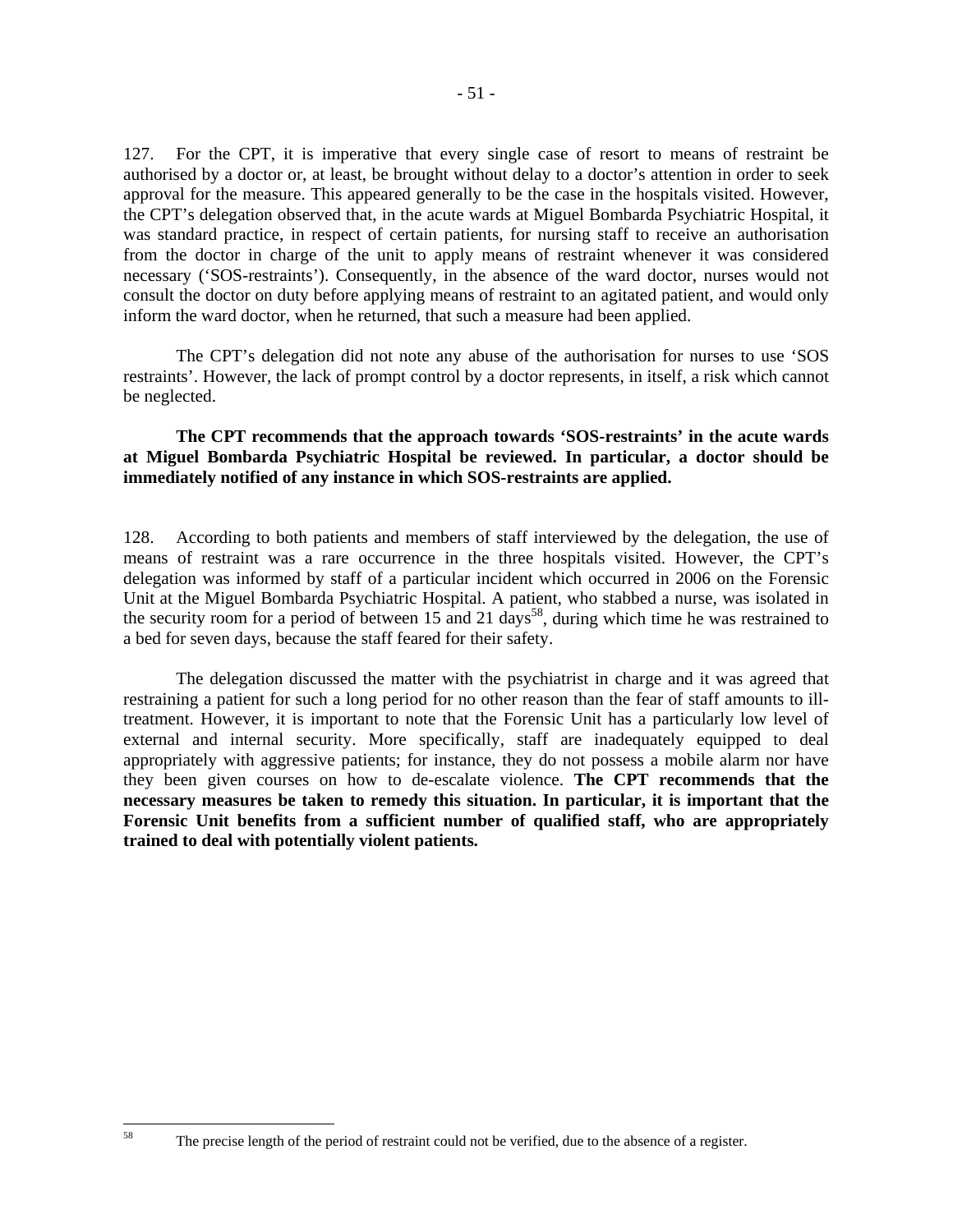129. The application of means of restraint was registered in the nursing file and the personal medical file of a patient (albeit at times cursorily, as was the case in the Miguel Bombarda Psychiatric Hospital). However, in none of the hospitals visited was there a specific register on the application of the means of restraint. The lack of such a register meant it was difficult to verify the frequency of resort to means of restraint. The CPT made similar observations on this matter in its reports on the 1999 and 2003 visits to Portugal.

In order to enhance oversight over the use of means of restraint for management and inspection purposes, **the CPT reiterates its recommendation that every instance of restraint of a patient should be recorded in a specific register established for this purpose. The entry in this register should include the times at which the measure began and ended, the circumstances of the case, the reasons for resorting to such a measure, the type of measure, the name of the doctor who ordered or approved it, and an account of any injuries sustained by patients or staff. Patients should be entitled to attach comments to the register, and should be informed of this; at their request, they should receive a copy of the full entry. In addition, the entry within the patient's personal medical file should indicate more clearly the grounds for the use of means of restraint.** 

130. More generally, the CPT considers that every psychiatric establishment should have a comprehensive, carefully developed, policy on restraint. The involvement and support of both staff and management in elaborating the policy is essential. Such a policy should make clear which means of restraint may be used, under what circumstances they may be applied, the practical means of their application, the supervision required and the action to be taken once the measure is terminated. The policy should also contain sections on other important issues such as: staff training; complaints policy; internal and external reporting mechanisms; and debriefing.

In this context, the CPT has noted that the May 2007 Ministry of Health protocol<sup>59</sup> 'on the use of means of restraint as a preventive measure against aggression and violence by patients' generally complies with the Committee's standards on this issue. The CPT welcomes the adoption of the protocol.

However, neither the application of manual restraint  $60$  nor that of chemical restraints appears to have been addressed in the protocol. Further, as the implementation of the protocol is voluntary and not all relevant parties have been involved in its drafting<sup>61</sup>, the CPT is concerned that without a proper implementation plan, the use of the protocol in practice may be limited. It is also not clear whether the protocol applies to private hospitals such as the Casa de Saúde de São João de Deus.

 **The CPT recommends that the Portuguese authorities take the necessary steps to ensure that all psychiatric hospitals have their own written policy on the use of means of restraint or implement the above-mentioned Protocol. This recommendation applies equally to private psychiatric hospitals.** 

<sup>59</sup> 59 *Circular Normativa Nr 08/DSPSM/DSPCS medidas preventivas de comportamentos agressivos/violentos de* 

*doentes – contençao fisica.*<br>
Manual restraint is the use of physical force to control a patient.

For instance, the Portuguese Association of Psychiatrists was not involved in the drawing up of the protocol.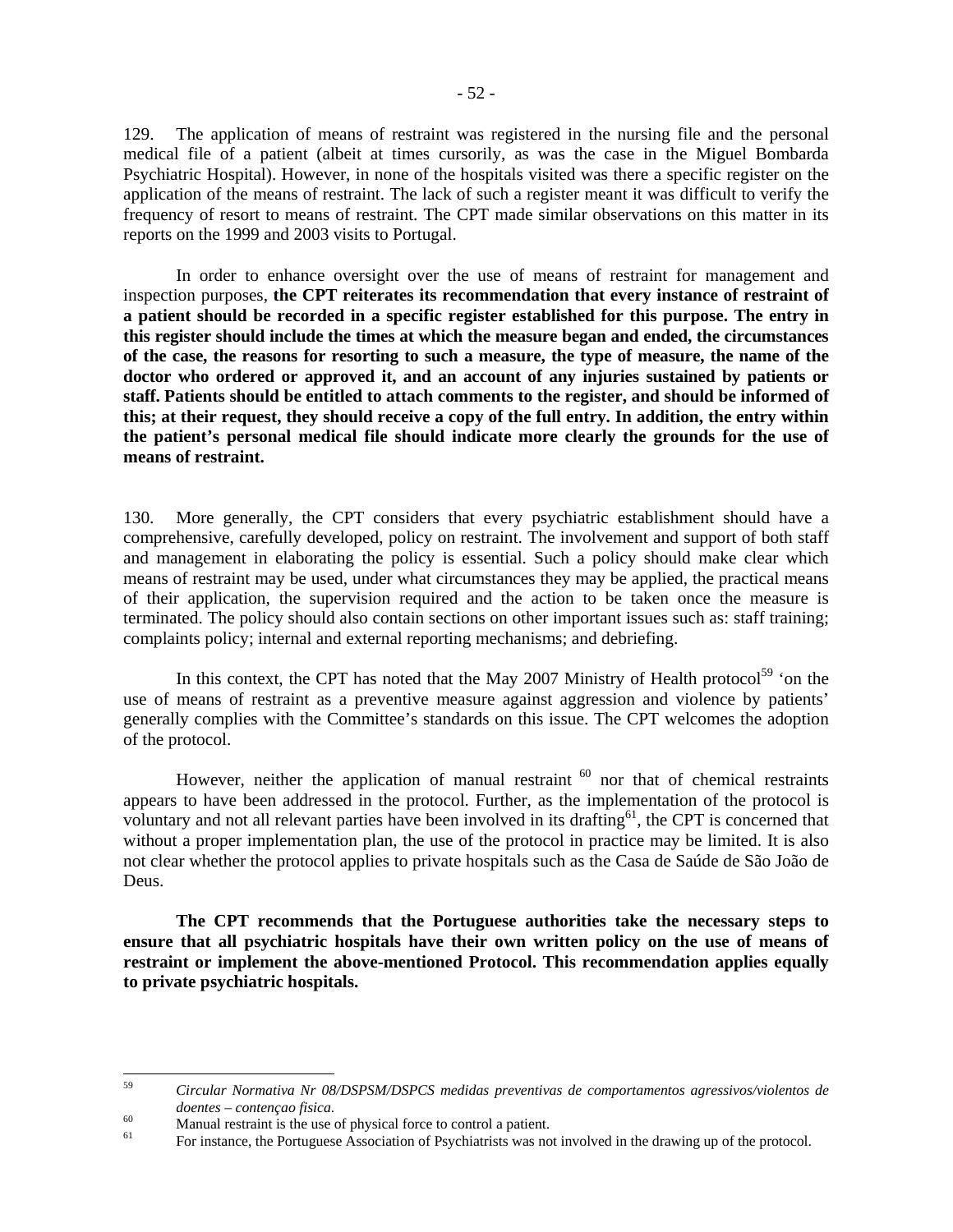## **5. Safeguards**

131. On account of their vulnerability, the mentally ill warrant much attention in order to prevent any form of conduct - or avoid any omission - contrary to their well-being. It follows that involuntary placement in a psychiatric establishment should always be surrounded by appropriate safeguards.

a. initial placement and discharge

132. The relevant provisions governing involuntary admission to a psychiatric hospital have not changed since the CPT's previous visits to Portuguese psychiatric establishments in 1999 and 2003. Patients may be involuntarily placed in a psychiatric hospital on grounds contained in Article 8 of the Mental Health Act or, for offenders held criminally irresponsible, under Articles 91 to 98 of the Criminal Code.

133. With respect to procedures of placement and discharge under the Criminal Code, the CPT has indicated that these are in principle surrounded by sufficient safeguards<sup>62</sup>.

134. The legal provisions of the Mental Health Act relevant to the involuntary placement and discharge of a patient in a psychiatric hospital have been described previously by the CPT. $^{63}$  The Committee in particular welcomes the fact that throughout both the placement and discharge procedures, a patient has the statutory right of access to a lawyer. However, in the course of the 2008 visit, both patients and health-care staff frequently stated that, in practice, few patients could rely on meaningful support from a lawyer. The lack of legal assistance significantly compromises the effectiveness of this legal safeguard. Similar remarks were made by the CPT in the report on the 1999 visit to Portugal. **The CPT recommends that steps be taken to ensure, in practice, the effectiveness of the right of access to a lawyer, in the context of involuntary placement under the Mental Health Act.**

135. Where a patient is involuntarily placed in a psychiatric hospital following the emergency procedure under Section IV of the Mental Health Act, judicial confirmation of the detention must follow within 48 hours from the moment of the placement<sup>64</sup>. However, the delegation was told that, in practice, if a patient has already consented to voluntary admission before the judicial scrutiny could take place, the judicial procedure will be abandoned (even if the patient has already received involuntary treatment). The CPT considers that this practice deprives patients of an important legal safeguard and opens the door to abuse. **The CPT recommends that in all cases where a patient is involuntarily placed in a psychiatric hospital under Section IV of the Mental Health Act, the process of judicial scrutiny of the placement as indicated in Article 26 (2) of the Mental Health Act be completed.** 

<sup>62</sup> 62 See CPT/Inf (2007) 13, paragraph 123 and the response by the Portuguese authorities in CPT/Inf (2007) 14,

page 22.<br>See CPT/ Inf (2001) 12, paragraphs 111 and 116.

See Article 26 (2) of the Mental Health Act.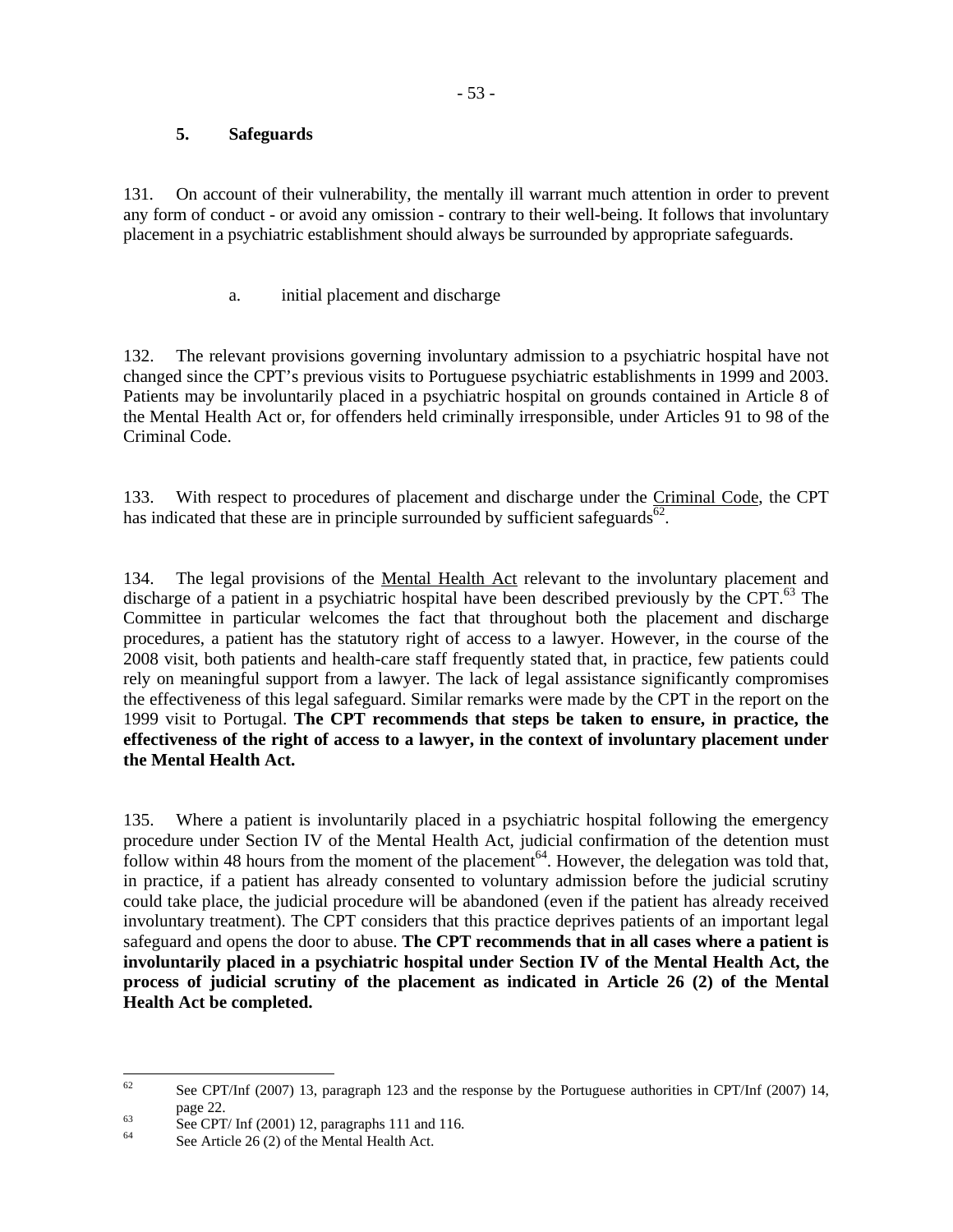b. consent to treatment

136. In the report on the 1999<sup>65</sup> visit, the CPT expressed concern that the Mental Health Act does not require involuntary patients to give their consent to treatment<sup>66</sup>. Similar remarks were made in the report on the 2003 visit to Portugal with respect to the treatment of patients involuntarily hospitalised under the Criminal Code<sup>67</sup>.

 With reference to the responses received to date from the Portuguese authorities on this subject, the CPT fully accepts that the requirement of consent to treatment does not arise vis-à-vis a person suffering from a mental illness for as long as she/he lacks the necessary discernment to give such consent<sup>68</sup>. However, many - if not the majority of - patients involuntarily placed under the Mental Health Act, or Criminal Code, will have the necessary discernment to give or to refuse consent to treatment. Article 12 (1) of the Mental Health Act should not be interpreted by healthcare staff as providing them with a mandate to treat such patients without their consent.

 Once again, the CPT wishes to stress that psychiatric patients should, as a matter of principle, be placed in a position to give their free and informed consent to treatment. The admission of a person to a psychiatric establishment on an involuntary basis - be it in the context of civil or criminal proceedings - should not preclude seeking informed consent to treatment. Every competent patient, whether voluntary or involuntary, should be fully informed about the treatment which it is intended to prescribe and be given the opportunity to refuse treatment or any other medical intervention. Any derogation from this fundamental principle should be based upon law and only relate to clearly and strictly defined exceptional circumstances.

## **The CPT calls upon the Portuguese authorities to review the relevant legislation in the light of the remarks above.**

## c. other safeguards during placement

137. The statutory rights afforded to patients under Articles 5 and 11 of the Mental Health Act appeared to be adhered to. Contact with the outside world was adequate in both the Casa de Saúde de São João de Deus and the Miguel Bombarda Psychiatric Hospital; patients were allowed to keep their mobile phones and visits could take place on a daily basis. The CPT welcomes such a state of affairs.

<sup>65</sup>  $65$  See CPT/ Inf (2001) 12, paragraph 104.

The exceptions concern the administration of Electro-Convulsion Therapy (ECT) and psychosurgery (see Articles (1) d and 5 (2), respectively, of the Mental Health Act).<br>See CPT/Inf (2007) 13, paragraph 126.

In this context, reference should be made to the Oviedo Convention on Human Rights and Biomedicine were in Article 6 (3) it is stated that in the case a person does not have the mental capacity to consent to a medical intervention, the individual concerned shall nevertheless as far as possible take part in the authorisation procedure.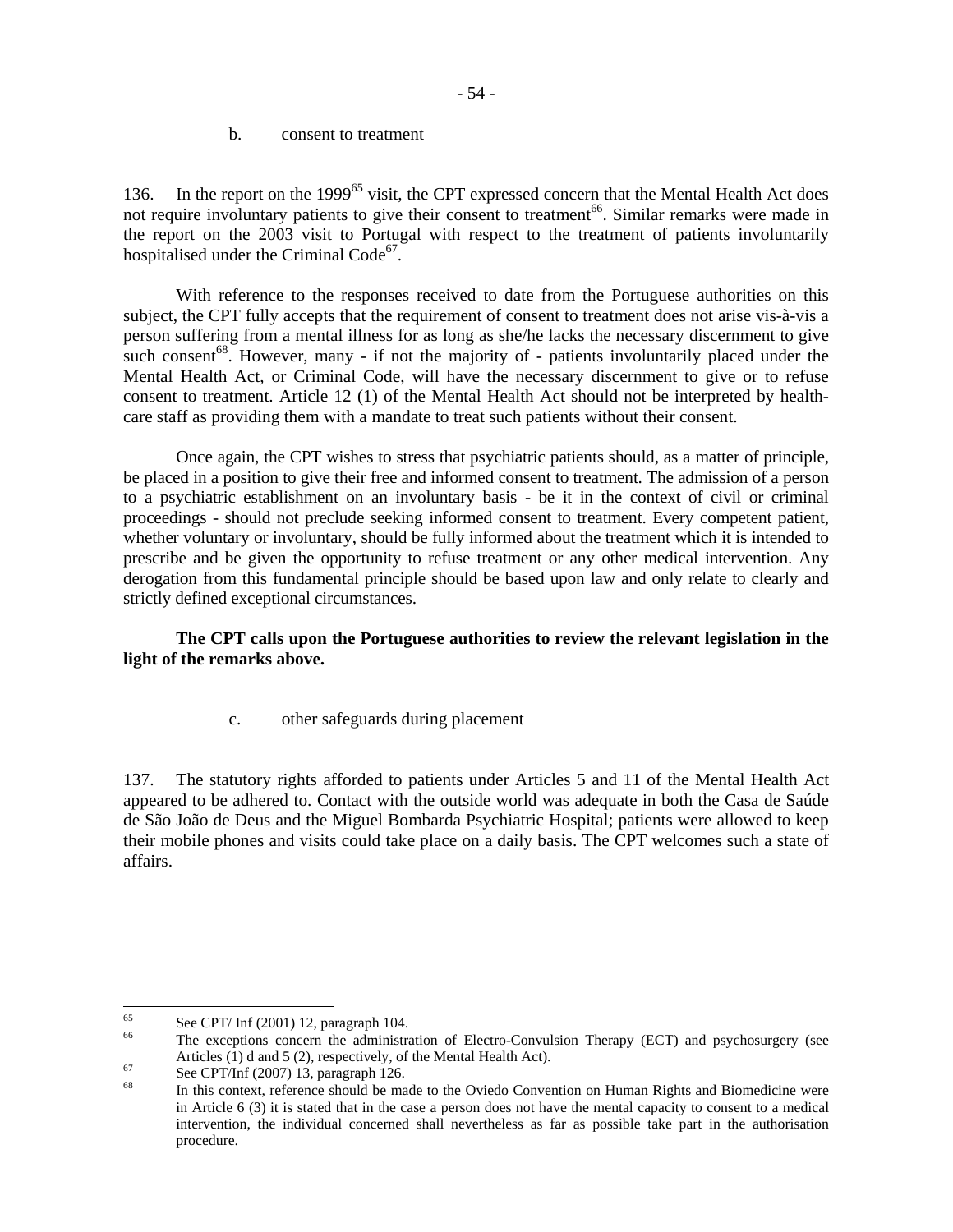Moreover, most patients stated that they had been informed about their rights and obligations, albeit orally. In its report on the 2003 visit, the CPT recommended that a brochure containing patients' rights and obligations be drawn up. In their response, the Portuguese authorities appeared to accept the necessity of such a measure. However, in none of the establishments visited in the course of the 2008 visit was such a brochure available for patients.

**The CPT reiterates its recommendation that an information brochure, available in an appropriate range of languages, setting out the facility's routine and patients' rights - including information on legal assistance, review of placement (and the patient's right to challenge this), consent to treatment and complaints procedures - be drawn up and issued to all patients on admission, as well as to their families. Patients unable to understand this brochure should receive appropriate assistance.** 

138. In contrast to the Mental Health Act, the Criminal Code contains no safeguards for patients during placement and no provisions concerning a patient's rights and obligations, and there was confusion amongst health-care providers met by the delegation as to whether the patient's rights in the Mental Health Act were applicable to patients involuntarily hospitalised under the Criminal Code. For instance, on the Forensic Unit at the Miguel Bombarda Psychiatric Hospital, the internal regime was 'inspired' by the Prison Act<sup>69</sup>, while in the Casa de Saúde de São João de Deus, involuntary patients appeared to possess rights equal to those of other patients. **The CPT would like to be informed about the statutory rights and obligations afforded to patients involuntarily placed in a psychiatric hospital under the Criminal Code.**

## **6. Inspection**

 $69$ 

139. Under Section VIII of the Mental Health Act, a Commission has been established to monitor the proper implementation of the Act. The Monitoring Commission is tasked with receiving and examining complaints by patients hospitalised on an involuntary basis under the Act, and with visiting psychiatric hospitals (public and private); there is a general duty for hospitals to cooperate with the Commission.

 However, there are no provisions concerning the possibility of the Commission to have access to all relevant data or to meet patients in private. Moreover, patients involuntarily hospitalised under the provisions of the Criminal Code fall outside the mandate of the Commission.

Further, it would appear that the main focus of the Commission, to date, has been checking the legality of involuntary placements. By contrast, in its ten years of existence, it has carried out only a few on-site visits and it has not addressed issues such as the application of means of restraint.

For instance, the Prison Act provisions with respect to leave were applied.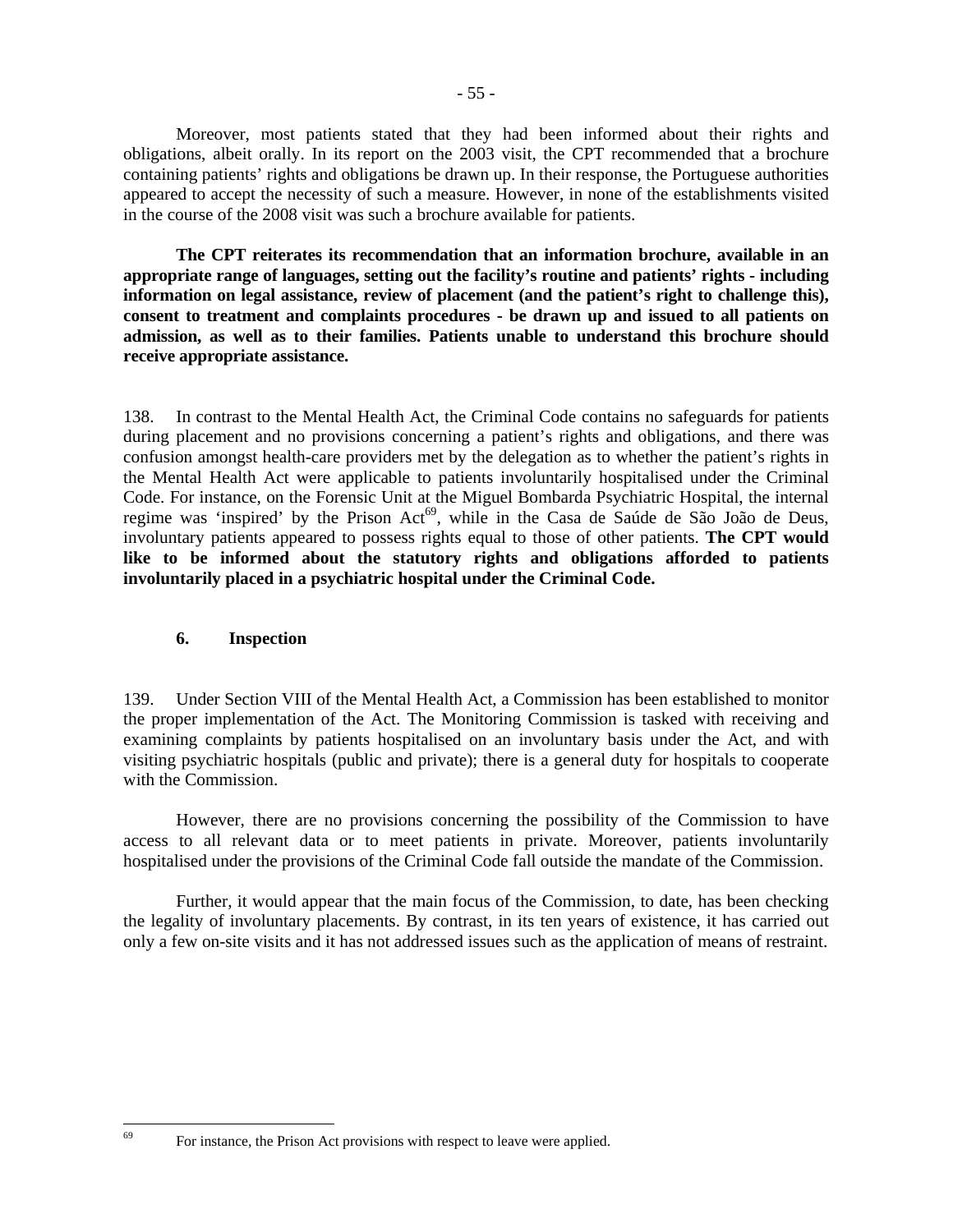140. The CPT considers that an effective supervision of the application of the Mental Health Act by independent bodies, such as the Monitoring Commission, can make an important contribution towards ensuring satisfactory conditions and treatment for involuntary patients. However, to be fully effective, such supervision should include frequent and unannounced visits to places where involuntary patients are hospitalised, and the authority concerned should be empowered to interview detained patients in private and have access to all necessary documentation.

 **The CPT recommends the Portuguese authorities take the necessary steps to ensure that the Monitoring Commission can effectively carry out its supervisory tasks, in the light of the above remarks. Further, the Committee would like to receive the views of the Portuguese authorities on the possibility of extending the remit of the Commission in order to cover patients involuntarily hospitalised under the provisions of the Criminal Code.** 

### **7. Other issues under the CPT's mandate**

141. Several patients accommodated in the Miguel Bombarda Psychiatric Hospital had been partially or fully deprived of their legal capacity, and for a few of them the director of the Miguel Bombarda Psychiatric Hospital had been nominated as their guardian. Such a situation may easily lead to a conflict of interests and, potentially, compromise the independence and impartiality of the guardian, considering that part of the role of a guardian is to defend the rights of the incapacitated person for whom he or she is responsible vis-à-vis the host institution. **The CPT recommends that the Portuguese authorities strive to find alternative solutions which would better guarantee the independence and impartiality of guardians.**

142. In relation to staff issues, the CPT's delegation observed, in the course of the 2008 visit, the consequences of a lack of qualified psychiatrists in certain regions of Portugal. In Madeira, the Casa de Saúde de São João de Deus employed only four psychiatrists for 259 patients, which meant that there was no doctor on call during the night. Further, due to a lack of psychiatrists, in the Southern regions of the Algarve and Beja, patients were on occasion transported hundreds of kilometres to the psychiatric section of the emergency department at the Curry Cabral Hospital, in Lisbon, in order to be assessed for involuntary hospitalisation under the Mental Health Act in those regions.

**The CPT would like to be informed of the measures being taken to ensure that appropriate psychiatric resources exist in all regions of the country.**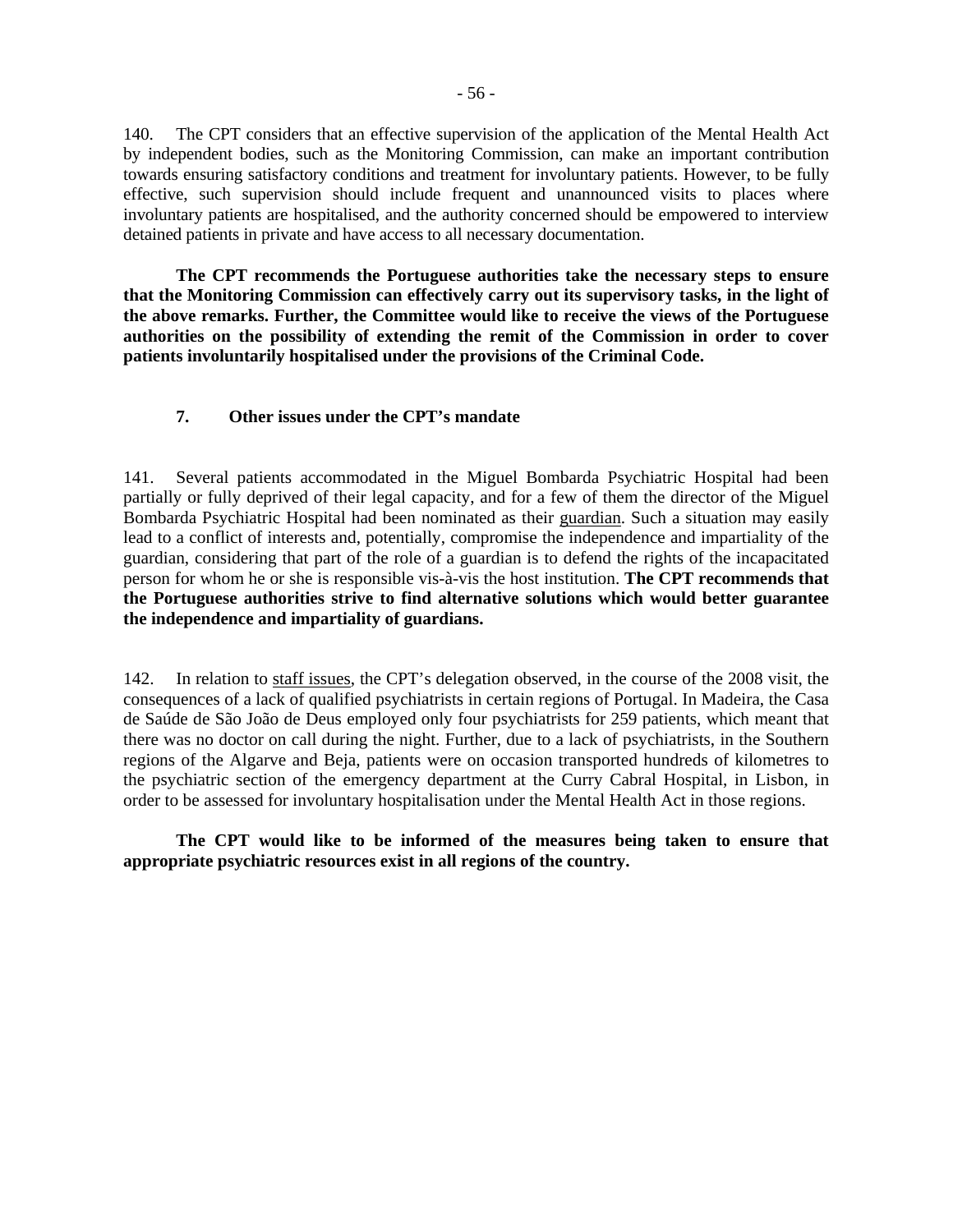## - 57 -

## **APPENDIX I**

## **LIST OF THE CPT'S RECOMMENDATIONS, COMMENTS AND REQUESTS FOR INFORMATION**

### **Cooperation between the CPT and the Portuguese authorities**

### comments

- the CPT trusts that the Portuguese authorities will take the appropriate steps to ensure that, in future, effective access to medical files is guaranteed in all institutions the Committee visits, and that visiting delegations are provided with full information on all places where persons may be deprived of their liberty (including private psychiatric hospitals, holding cells in court premises, etc.) prior to the commencement of a visit (paragraph 5).

### **Law enforcement agencies**

### **Preliminary remarks**

#### requests for information

- the observations of the Portuguese authorities on the question of reducing from six hours to two the maximum period of detention allowed for the purpose of establishing a person's identity in a law enforcement establishment (paragraph 7).

## **Ill-treatment**

#### recommendations

- a thorough, comprehensive and independent study into the prevalence of ill-treatment by law enforcement officials to be carried out (paragraph 12);
- the Portuguese authorities to install CCTV in the public area, cell blocks and interrogation rooms of police stations (paragraph 13);
- the Portuguese authorities to review the training provided to law enforcement officials, in the light of the remarks made in paragraph 14 (paragraph 14).

#### comments

- the CPT trusts that the Portuguese authorities will ensure that the instructions to store and label all unauthorised objects in every Public Security Police station are strictly adhered to (paragraph 11).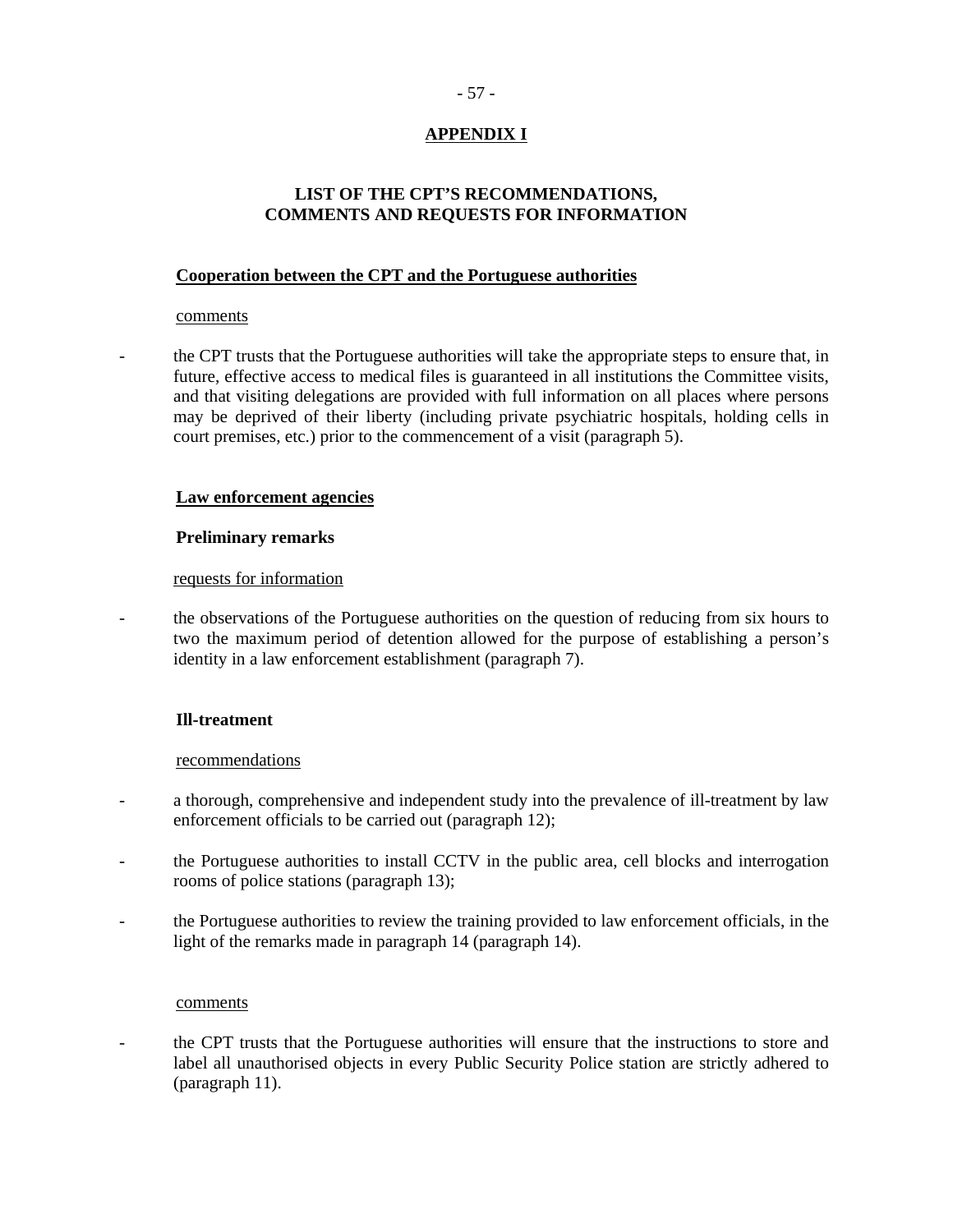#### requests for information

- the outcome of the investigation being undertaken by the IGAI into the case of alleged illtreatment in the Public Security Police (PSP) station in Cacém, described in paragraph 10 (paragraph 10);
- the outcome of the IGAI investigation into allegations of ill-treatment of teenagers in Aveiro in 2007 by four GNR officers (paragraph 10);
- whether instructions to store and label all unauthorised objects have been issued in respect of GNR stations (paragraph 11).

### **Conditions of detention**

#### recommendations

- a formal regulation to be adopted governing conditions in detention facilities run by the Judicial Police and in holding facilities at criminal courts (paragraph 16).

#### comments

- in the PSP station at Rua Brandoa in the Lisbon area, the artificial lighting was defective and there was no call-bell (paragraph 17);
- none of the police stations visited had an outdoor exercise yard, which would be problematic in the case of deprivation of liberty of longer than 24 hours (paragraph 17).

#### **Safeguards against ill-treatment**

#### recommendations

- the Portuguese authorities to take appropriate steps to ensure that the right of persons deprived of their liberty by law enforcement officials to notify their detention to a third party is effective in practice (paragraph 21);
- the Portuguese authorities to ensure that the right of access to a lawyer, including the right to talk to the lawyer in private, is enjoyed by all persons obliged to remain with the police, as from the very outset of the deprivation of liberty (paragraph 24);
- Regulation 8684/99 to be amended so as to guarantee an unrestricted right of access to a doctor. Further, appropriate steps should be taken to ensure that this right is respected in practice. Law enforcement officials should be instructed that a doctor should always be called without delay if a detained person requests a medical examination; police officers should not seek to filter such requests (paragraph 25);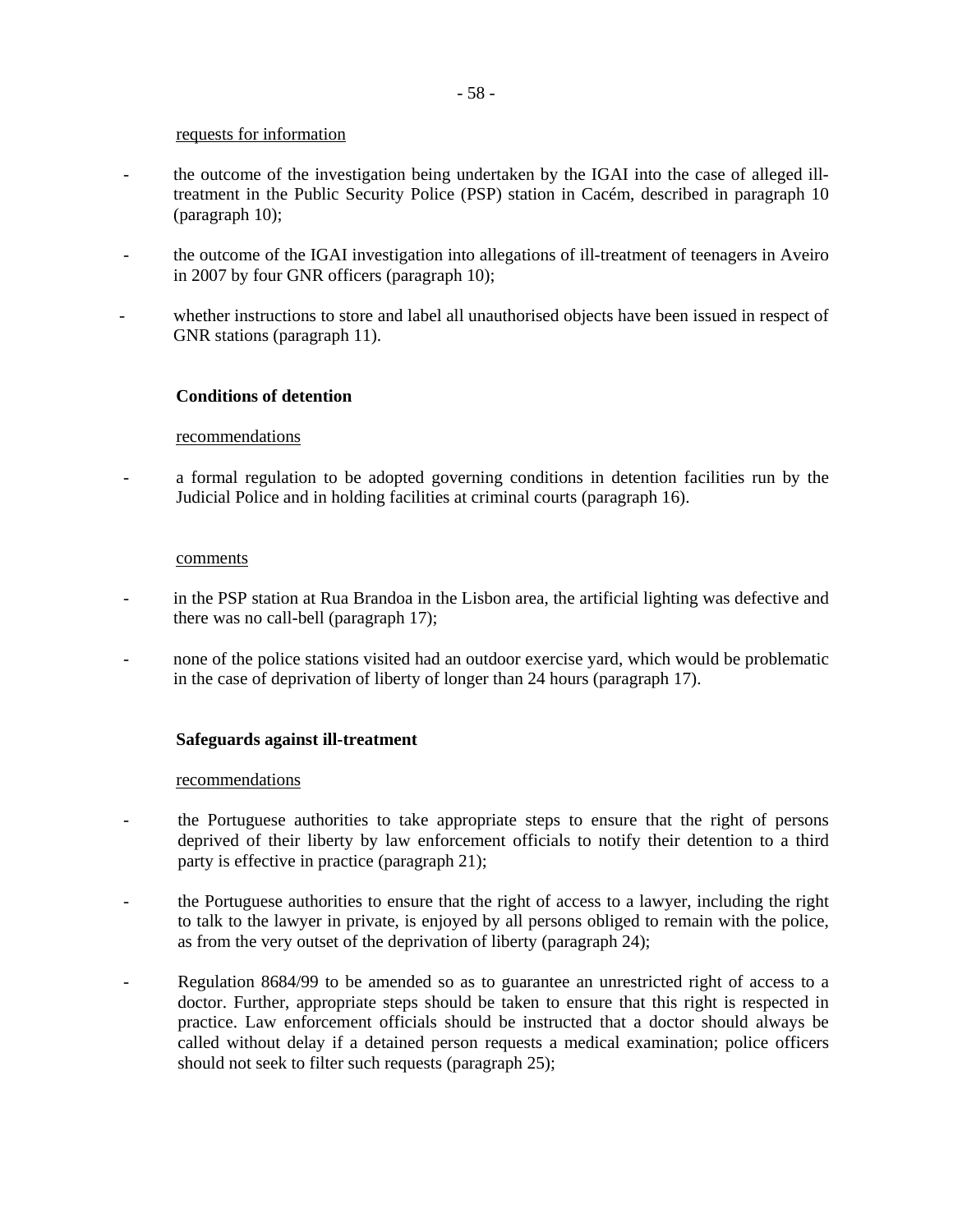- the Portuguese authorities to take appropriate measures to ensure that an obligation to inform all persons held by the police of their rights is expressly laid down in law (paragraph 26);
- all persons obliged to remain with the police to be required to sign a statement indicating that they have been informed of their rights and have understood them. If necessary, the absence of such a signature should be duly accounted for (paragraph 27).

### comments

exceptions to the right to notify one's custody to a third party should be clearly defined and strictly limited in time, and resort to them should be accompanied by appropriate safeguards (e.g. any delay in notification of custody to be recorded in writing with the reasons therefor, and to require the approval of a senior police officer unconnected with the case or a prosecutor) (paragraph 22).

## requests for information

- confirmation that persons held by the Judicial Police, for reasons other than identification purposes, are guaranteed the right to notify their detention to a third party, and to be informed of the relevant legal provisions (paragraph 21);
- confirmation that persons detained by law enforcement officials may notify their detention to another third party if notification of a close family member is not appropriate or feasible (paragraph 21);
- the legal provisions guaranteeing persons detained by the Judicial Police the right of access to a doctor (paragraph 25).

## **Inspection and complaints procedures**

#### recommendations

- the IGSJ to carry out frequent and unannounced on-site inspections of Judicial Police premises (paragraph 30).

### comments

- the CPT trusts that any new tasks assigned to the IGSJ and the IGAI will be accompanied by a corresponding increase in their resources, in particular in terms of personnel (paragraph 34).

#### requests for information

- the division of tasks between the IGSJ and the DDI, as well as information about the tasks, powers and composition of the DDI (paragraph 31);
- the division of tasks between the PSP and GNR internal investigation services and the IGAI (paragraph 33);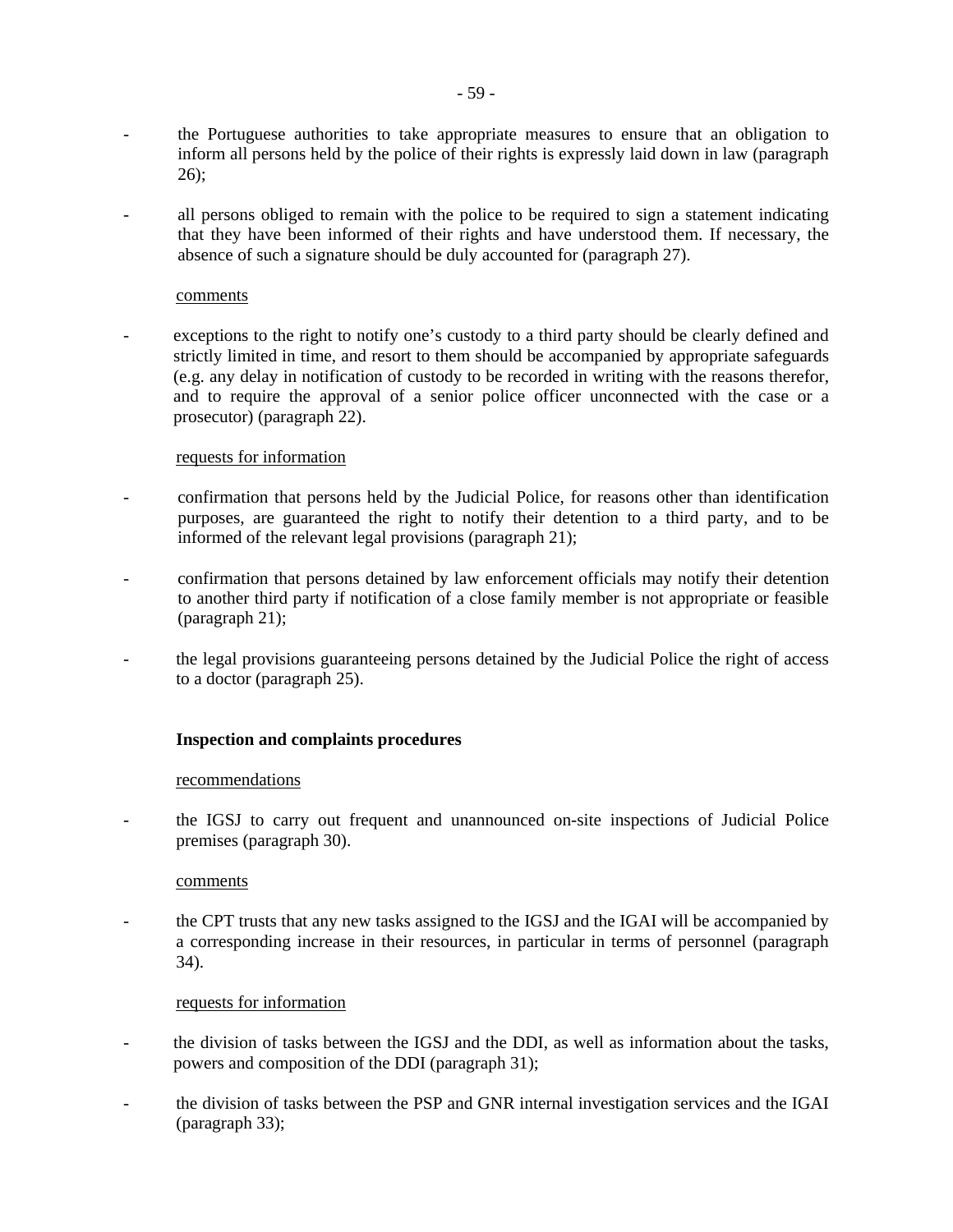- in respect of the whole of 2007 and the first half of 2008:
	- the number of complaints of ill-treatment filed in respect of each law enforcement agency (PSP, GNR, JP), and the body responsible for investigating each complaint (internal investigation service, IGAI, IGSJ, Judicial Police);
	- details of the disciplinary and/or criminal proceedings instituted against law enforcement officials, in respect of allegations of ill-treatment;
	- details of the disciplinary and/or criminal sanctions imposed in such cases (paragraph 35).

## **Establishments under the authority of the Ministry of Justice**

#### **Preliminary remarks**

#### recommendations

detained minors never to share cellular accommodation with adult prisoners (paragraph 42).

#### comments

- the CPT trusts that the Portuguese authorities will continue in their efforts to eliminate overcrowding in all prisons (paragraph 41).

#### **Ill-treatment**

#### recommendations

- the Portuguese authorities to redouble their efforts to ensure that prison staff at Monsanto and Coimbra Central Prisons, as well as at all other Portuguese prison establishments, understand that ill-treatment is unacceptable and unprofessional, and will result in severe disciplinary sanctions and/or criminal prosecution (paragraph 44);
- the resort to strip searches to be based on an individual risk assessment and subject to rigorous criteria and supervision. Further, inmates should not be required to undress in the presence of custodial staff of the opposite sex (paragraph 45);
- the Portuguese authorities to initiate immediate measures to put an end, as soon as possible, to the use of buckets for discharging human waste: prisoners accommodated in cells which do not include a toilet facility should, if they need to use one, be enabled to leave their cells without undue delay at all times (including at night) (paragraph 46).

#### requests for information

- **-** the outcome of the investigation into the alleged assault of an inmate at Monsanto High Security Prison by four prison officers on 19 October 2007 (paragraph 44);
- on the implementation of the recommendation of the IGSJ that excessive strip-searching cease at Monsanto Prison (paragraph 45).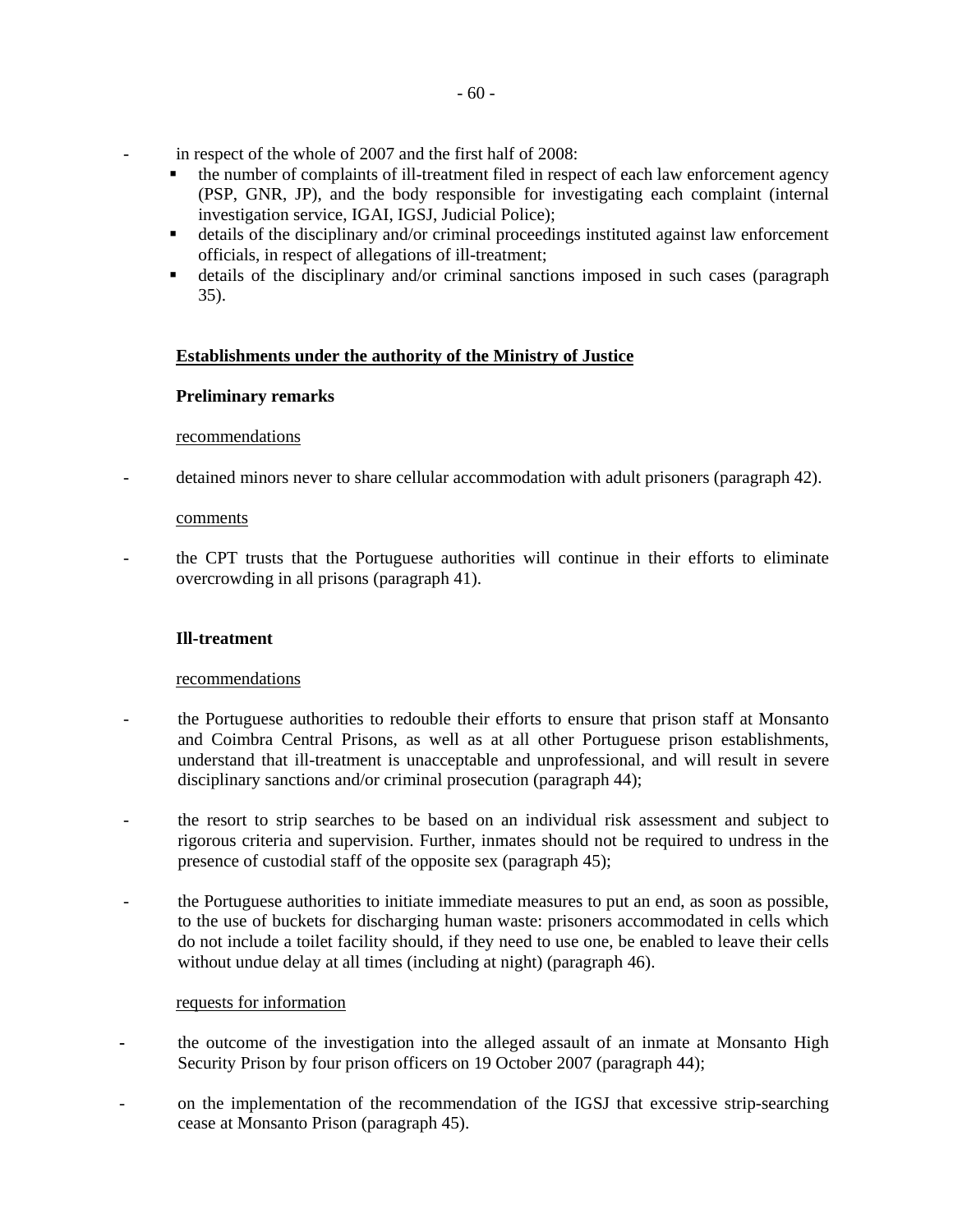### **The management of drug-related problems in prison**

#### recommendations

the necessary security measures to be taken to stop the supply and circulation of illicit drugs in prison. In this context, local management needs to have strong backing from the central level. Further, in order for such steps to be effective, they must be coupled with measures to address and prevent staff corruption. At the same time, care must be taken that these security measures do not unduly impinge on the dignity of inmates or the activities offered to them. Moreover, measures should be taken to prevent prisoners from becoming involved in drugs consumption and/or trade (paragraph 49);

- the range and reach of therapeutic programmes on offer to be enhanced to address the demand for drugs and to assist prisoners with drug-related problems, in the light of the remarks made in paragraph 50. In particular, a drug-free therapy unit to be established as a matter of urgency at Coimbra Central Prison and at Funchal Central Prison (paragraph 51).

#### requests for information

- on the authorities' national plans as regards drug-free therapy units (paragraph 51);
- on the pilot project concerning the introduction of needle-exchange programmes (paragraph 52).

#### **Material conditions**

#### recommendations

- the necessary steps to be taken to ensure that cells at the Judicial police detention facility in Coimbra are equipped with adequate artificial lighting and that those cells without any access to natural light are only used for holding persons for short periods (paragraph 54);
- the necessary steps to be taken to remedy the defects found at Monsanto High Security Prison in relation to the in-cell plumbing and the outdoor exercise yards (paragraph 55);
- the design of the cell windows in Oporto Judicial Police Prison to be reviewed so as to allow inmates to see outside their cells (paragraph 55);
- the material conditions of cells and sanitary facilities to be significantly improved in the older, unrenovated sections of Oporto Central Prison (paragraph 57);
- **-** appropriate measures to be taken to protect prisoners from cold and damp conditions during the winter. House rules should be adapted in order to allow prisoners to wear warm clothing (paragraph 58).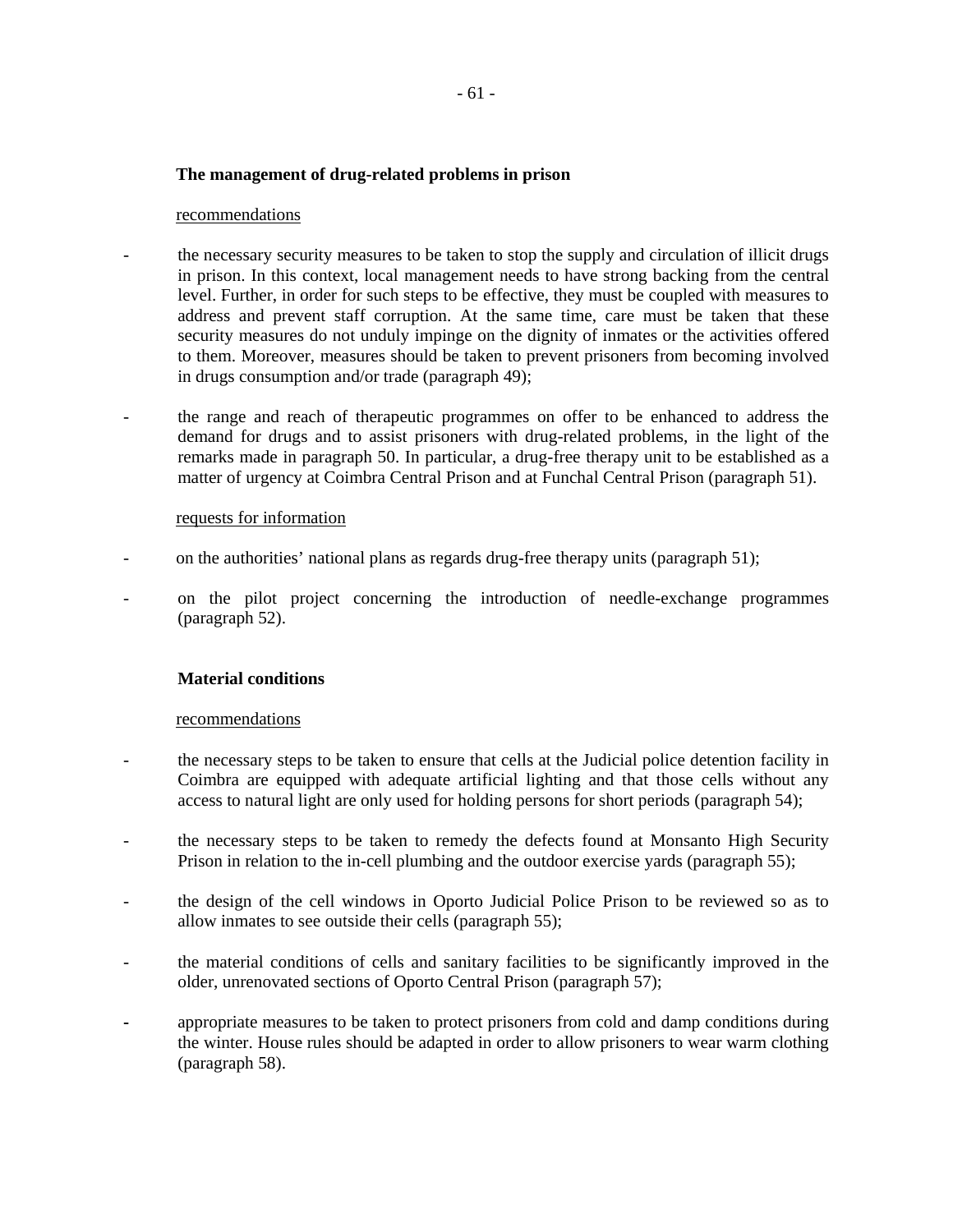#### comments

- the CPT trusts that renovation of the whole of Coimbra Central Prison will be treated as a matter of priority (paragraph 53);
- steps should be taken in Oporto Judicial Police Prison to improve both facilities for prisoners to wash their clothes and conditions in the outdoor exercise yards (paragraph 55);
- the call-bells did not work at Funchal Central Prison and in the renovated sections of Coimbra Central Prison, and at Funchal Regional Prison, inmates complained about the showers either not working at all (due to problems with the water pressure system) or dispensing scaldingly hot water (paragraph 56);
- consideration should be given to providing inmates in the observation unit of Oporto Central Prison with a separate living area (paragraph 57).

#### requests for information

- on the closure of Coimbra Regional Prison and the relocation of inmates to other prisons (paragraph 53).

#### **Regime**

#### recommendations

- greater efforts to be employed to offer an appropriate range of constructive activities, including work of a vocational nature, to all prisoners in the establishments visited, in the light of the remarks made in paragraphs 59 to 62 (paragraph 63);
- the necessary steps to be taken to develop custody plans and support offered to long-term prisoners, in accordance with the precepts outlined in paragraph 64 (paragraph 64);
- efforts to be made to prevent the exclusion of foreigners from prison regime activities due to language barriers (paragraph 65).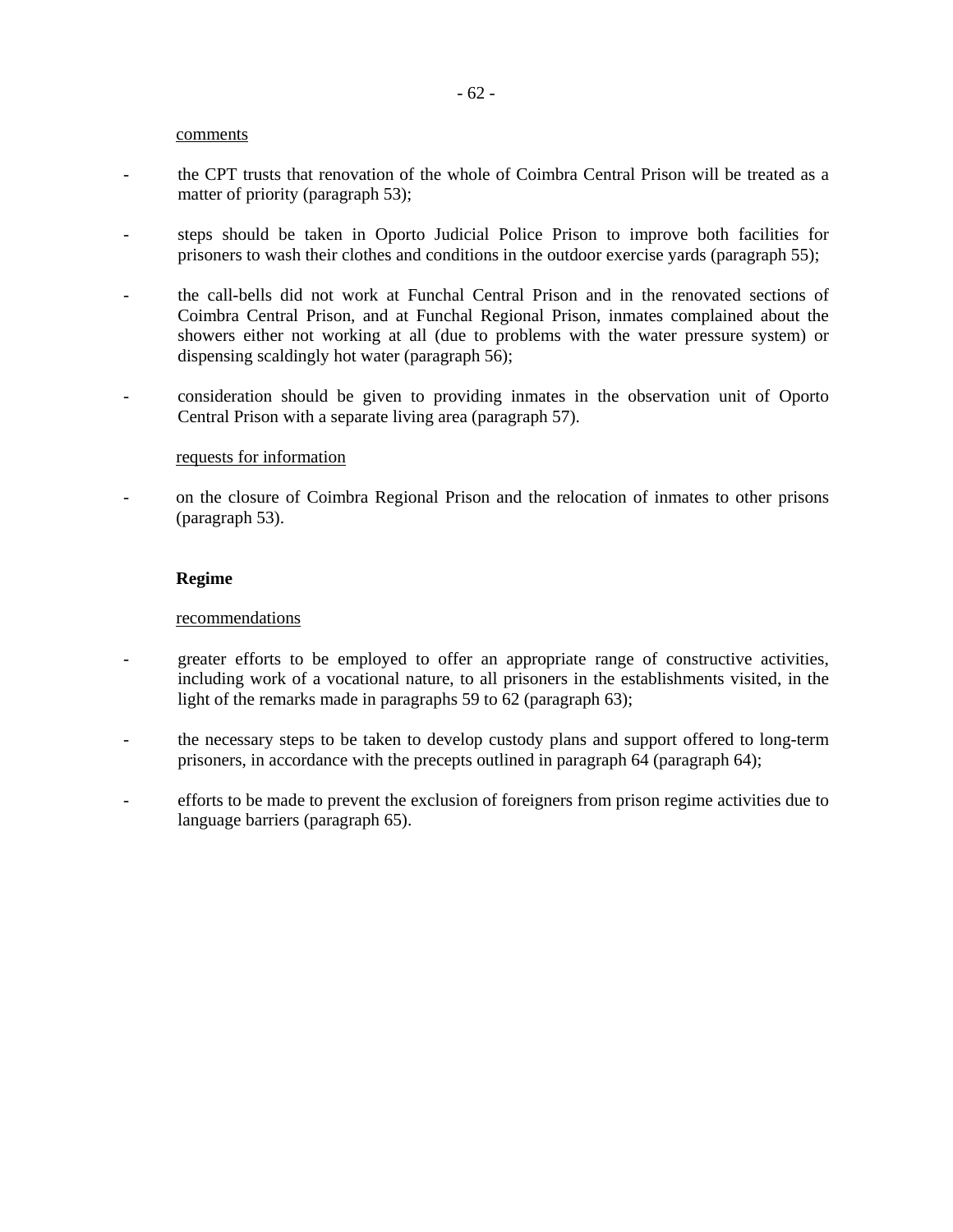## **Health-care services**

### recommendations

- the necessary measures to be taken to ensure that prison staff at Oporto Prison or at any other prison establishment – do not screen requests for access to health-care services (paragraph 67);
- **-** health-care staffing levels to be strengthened in the light of the remarks in paragraph 68. In particular:
	- Coimbra Central Prison should benefit from the services of at least seven full-time nurses;
	- Coimbra Regional Prison should benefit from the services of at least three full-time nurses, as well as the effective, regular presence of a doctor, in accordance with the doctor's contractual obligations;
	- Funchal Central Prison alone should benefit from the services of at least one full-time general practitioner and 6 full-time nurses;
	- Funchal Regional Prison should benefit from the regular services of a part-time general practitioner and at least one full-time nurse;
	- the regular services of a dentist should be secured, for both Funchal Central and Funchal Regional prisons

(paragraph 69);

- the situation described in paragraph 73 to be remedied without further delay (paragraph 73);
- medical screening at all prison establishments to be carried out within 24 hours of an inmate's arrival in prison (paragraph 75);
- in addition to the doctor's objective medical findings, the record drawn up following a medical examination of a newly admitted prisoner (or following a violent episode in prison) also to include:
	- statements made by the prisoner which are relevant to the medical examination (including any allegations of ill-treatment);
	- the doctor's conclusions, in particular as regards the degree of consistency between any allegation of ill-treatment and the objective medical findings. (paragraph 76);
- existing procedures to be reviewed in order to ensure that, whenever injuries are recorded by a doctor which are consistent with allegations of ill-treatment made by a prisoner, the record is systematically brought to the attention of the relevant authorities. That record should also be made available to the prisoner and the prisoner's lawyer (paragraph 76);
- a register on violent incidents to be introduced at every prison establishment (paragraph 77);
- in principle, medication to be distributed by health-care staff and, in particular, prescription (including psychotropic) drugs never to be distributed by custodial staff (paragraph 78);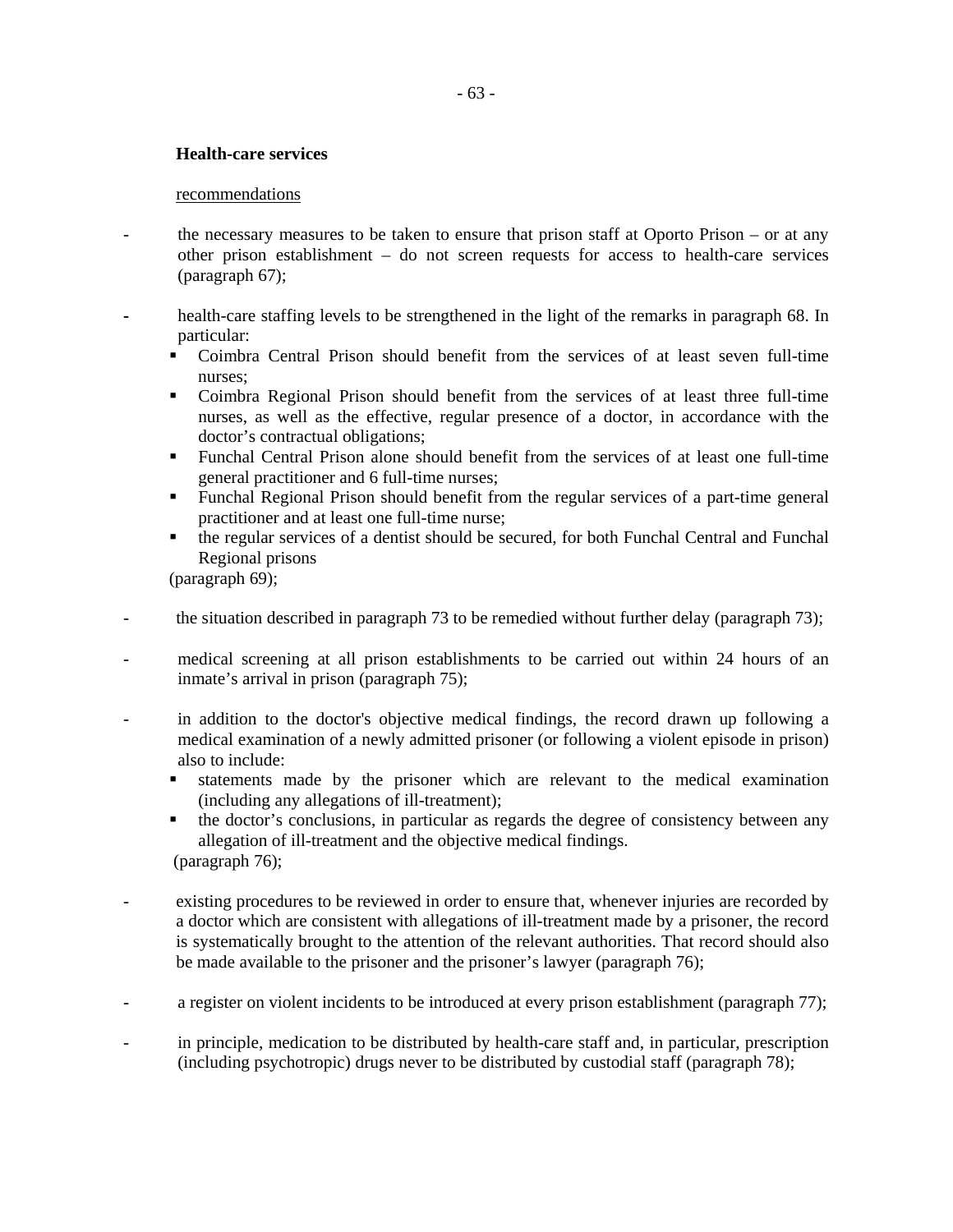- the deficiencies described in paragraph 79 to be remedied by the creation at Coimbra Central Prison of a single medical file for each prisoner, which is stored in one location (paragraph 79);
- the necessary steps to be taken to develop the range of rehabilitative and therapeutic activities provided to patients at the psychiatric unit of the "Sao João de Deus" Prison Hospital. In particular, the occupational therapy workshop should be reinstated without further delay. This will require appropriate staff reinforcement (paragraph 82);
- the Portuguese authorities to ensure, at the Prison Hospital's psychiatric unit:
	- a significant increase in the effective presence of psychiatrists;
	- that psychologists are placed in a position to concentrate on providing care to patients; and
	- the allocation of the services of at least two full-time occupational therapists (paragraph 83);
- the practice of concealing medication in certain patients' food to cease forthwith, and the necessary steps to be taken to ensure respect for the right to refuse treatment in all prison establishments, including the Prison Hospital's psychiatric unit. Any exceptions to this right must be laid down in law (paragraph 84);
- the approach towards SOS-medication at the Prison Hospital to be reviewed (paragraph 85);
- recourse to seclusion always to be recorded in a specific register, in addition to the individual patient's file (paragraph 86);
- comprehensive guidelines to be developed on the use of means of restraint, in accordance with the minimum precepts outlined in paragraph 88 (paragraph 88).

#### comments

- the deficiencies described in paragraph 72 as regards psychiatric and psychological care provided at Funchal Central and Regional Prisons should be remedied (paragraph 72);
- the deficiencies described in paragraph 81 as regards living conditions in the Prison Hospital's psychiatric unit should be remedied (paragraph 81).

### requests for information

- confirmation concerning the timing of the transfer of responsibility for health care in prisons from the Ministry of Justice to the Ministry of Health, as well as detailed information on the manner in which the provision of health care in prisons will be organised once the transfer has occurred (paragraph 66).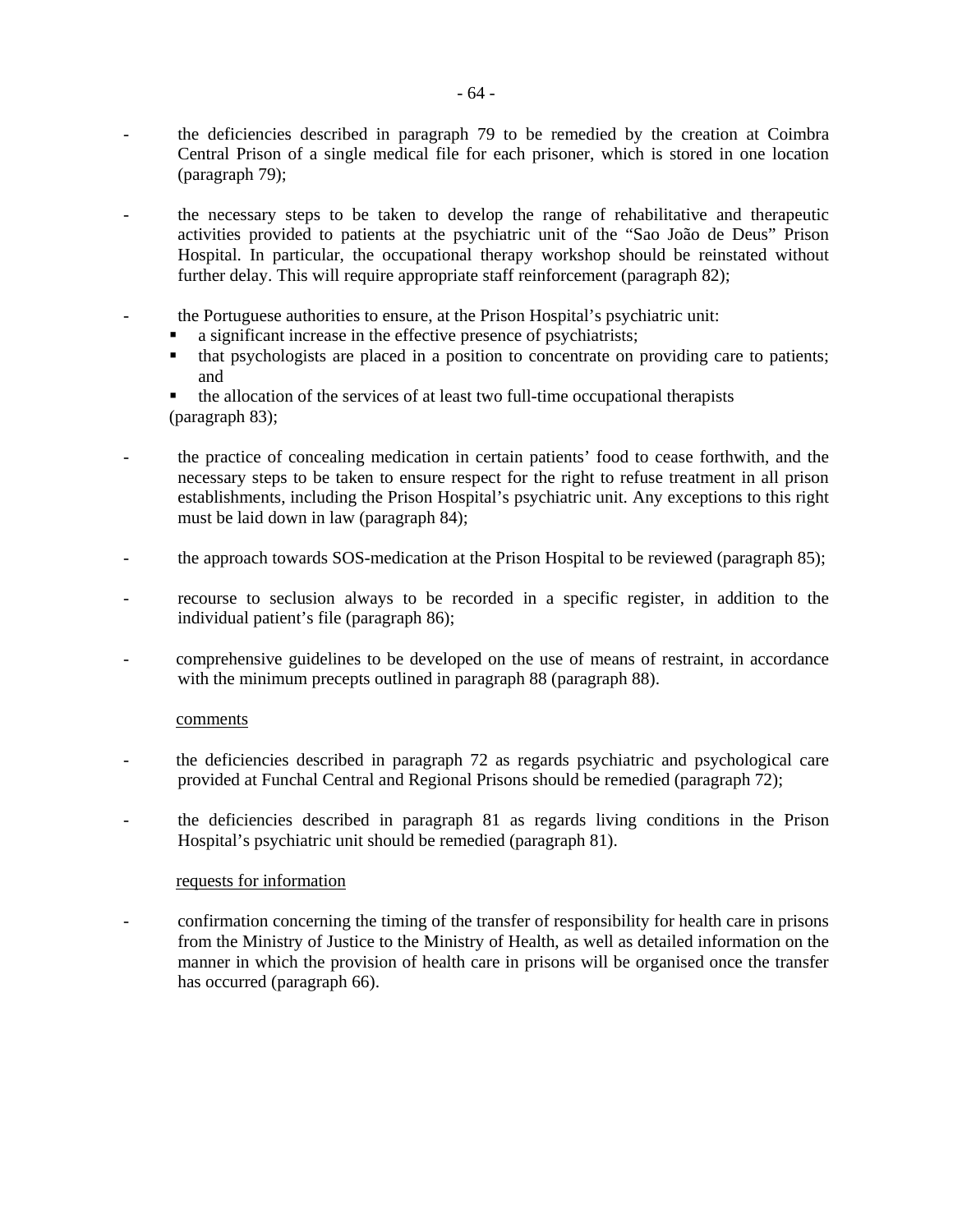## **Other issues of relevance to the CPT's mandate**

#### recommendations

- the necessary steps to be taken to rectify the deficiency highlighted in paragraph 89 as regards staffing levels at night in Coimbra Central Prison (paragraph 89);
- only authorised means of force to be used in prison establishments (paragraph 90);
- if, exceptionally, the use of tear gas is permitted in a prison context, its use to be circumscribed and appropriate safeguards to be put in place, in the light of the remarks in paragraph 92 (paragraph 92);
- the procedural safeguards surrounding disciplinary measures to be reviewed, in the light of the remarks in paragraph 94 (paragraph 94);
- the necessary steps to be taken to ensure that prisoners are never disciplined for acts of selfharm, attempted suicide or for making complaints (paragraph 95);
- material conditions in the disciplinary cells at Funchal Central Prison to be improved, in particular as regards the problem of infestation (paragraph 97);
- arrangements to be made to improve the conditions in which visits take place at Coimbra Central Prison (paragraph 98);
- all prisoners to be able to receive visits from their family members without physical separation, except in individual cases where there may be a clear security concern (paragraph 99);
- access to the telephone to be improved in Funchal and Coimbra Central prisons, Oporto Judicial Police detention facility, and at Sao João de Deus Prison Hospital (paragraph 100);
- an information leaflet to be drawn up and provided to all prisoners upon their admission to a prison establishment, including to patients admitted to the Prison Hospital. Further, prisoners who cannot read Portuguese should be assisted in understanding the contents of the leaflet, if necessary by being provided with a written translation or with the help of an interpreter (paragraph 105);
- a practice of carrying out thorough inquiries into deaths in custody to be instituted with a view to learning lessons and improving operating procedures within prisons (paragraph 106).

#### comments

- if it is considered necessary for prison officers to carry truncheons, they should be hidden from view (paragraph 91);
- every discharge of a firearm by a penitentiary official should not only be recorded but also be the subject of a comprehensive report and, if necessary, a thorough and independent investigation (paragraph 93);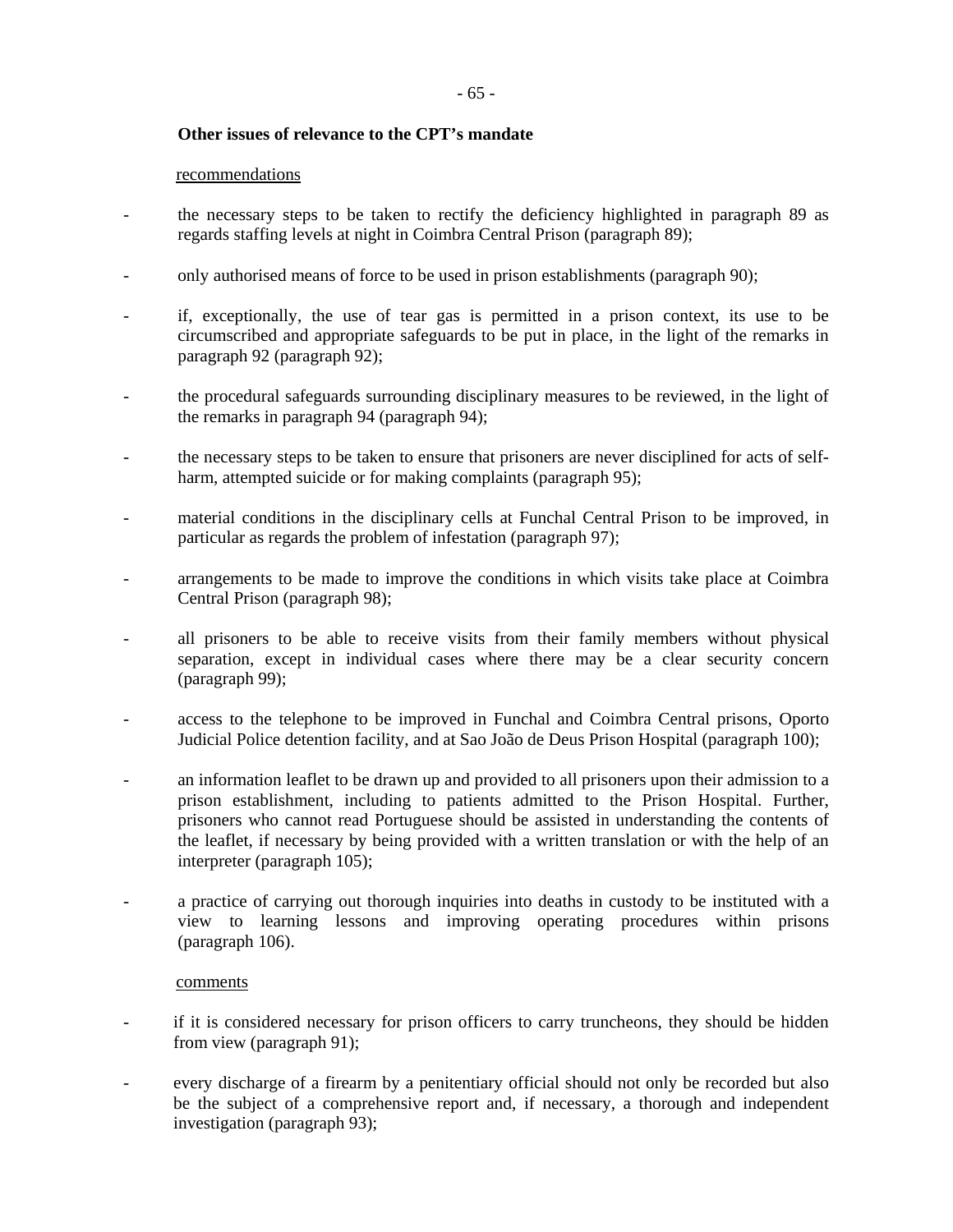- the Portuguese authorities are invited to consider increasing access to the telephone for prisoners at Monsanto High Security Prison (paragraph 100);
- the CPT trusts that the IGSJ shall continue to develop its capacity, with a view to complying with the standards advocated by the Committee, in particular by carrying out frequent and unannounced visits to all prison establishments and by giving wide publicity to its findings in particular establishments (paragraph 104).

#### requests for information

- a full list of standard-issue and other authorised means of force available to custodial staff and members of the rapid intervention brigade, as well as copies of all relevant guidelines on their use. In particular, the CPT requests information on the criteria for deployment of Taser guns, on the instances of their use in Portuguese prisons and on the oversight procedures in place (paragraph 90);
- the comments of the Portuguese authorities on the view of the IGSJ that there appeared to be a "lack of distinction, in practice, between special security measures and disciplinary measures" in Portuguese prisons (paragraph 96);
- the location where isolation, whether for disciplinary or security reasons, is currently being carried out at Coimbra Central Prison (paragraph 97);
- on the nature and duration of the visits to prison establishments carried out by the Ombudsman's office, as well as its relationship with other visiting bodies, such as the supervisory judge and the IGSJ (paragraph 102);
- the comments of the Portuguese authorities on the role of supervisory judges in inspecting prisons within their remit, including as regards the resources allocated to this task (paragraph 103);
- a copy of the reports on the IGSJ's most recent visits to Monsanto and Coimbra Central Prisons, and information on the results of the investigation being carried out by the IGSJ into an alleged assault by a custodial officer on an inmate at Carregueira Prison in December 2007 (paragraph 104);
- the criteria applied for deciding whether to carry out an autopsy on a prisoner who dies in custody (paragraph 106);
- the results of the inquiries carried out into the deaths which occurred in disciplinary cells at Coimbra and Oporto Central Prisons in 2007 (paragraph 106);
- the results of the inquiry into the deaths of the four prisoners at Oporto Central Prison who died in quick succession in December 2005 (paragraph 106).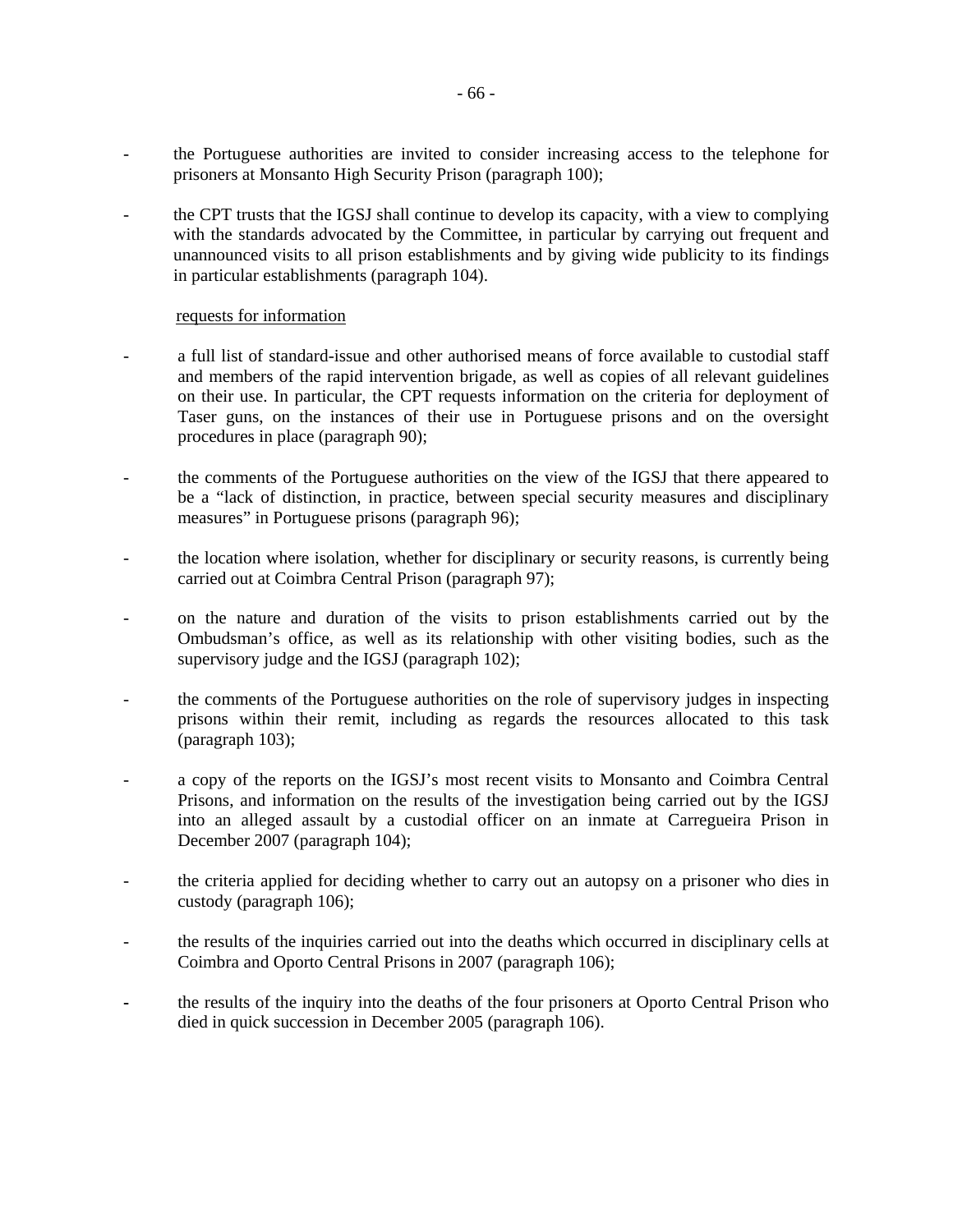## **Psychiatric institutions**

### **Preliminary remarks**

### requests for information

- on the implementation of the National Plan. Further, the Committee would like to be informed as to whether private psychiatric hospitals are covered by the National Plan (paragraph 107).

### **Living conditions**

#### recommendations

- a proper partitioning wall to be installed between the rooms on the Sul ward of the Miguel Bombarda Psychiatric Hospital (paragraph 114);
- the necessary steps to be taken to ensure that outdoor exercise is offered on a daily basis to all patients at the Miguel Bombarda Psychiatric Hospital (paragraph 116).

#### requests for information

- confirmation that those toilets in the Forensic Unit of the Miguel Bombarda Psychiatric Hospital that were not functioning at the time of the visit have since been repaired (paragraph 115).

### **Treatment**

#### recommendations

- efforts to be made to provide group therapy to patients at the Forensic Unit of Miguel Bombarda Hospital (paragraph 118);
- means other than pyjamas to be sought to dress patients without proper clothing on the São José ward at the Casa de Saúde de São João de Deus (paragraph 119);
- the necessary resources to be allocated at the Forensic Unit of the Miguel Bombarda Psychiatric Hospital to enable vocational training courses for patients to resume (paragraph 120);
- **-** the approach towards SOS-medication to be reviewed in the Casa de Saúde de São João de Deus and the Miguel Bombarda Psychiatric Hospitals (paragraph 121);
- the necessary steps to be taken to put an end to the practice of over-sedating newly arrived patients at the Casa de Saúde de São João de Deus (paragraph 122);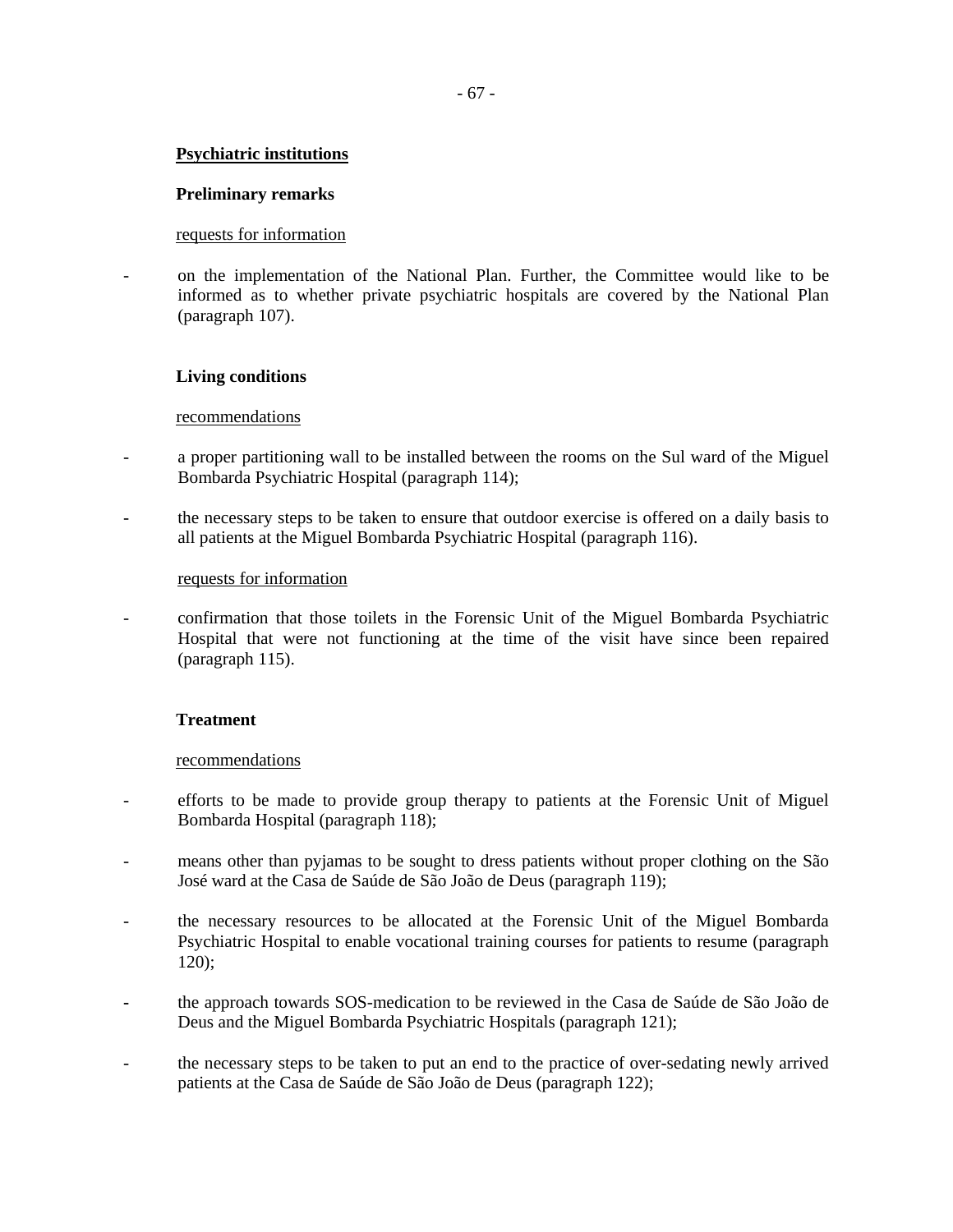a clear written policy on recourse to ECT to be elaborated and its use properly recorded (paragraph 123).

## **Means of restraint**

### recommendations

- the necessary steps to be taken to ensure that application of means of restraint in principle occurs out of sight of other patients (paragraph 124);
- straps for restraining patients to be kept out of sight of patients (paragraph 125);
- **-** the practice with respect to the application of means of restraint to be fully in line with the precepts laid out in paragraph 126 (paragraph 126);
- the approach towards 'SOS-restraints' in the acute wards at Miguel Bombarda Psychiatric Hospital to be reviewed. In particular, a doctor should be immediately notified of any instance in which SOS-restraints are applied (paragraph 127);
- the necessary measures to be taken to remedy the situation described in paragraph 128. In particular, it is important that the Forensic Unit benefits from a sufficient number of qualified staff, who are appropriately trained to deal with potentially violent patients (paragraph 128);
- every instance of restraint of a patient to be recorded in a specific register established for this purpose. The entry in this register should include the times at which the measure began and ended, the circumstances of the case, the reasons for resorting to such a measure, the type of measure, the name of the doctor who ordered or approved it, and an account of any injuries sustained by patients or staff. Patients should be entitled to attach comments to the register, and should be informed of this; at their request, they should receive a copy of the full entry. In addition, the entry within the patient's personal medical file should indicate more clearly the grounds for the use of means of restraint (paragraph 129);
- the necessary steps to be taken to ensure that all psychiatric hospitals have their own written policy on the use of means of restraint or implement the May 2007 Ministry of Health Protocol. This recommendation applies equally to private psychiatric hospitals (paragraph 130).

## **Safeguards**

#### recommendations

- steps to be taken to ensure, in practice, the effectiveness of the right of access to a lawyer, in the context of involuntary placement under the Mental Health Act (paragraph 134);
- in all cases where a patient is involuntarily placed in a psychiatric hospital under Section IV of the Mental Health Act, the process of judicial scrutiny of the placement as indicated in Article 26 (2) of the Mental Health Act to be completed (paragraph 135);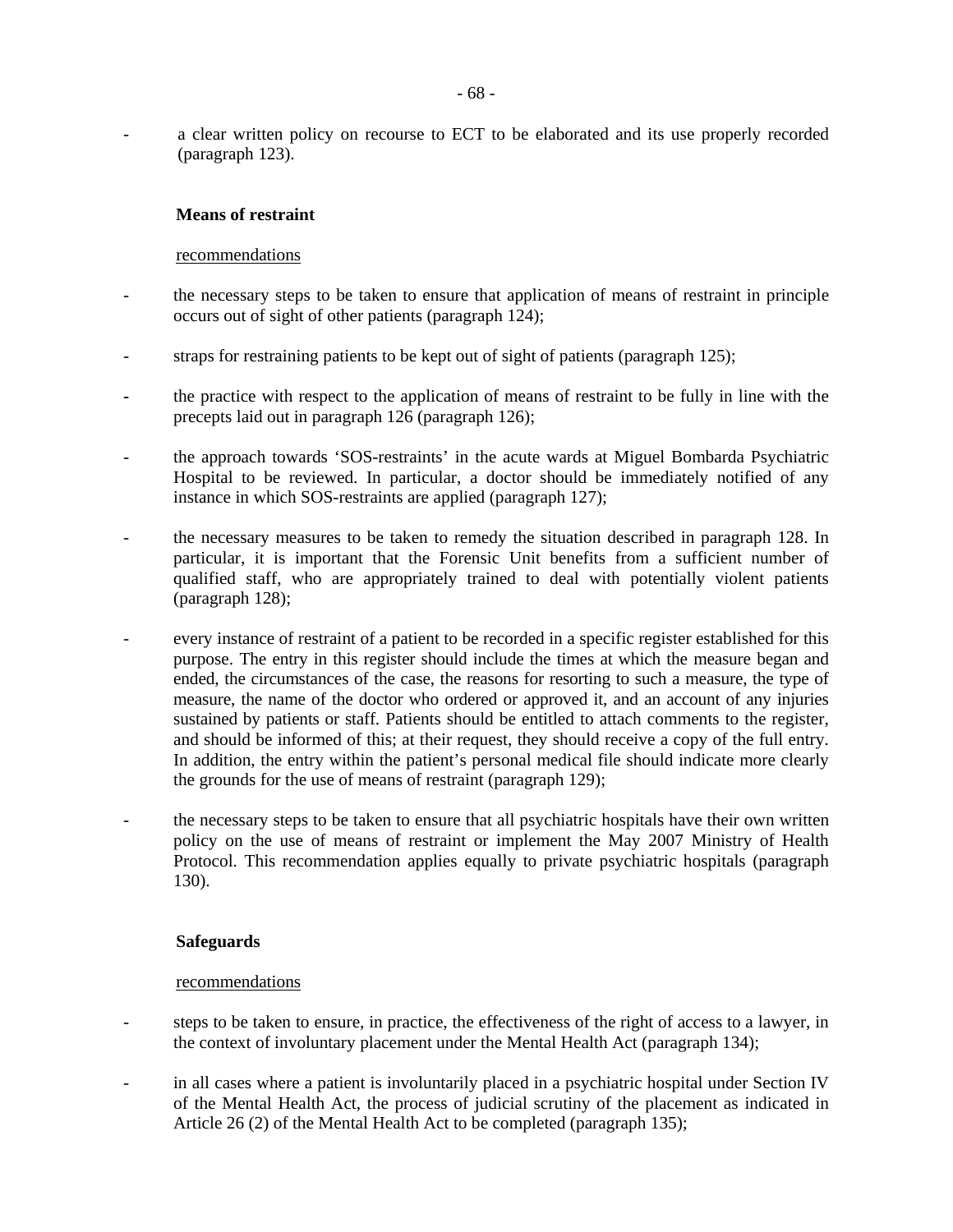- the Portuguese authorities to review the relevant legislation in the light of the remarks made in paragraph 136 (paragraph 136);
- an information brochure, available in an appropriate range of languages, setting out the facility's routine and patients' rights - including information on legal assistance, review of placement (and the patient's right to challenge this), consent to treatment and complaints procedures - to be drawn up and issued to all patients on admission to a psychiatric establishment, as well as to their families. Patients unable to understand this brochure should receive appropriate assistance (paragraph 137).

#### requests for information

- the statutory rights and obligations afforded to patients involuntarily placed in a psychiatric hospital under the Criminal Code (paragraph 138).

#### **Inspection**

#### recommendations

- the necessary steps to be taken to ensure that the Monitoring Commission can effectively carry out its supervisory tasks, in the light of the remarks made in paragraphs 139 to 140 (paragraph 140).

#### requests for information

- the views of the Portuguese authorities on the possibility of extending the remit of the Monitoring Commission in order to cover patients involuntarily hospitalised under the provisions of the Criminal Code (paragraph 140).

#### **Other issues under the CPT's mandate**

#### recommendations

- the Portuguese authorities to strive to find solutions which would better guarantee the independence and impartiality of guardians (paragraph 141).

#### requests for information

- the measures being taken to ensure that appropriate psychiatric resources exist in all regions of the country (paragraph 142).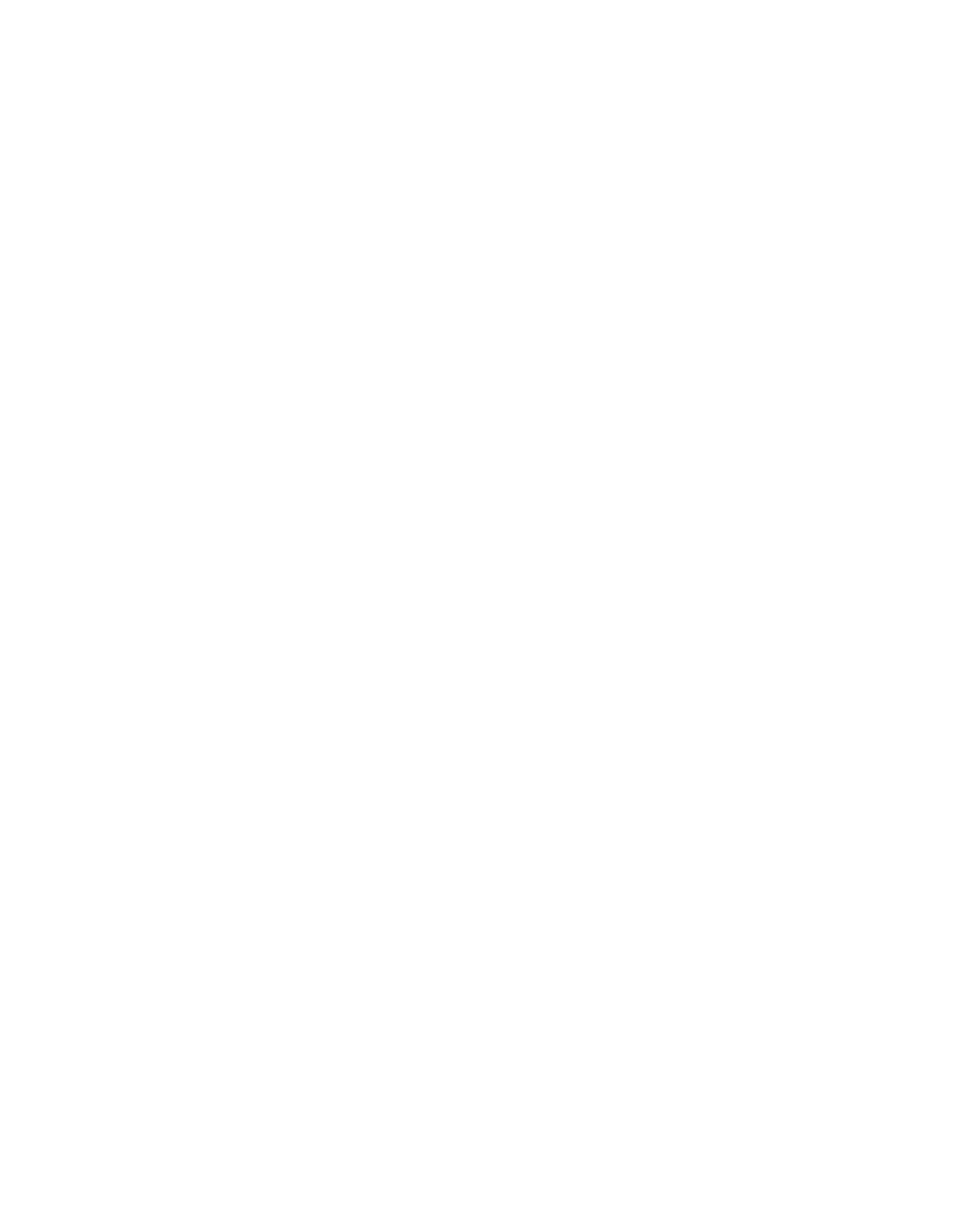## **APPENDIX II**

## **LIST OF THE NATIONAL AUTHORITIES AND NON-GOVERNMENTAL ORGANISATIONS WITH WHICH THE CPT'S DELEGATION HELD CONSULTATIONS**

### **A. National authorities**

## **Ministry of Interior**

| <b>José MAGALHÃES</b><br><b>Rita FADEN</b>         | Deputy Minister of the Interior<br>Director-General of the Directorate-General<br>of<br>Internal Affairs                   |
|----------------------------------------------------|----------------------------------------------------------------------------------------------------------------------------|
| Marianna SOTTO MAIOR                               | Deputy Director of the Directorate-General of<br>Internal Affairs, liaison officer for the CPT                             |
| Paulo CALDAS                                       | Head of Department for International Relations and<br>Cooperation of the Directorate-General of Internal<br><b>Affairs</b> |
| António CLEMENTE LIMA                              | Inspector-General of the Inspectorate General of<br>Internal Affairs (IGAI)                                                |
| Mário Augusto MOURATO CABRITA                      | Deputy General Commander of the National<br>Republican Guard                                                               |
| Orlando ROMANO                                     | National Director of the Public Security Police                                                                            |
| Francisco CORREIA DE OLIVEIRA                      | Deputy National Director of the Public Security<br>Police                                                                  |
| <b>PEREIRA</b>                                     |                                                                                                                            |
| Guilherme José GUEDES DA SILVA                     | Lisbon Metropolitan Police Commander of the<br><b>Public Security Police</b>                                               |
| <b>Francisco MARQUES ALVES</b>                     | Deputy National Director of the Service for Aliens<br>and Borders                                                          |
| <b>Ministry of Justice</b>                         |                                                                                                                            |
| <b>José CONDE RODRIGUES</b>                        | Deputy Minister of Justice                                                                                                 |
| <b>Manuel BRANCO MENDES</b><br>Américo BRÁS CARLOS | Deputy Director of the Probation Department<br>Inspector-General of the Inspectorate General of                            |

Judicial Services (IGSJ) Paula CARVALHEIRA Policy Advisor at the Probation Department Rui SÁ GOMES Director-General of the Prison Service Inês HORTA PINTO Legal adviser to the Minister of Justice, and liaison officer for the CPT Rómulo MATEUS Coordinator of the Prison Service Auditing and Inspection Service – South Maria José MATOS Director of External Relations Prison Service Baltazar PINTO Deputy Director of the Judicial Police Graça POÇAS Responsible for health care in prisons